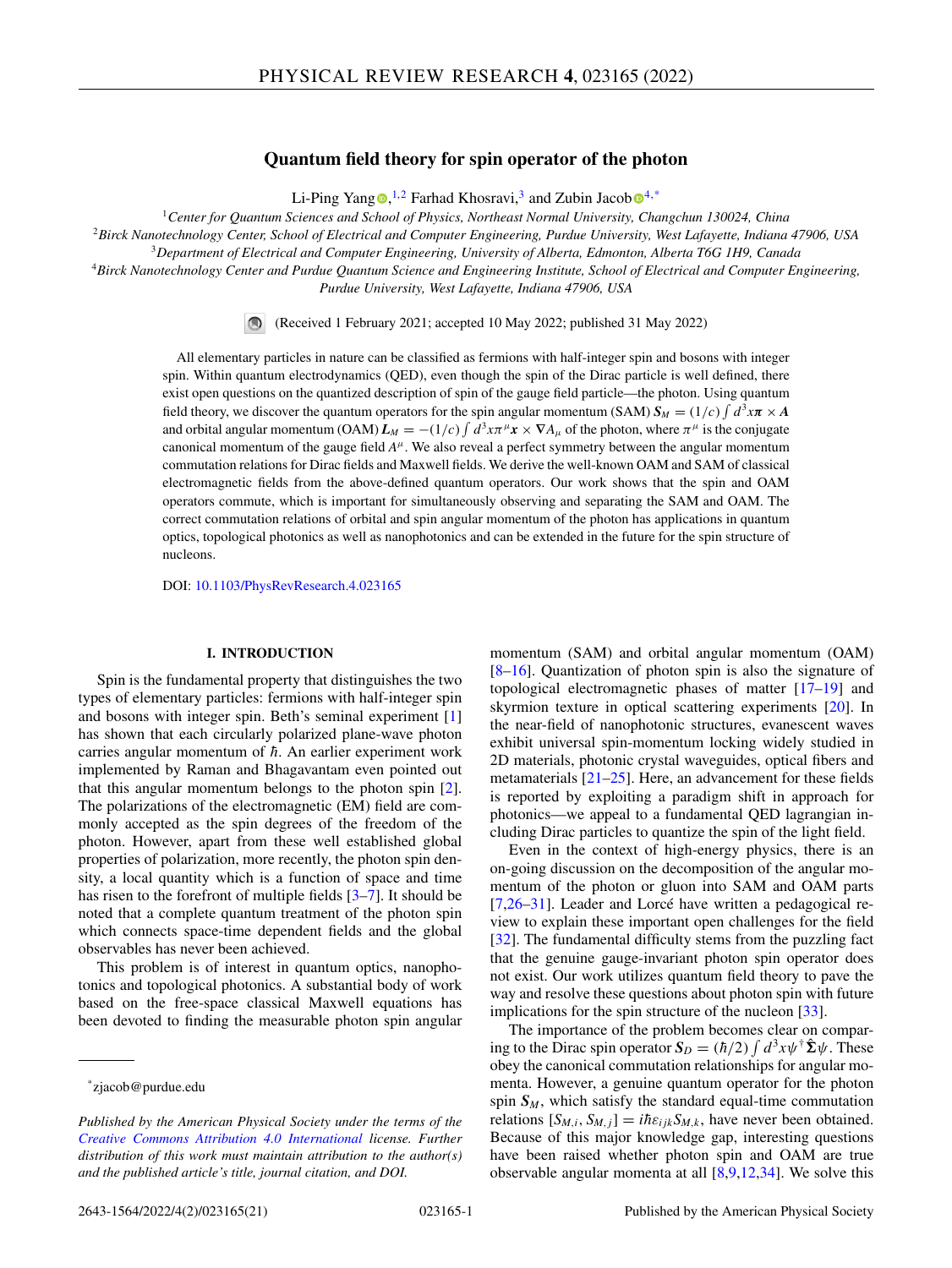<span id="page-1-0"></span>

FIG. 1. Comparison between our proposed photon angular momentum operators and the well-known Dirac field counterparts. We show that our discovered quantum operators *S<sup>M</sup>* and *L<sup>M</sup>* obey the canonical commutation relations in striking parallel to Dirac fermions.

open problem within the canonical quantization framework of relativistic field theory. We explicitly derive the quantum operators for the spin  $S_M$  and OAM  $L_M$  of the photon by quantizing the electromagnetic (EM) field covariantly in the Lorenz gauge. Using relativistic field theory, we show a perfect symmetry between the angular momentum commutation relations for Dirac fermions and Maxwell bosons. We show that photon SAM and OAM operators commute with each other and are thus separately observable. This is an advance over existing knowledge since it is an important question whether the spin and OAM of light are independently observable [\[8,9\]](#page-18-0).

Historically, duality symmetry of classical electromagnetism (Maxwell's equations) in source free regions was the chosen route to understand conservation relation between the photon spin density and helicity [\[35–37\]](#page-19-0). Important recent works have generalized this approach [\[38,39\]](#page-19-0). However, QED requires local U(1) gauge symmetry, to capture quantum lightmatter interaction. Our work also fills this historic gap by investigating the angular-momentum conservation law of the combined Dirac-Maxwell fields. An important hallmark of our QED approach is that we obtain the well-known Dirac SAM and OAM operators simultaneously en route to our new photonic spin and OAM operators. We note that similar to the Aharonov-Bohm phase [\[40\]](#page-19-0) where gauge fields and not electric/magnetic fields take center stage, the quantum spin operator of light also shares this characteristic of gauge field theory.

In this paper, we prove the perfect symmetry between the angular momentum of Dirac fermions and Maxwell bosons using quantum field theory. For the broad audience, we summarize our central result in a simple schematic (Fig. 1). First, we report on the discovery of new SAM and OAM quantum operators for the photon. While the commutation relations of angular momenta for Dirac operators are well established, we show here that Maxwell operators obey the same striking symmetry. Our discovered operators for the photon spin  $(S_M)$  necessarily requires the inclusion of virtual photons in QED. Table [I](#page-2-0) shows a summary of our theoretical formalism that includes  $SO(3)$  rotational symmetry and local  $U(1)$  gauge symmetry of QED. However, the important previous framework of duality symmetry in Maxwell's equations [\[12\]](#page-19-0) only deals with the local spin density of transverse photons. Duality symmetry in Maxwell's equations does not capture the global photon spin which includes real (transverse) and virtual (longitudinally polarized in vacuum) photons. In this paper, we only focus on the spin of the photon. However, we believe our results can be generalized in the future to the other massless gauge boson—the gluon [\[32,41\]](#page-19-0).

The perfect symmetry between Dirac and Maxwell angular momentum operators necessarily includes the subtle role of longitudinal and scalar photons which are not gauge invariant. To incorporate gauge invariance into the theoretical framework, we put forth a redecomposition of the total angular momentum of the combined Dirac-Maxwell fields (see Table  $II$ ). We reveal that the contribution of the photon spin from longitudinal photons is hidden from detection by the requirement of gauge invariance. The experimentally measurable part of the photon spin is its transverse-field part. The gauge field necessarily includes longitudinal and transverse fields as required by relativistic field theory—QED. This leads to new commutation relations for the observable total angular momentum of the photon  $([J_{M,i}^{obs}, J_{M,j}^{obs}] = i\hbar \varepsilon_{ijk} L_{M,k}^{obs}$ ). In our manuscript, we use the superscript "OBS" as opposed to the notation of gauge invariant variables. We note that the SAM and OAM operators commute. We prove that this is true for the new gauge operators as well as the well-known OAM and SAM operators. These results have implications for future experiments on photon spin noise [\[42\]](#page-19-0) and exotic topological phases of matter [\[43\]](#page-19-0).

## **II. HISTORICAL CONTEXT OF THE QUANTUM SPIN OPERATOR OF THE PHOTON**

To show the novelty of this work, we give a short review of the theoretical development of the photon spin in quantum optics. In Chap. I of the textbook in Ref. [\[44\]](#page-19-0), the authors have shown that the total angular momentum of classical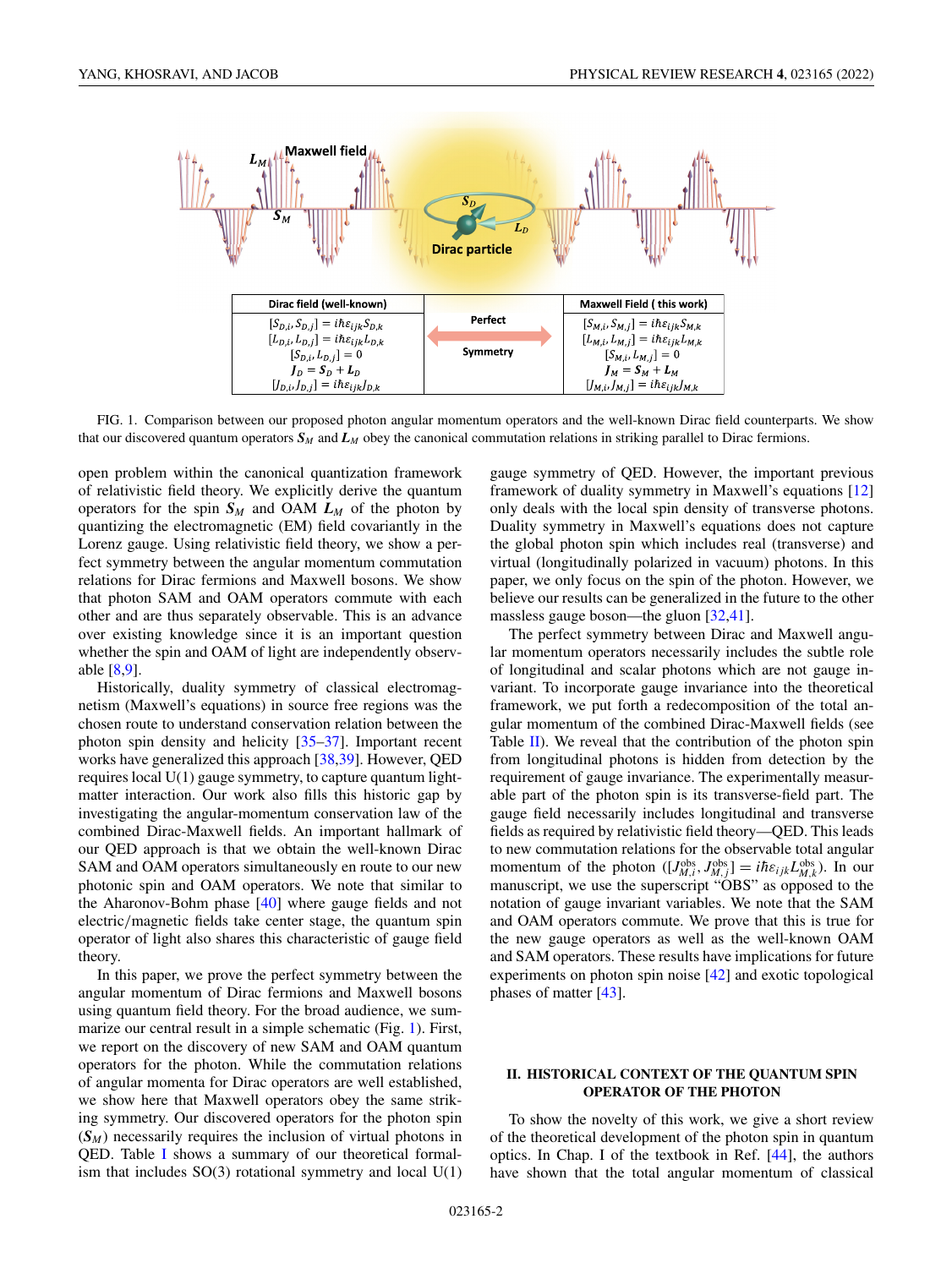|                                | Current approach $[35-39]$                                                    |                                                       | Our work                                                 |
|--------------------------------|-------------------------------------------------------------------------------|-------------------------------------------------------|----------------------------------------------------------|
| Symmetry type                  | Duality symmetry                                                              | $SO(3)$ rotational symmetry                           | Local $U(1)$ gauge symmetry                              |
| Symmetry transformation        | $E \rightarrow E \cos \theta +$                                               | $x \rightarrow R(\theta)x$ (R 3 × 3 matrix)           | $A_{\mu}(x) \rightarrow A_{\mu}(x) - \partial_{\mu}f(x)$ |
|                                | $c\mathbf{B}$ sin $\theta$ $\mathbf{B} \rightarrow \mathbf{B}$ cos $\theta$ – | $\psi(x) \rightarrow e^{iJ \cdot \theta} \psi(x)$     | $\psi(x) \rightarrow \psi(x)e^{iqf(x)/\hbar}$            |
|                                | $(E/c)$ sin $\theta$                                                          |                                                       |                                                          |
| Physical phenomenon            | Conservation of helicity                                                      | Conservation of angular<br>momentum                   | Massless photon                                          |
| Involved spin angular momentum | provides local classical spin                                                 | full spin operator of the                             | introducing interaction                                  |
|                                | density of transverse EM                                                      | isolated photon $[U(1)]$ gauge                        | between Dirac-Maxwell field                              |
|                                | field; does not lead to angular<br>momentum commutation<br>relations          | field] satisfies the correct<br>commutation relations | leads to the gauge invariant<br>photon spin              |

<span id="page-2-0"></span>TABLE I. Our work is fundamentally beyond duality symmetry and incorporates SO(3) rotational symmetry and local U(1) gauge symmetries.

electrodynamics (CED) can be split into three parts:

$$
J_{\text{CED}} = \sum_{\alpha} x_{\alpha} \times p_{\alpha} + S_M^{\text{obs}} + L_M^{\text{obs}}.
$$
 (1)

Here, the first term denotes the OAM of charge particles and  $p_{\alpha} = m_{\alpha} \dot{x}_{\alpha} + q_{\alpha} A_{\perp}$  is the canonical momentum of the  $\alpha$ th particle with charge  $q_\alpha$  and mass  $m_\alpha$ . The subscript <sub>⊥</sub> of the vector potential denotes its transverse part with vanishing divergence, i.e.,  $\nabla \cdot \mathbf{A}_{\perp} = 0$ . The second and third terms have been interpreted as the SAM and OAM of light, respectively,

$$
S_M^{\text{obs}} = \varepsilon_0 \int d^3x E_\perp \times A_\perp, \tag{2}
$$

$$
L_M^{\text{obs}} = \varepsilon_0 \int d^3x E_\perp^j(\mathbf{x} \times \nabla) A_\perp^j.
$$
 (3)

Here, we have added the superscript "obs" in  $S_M^{\text{obs}}$  and  $L_M^{\text{obs}}$ , because we will show in later sections these are only the directly observable part of the photonic angular momenta. The total angular momenta  $J_{\text{CED}}$  of CED is a conserved quantity, and all the three parts in Eq. (1) are invariant under a classical gauge transformation. Thus, the decomposition of the angular momentum of CED in free space has been completely solved.

Two fundamental problems in electrodynamics angular momentum decomposition occur after quantization. First, the OAM of a charged particle  $p = -i\hbar \nabla$  is not gauge-invariant anymore because an extra space-time-dependent phase is acquired under a gauge transformation. Second, the early important work by van Enk and Nienhuis has shown that the photon spin from CED does not satisfy the angular momentum commutation relation [\[8,9\]](#page-18-0),  $[S_{M,i}^{obs}, S_{M,j}^{obs}] = 0$ . Thus, the open question remains whether new quantum operators exist beyond these well known classical results that satisfy the correct canonical commutation relations. In this paper, we find these SAM and OAM operators of photons using quantum field theory. Furthermore, we also derive the above well known classical decomposition through the quantum operators.

Due to these two unsolved problems and the lack of a quantum gauge theory, the conservation of photon spin has been studied [\[12\]](#page-19-0) only in the absence of charges using electric-magnetic duality symmetry [\[11](#page-18-0)[,38,45\]](#page-19-0). By building on Lipkin-Calkin conservation law [\[36,37\]](#page-19-0), the photon spin density has been previously interpreted  $s^{obs}(x, t)$  as the current corresponding to the photonic helicity  $h(x, t)$ , i.e.,  $\partial h/\partial t + \nabla \cdot s^{\text{obs}} = 0$ . An experiment has also been implemented to measure the photonic helicity and the related quantity photonic chirality [\[46\]](#page-19-0). We note that these elegant works are of broad interest, but their results do not lead to new SAM and OAM operators especially for the gauge field. Electric-magnetic duality of Maxwell's equations is a classical symmetry which does not apply to U(1) gauge fields which are essential to QED. The duality symmetry only gives the conservation of the photon helicity, not the angular momentum of gauge fields. However, in the presence of charges (Dirac fermions), this duality symmetry will be destroyed. In QED, it has been well-accepted that the conservation of angular momentum is due to the SO(3) rotational symmetry of the background space-time. The duality-symmetry-based argument cannot be extended to explain the conservation of spin for all other particles (e.g., gluons and Dirac fermions). Therefore, we appeal to quantum field theory to discover new SAM and OAM operators and also present a unified framework for gauge-field SAM and OAM.

In the high-energy community, the separation of the total angular momentum of photons and gluons into gaugeinvariant spin and orbital contributions is an important and interesting challenge faced by gauge field theories like QED and quantum chromodynamics (QCD) [\[32\]](#page-19-0). Deriving the angular momentum commutation relations from the basic postulated relation between the field and its canonical momentum is also of fundamental significance. Here, we solve these two fundamental problems in QED angular momentum decomposition conclusively. Our work also leads to the derivation of the angular momentum in classical electrodynamics theory from the new operators discovered within quantum gaugefield theory.

#### **III. NEW OAM AND SAM OPERATORS FOR THE PHOTON**

We utilize a quantum field theory framework to analyze the spin and orbital angular momentum of the photon. In quantum optics (nonrelativistic QED), only the transverse degrees of freedom for the photon are quantized. In stark contrast, our relativistic treatment shows that longitudinally polarized photons are necessary to construct the full spin-1 operator for the photon. The subtle detail, overlooked previ-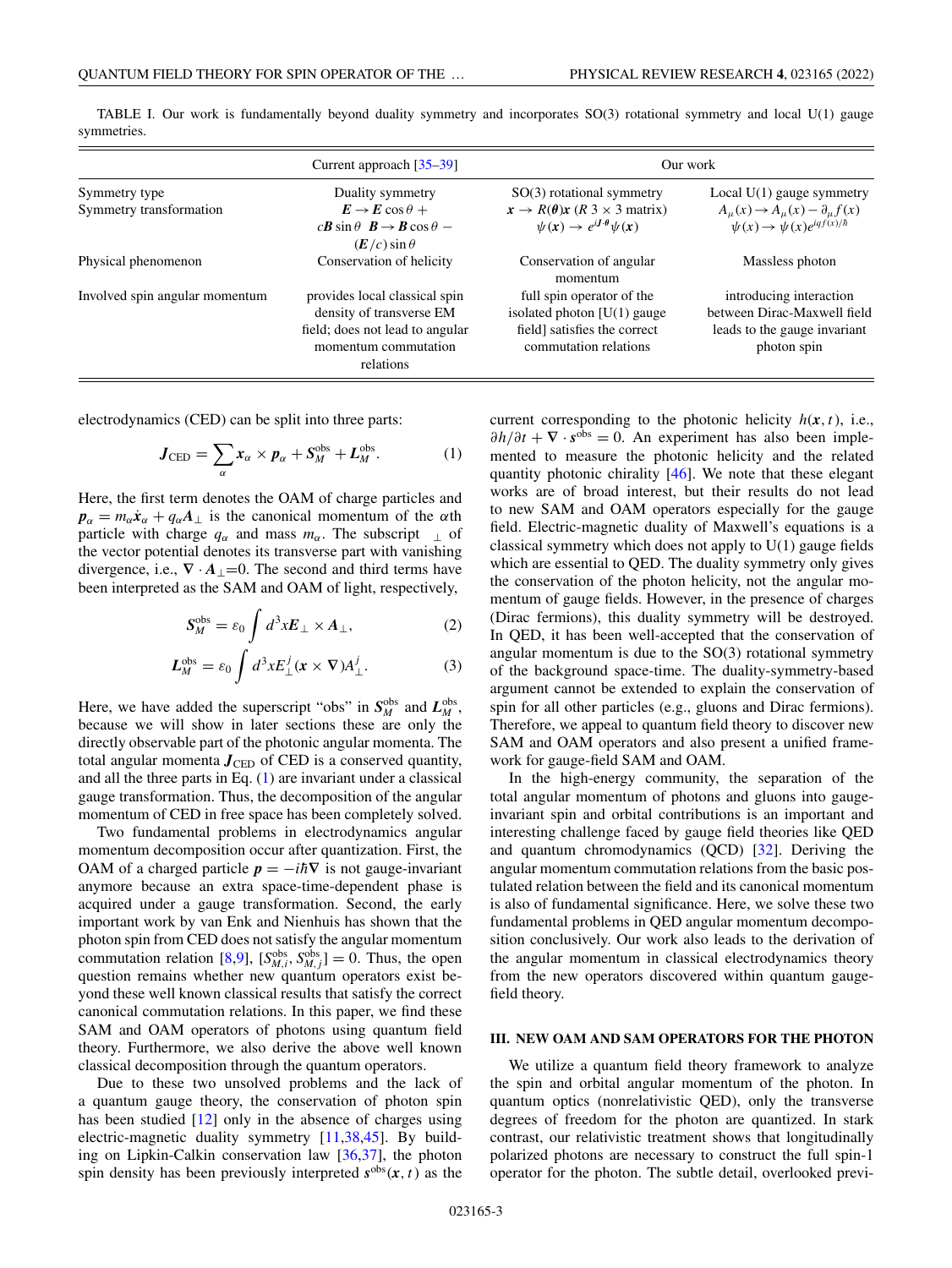<span id="page-3-0"></span>

|                                                                                   |                                                                                                                                                                  | TABLE II. Perfect vs broken symmetry in angular momentum commutation relations of the photon: In the canonical decomposition $J = S_D + L_D + S_M + L_M$ , the four angular momenta<br>commute with each other and all of them satisfy the angular momentum commutation relations. But three of them are not gauge invariant. In $J = S_D + L_{\rm obs}^{\rm obs} + L_{\rm sys}^{\rm obs}$ decomposition,<br>all the four parts are gauge invariant and they also commute with each other. The term $L_{pure}$ denotes the pure gauge contribution of the light to the Dirac orbital angular momentum (OAM),<br>which will disappear in the Coulomb gauge. Specifically, the gauge-invariant photon SAM and OAM operators commute revealing that they are true angular momenta. |                                                                                                                                                                      |                                                                                                                                                                                                                                                                                                                                                                                                            |
|-----------------------------------------------------------------------------------|------------------------------------------------------------------------------------------------------------------------------------------------------------------|---------------------------------------------------------------------------------------------------------------------------------------------------------------------------------------------------------------------------------------------------------------------------------------------------------------------------------------------------------------------------------------------------------------------------------------------------------------------------------------------------------------------------------------------------------------------------------------------------------------------------------------------------------------------------------------------------------------------------------------------------------------------------------|----------------------------------------------------------------------------------------------------------------------------------------------------------------------|------------------------------------------------------------------------------------------------------------------------------------------------------------------------------------------------------------------------------------------------------------------------------------------------------------------------------------------------------------------------------------------------------------|
|                                                                                   | Dirac SAM                                                                                                                                                        | Dirac OAM                                                                                                                                                                                                                                                                                                                                                                                                                                                                                                                                                                                                                                                                                                                                                                       | Maxwell SAM                                                                                                                                                          | Maxwell OAM                                                                                                                                                                                                                                                                                                                                                                                                |
| Gauge-invariant decomposition<br>Canonical decomposition<br>Commutation relations | $[S_{D,i},S_{D,i}] = i\hbar\varepsilon_{iik}S_{D,k}$<br>$S_D = \int d^3x \psi^{\dagger} \hat{\Sigma} \psi$<br>$S_D = \int d^3x \psi^{\dagger} \hat{\Sigma} \psi$ | $L^{\rm obs}_{\rm D} = \int d^3x \psi^\dagger {\bm x} \times {\bm p} \psi + {\bm L}_{\rm pure}$<br>$[L_{D,i}^{\text{obs}}, L_{D,j}^{\text{obs}}] = i\hbar \varepsilon_{ijk} L_{D,k}^{\text{obs}}$<br>$\boldsymbol{L}_D = \int d^3x \psi^\dagger \boldsymbol{x} \times \boldsymbol{p} \psi$<br>$[S_{D,i}, L_{D,i}^{obs}] = 0$                                                                                                                                                                                                                                                                                                                                                                                                                                                    | $S_M^{\rm obs} = \varepsilon_0 \int d^3x \bm{E}_{\perp} \times \bm{A}_{\perp}$<br>$S_M = \frac{1}{2} \int d^3x \pi \times A$<br>$[S_{M,i}^{obs}, S_{M,i}^{obs}] = 0$ | $\boldsymbol{L}_M = -\frac{1}{c}\int d^3x \pi^\mu \boldsymbol{x} \times \boldsymbol{\nabla} A_\mu$<br>$\boldsymbol{L}_{M}^{\text{obs}} = \varepsilon_0 \int d^3x E_{\perp}^{\dagger} \boldsymbol{x} \times \boldsymbol{\nabla} A_{\perp}^{\dagger}$<br>$[L_{M,i}^{\text{obs}}, L_{M,j}^{\text{obs}}] = \hbar \varepsilon_{ijk} L_{M,k}^{\text{obs}}$<br>$[S_{M,i}^{\text{obs}}, L_{M,j}^{\text{obs}}] = 0$ |
| Total observable angular momentum                                                 |                                                                                                                                                                  | $J^{\rm obs}_D = S_D + L^{\rm obs}_D, \ \ [J^{\rm obs}_{D,i}, J^{\rm obs}_{D,j}] = i \hbar \varepsilon_{ijk} J^{\rm obs}_{D,k}$                                                                                                                                                                                                                                                                                                                                                                                                                                                                                                                                                                                                                                                 |                                                                                                                                                                      | $J_M^{\rm obs} = S_M^{\rm obs} + L_M^{\rm obs}, \ \ [J_{M,i}^{\rm obs}, J_{M,j}^{\rm obs}] = i \hbar \varepsilon_{ijk} L_{M,k}^{\rm obs}$                                                                                                                                                                                                                                                                  |
|                                                                                   |                                                                                                                                                                  |                                                                                                                                                                                                                                                                                                                                                                                                                                                                                                                                                                                                                                                                                                                                                                                 |                                                                                                                                                                      |                                                                                                                                                                                                                                                                                                                                                                                                            |

ously, becomes self-evident in our starting Lagrangian that incorporates both the longitudinal part of the vector potential  $\vec{A}$  and the scalar potential  $A_0$ . These quantities cannot be quantized with the standard Maxwell Lagrangian density  $\mathcal{L}_{M,ST} = -F^{\mu\nu}F_{\mu\nu}/4\mu_0$  ( $F_{\mu\nu} = \partial_\mu A_\nu - \partial_\nu A_\mu$  is the EM field tensor), because there is no canonical conjugate momentum corresponding to the scalar field  $A<sup>0</sup>$  and the longitudinal potential  $A_{\parallel}$  with zero curl ( $\nabla \times A_{\parallel} = 0$ ) has also been shown to be a redundant dynamical variable (see Chap. II in Ref. [\[44\]](#page-19-0)).

To obtain complete knowledge of the polarization degrees of freedom, we start from the gauge-fixed Maxwell Lagrangian density [\[44,47\]](#page-19-0)

$$
\mathcal{L}_M = -(\partial_\mu A^\nu)(\partial^\mu A_\nu)/2\mu_0. \tag{4}
$$

The covariant quantization of the photon in the Lorenz gauge can be realized by defining the canonically conjugate momentum [\[44,47\]](#page-19-0)

$$
\pi_{\mu} = \frac{\partial \mathcal{L}_M}{\partial (\partial_0 A^{\mu})} = -\frac{1}{\mu_0} \partial^0 A_{\mu}, \tag{5}
$$

and postulating the fundamental equal-time commutation relations (ETCRs),

$$
[A^{\mu}(\mathbf{x}, t), \pi^{\nu}(\mathbf{x}', t)] = i\hbar c g^{\mu\nu} \delta^{3}(\mathbf{x} - \mathbf{x}'), \quad (6)
$$

$$
[A^{\mu}(\mathbf{x},t), A^{\nu}(\mathbf{x}',t)] = [\pi^{\mu}(\mathbf{x},t), \pi^{\nu}(\mathbf{x}',t)] = 0, \quad (7)
$$

with the metric tensor  $g^{\mu\nu} = \text{diag}\{1, -1, -1, -1\}$  of the Minkowski space and the speed of light  $c = 1/\sqrt{\mu_0 \varepsilon_0}$  in vacuum. The photon Hamiltonian is given by

$$
H_M = -\frac{1}{2\mu_0} \int d^3x \big[ \mu_0^2 \pi^\mu \pi_\mu + (\nabla A^\mu) \cdot (\nabla A_\mu) \big]. \tag{8}
$$

We note that  $\pi_{\mu}$  and  $A_{\mu}$  are now quantum operators. But, to highlight the spin degrees, we only add the <sup>n</sup> symbol on the spin matrices throughout this paper.

The fundamental connection between a continuous symmetry and and the corresponding conservation law was given by Noether. Applying Noether's theorem on the Lorentz rotation symmetry [\[47\]](#page-19-0), we obtain the angular momentum tensor density from  $\mathcal{L}_M$  [\[48\]](#page-19-0) (also see Appendix [A\)](#page-7-0),

$$
M_M^{\mu\nu\lambda} = \Theta_M^{\mu\lambda} x^{\nu} - \Theta_M^{\mu\nu} x^{\lambda} + \frac{\partial \mathcal{L}_M}{\partial (\partial_{\mu} A^{\sigma})} (I^{\nu\lambda})^{\sigma\tau} A_{\tau}
$$
(9)

$$
= \Theta_M^{\mu\lambda} x^{\nu} - \Theta_M^{\mu\nu} x^{\lambda} - \frac{1}{\mu_0} [(\partial^{\mu} A^{\nu}) A^{\lambda} - (\partial^{\mu} A^{\lambda}) A^{\nu}], \quad (10)
$$

where  $\Theta_M^{\mu\lambda}$  is the energy-momentum tensor and the infinitesimal Lorentz transformation generator for the vector field is given by

$$
(I^{\alpha\beta})^{\mu\nu} = g^{\alpha\mu}g^{\beta\nu} - g^{\alpha\nu}g^{\beta\mu},\tag{11}
$$

which is an antisymmetric matrix  $(I^{\alpha\beta})^{\mu\nu} = -(I^{\beta\alpha})^{\mu\nu}$ . The first two terms in Eq.  $(10)$  comes from the spatial coordinate rotation and the last term denotes the contribution from the "intrinsic" rotation between different components of the vector potential  $A_\mu$  [\[47\]](#page-19-0).

Focusing on the three-dimensional rotation symmetry, we, arrive at the central result of our paper—the striking quantum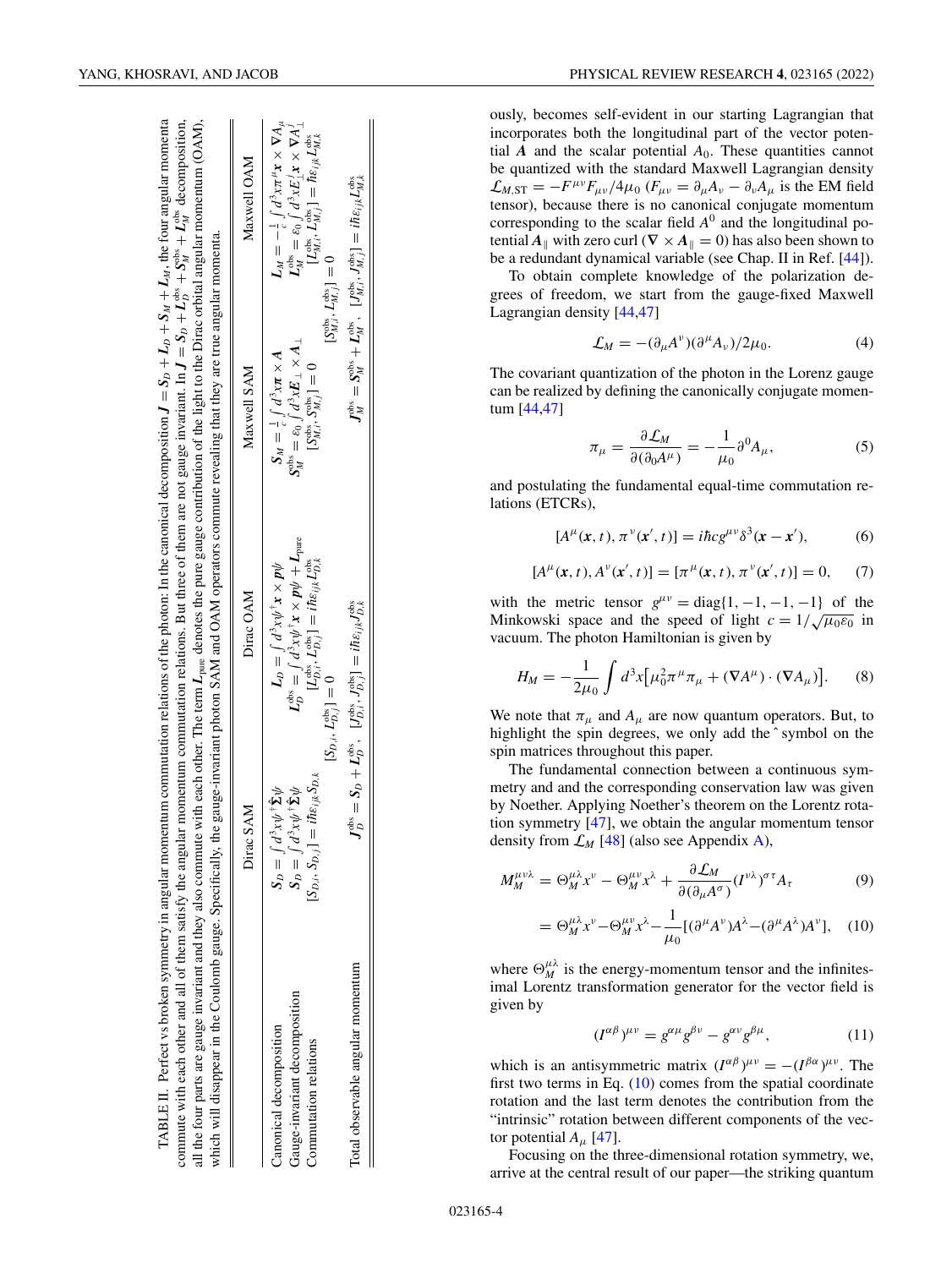<span id="page-4-0"></span>operators of the spin and OAM of the photon,

$$
S_M = -\frac{1}{\mu_0 c} \int d^3x (\partial_0 A) \times A = \frac{1}{c} \int d^3x \pi \times A \qquad (12)
$$

and

$$
L_M = \frac{1}{\mu_0 c} \int d^3x (\partial_0 A^\mu) \mathbf{x} \times \nabla A_\mu = -\frac{1}{c} \int d^3x \pi^\mu \mathbf{x} \times \nabla A_\mu,
$$
\n(13)

from the rotations of the intrinsic and spatial degrees of freedom, respectively. Of course, given the long-standing nature of the problem, fundamental checks are required to verify these are indeed the SAM and OAM of photons. Utilizing the ETCRs in Eqs.  $(6)$  and  $(7)$ , we show that our defined photon spin and OAM operators satisfy the standard angular momentum commutation relations (see Appendices [B](#page-7-0) and [D\)](#page-11-0)

$$
[S_{M,i}, S_{M,j}] = i\hbar \varepsilon_{ijk} S_{M,k}, \qquad (14)
$$

$$
[L_{M,i}, L_{M,j}] = i\hbar \varepsilon_{ijk} L_{M,k}, \qquad (15)
$$

$$
[L_{M,i}, S_{M,j}] = 0,\t(16)
$$

where  $\varepsilon_{ijk}$  is the three-dimensional Levi-Civita tensor and  $i, j = 1, 2, 3$ . Deriving the commutation relations for the photon spin and OAM operators from the basic field ETCR ansatz Eqs. (14) and (15) is of fundamental importance. This has never been achieved till date. Note the other striking result the SAM and OAM operators of the photon commute. We also emphasize that this commutation relation cannot be obtained from the standard Maxwell Lagrangian density  $\mathcal{L}_{M,ST}$  under the noncovariant quantization scheme.

It is well known that the Dirac spin operators obey SU(2) symmetry. To clearly show the  $SO(3)$  symmetry in the quantum spin degrees of the photon, we perform the plane-wave expansions on the vector potential and its canonically conjugate momentum (see Chap. 7 in Ref. [\[47\]](#page-19-0))

$$
A^{\mu} = \int d^3k \sum_{\lambda=0}^3 \sqrt{\frac{\hbar}{2\varepsilon_0 \omega_k (2\pi)^3}} \Big[ a_{k,\lambda} \epsilon^{\mu}(k,\lambda) e^{ik \cdot x} + \text{H.c.} \Big],
$$
\n
$$
\pi^{\mu} = i \int d^3k \sum_{\lambda=0}^3 \sqrt{\frac{\hbar \omega_k}{2\mu_0 (2\pi)^3}} \Big[ a_{k,\lambda} \epsilon^{\mu}(k,\lambda) e^{ik \cdot x} - \text{H.c.} \Big],
$$
\n(17)

where  $\omega_k = c|k|$  is frequency of the mode with wave vector *k* and the unit vectors  $\epsilon(k,\lambda)$  describe the four polarization photons. Following the convention [\[44,47\]](#page-19-0), we let the two unit vectors  $\epsilon(k, 1)$  and  $\epsilon(k, 2)$  denote the two transverse modes,  $\epsilon(\mathbf{k}, 3) = (0, \mathbf{k}/|\mathbf{k}|)$  for the longitudinal photon, and  $\epsilon(\mathbf{k}, 0) = (1, 0, 0, 0)$  for the scalar photon. In the following, we also use  $\epsilon(k,\lambda)$  to denote the spatial part of the fourvector  $\epsilon(\mathbf{k},\lambda)$ . From the ETCR ansatz in Eqs. [\(6\)](#page-3-0) and [\(7\)](#page-3-0), we can derive the familiar bosonic commutation relations for the ladder operators  $[a_{k,\lambda}, a_{k',\lambda'}^{\dagger}] = -g_{\lambda\lambda'}\delta^3(\boldsymbol{k} - \boldsymbol{k}')$  and  $[a_{k,\lambda}, a_{k',\lambda'}] = [a_{k,\lambda}^{\dagger}, a_{k',\lambda'}^{\dagger}] = 0.$ 

Using the plane-wave expansion, we now re-express our discovered photon spin operator Eq. (12) in an intuitive form in wave-vector space (see Appendix [C\)](#page-8-0)

$$
S_M = \hbar \int d^3k \phi_k^{\dagger} \hat{s} \phi_k, \qquad (19)
$$

where the column-vector  $\phi_k = [a_{k,1}, a_{k,2}, a_{k,3}]^T$  is the field operator of the photon in wave-vector space and the  $3 \times 3$ matrix  $\hat{s} = \sum_{\lambda=1}^{3} \hat{s}_{\lambda} \epsilon(k, \lambda)$  is the spin-1 operator of the photon with the SO(3) rotation generators

$$
\hat{s}_1 = \begin{bmatrix} 0 & 0 & 0 \\ 0 & 0 & -i \\ 0 & i & 0 \end{bmatrix}, \ \hat{s}_2 = \begin{bmatrix} 0 & 0 & i \\ 0 & 0 & 0 \\ -i & 0 & 0 \end{bmatrix},
$$

$$
\hat{s}_3 = \begin{bmatrix} 0 & -i & 0 \\ i & 0 & 0 \\ 0 & 0 & 0 \end{bmatrix}.
$$
 (20)

Here, we see that our defined photon spin operator generates the rotation of the polarization degrees of freedom of light.

The direction of our defined photon spin is completely determined by the polarization [i.e., the unit vector  $\epsilon(k,\lambda)$ ] of the photon. Thus, the spin operator indeed describes the angular momentum carried by the polarization degrees of freedom of the photon. This is significantly different from the OAM of the photon that we obtain

$$
L_M = i\hbar \int d^3k \sum_{\lambda=0}^3 g^{\lambda\lambda} a_{k,\lambda}^\dagger(\mathbf{k} \times \nabla_k) a_{k,\lambda}, \qquad (21)
$$

whose direction is fully determined by the orbital motion. In Appendix  $C$ , we prove that counterrotating wave terms  $a_{k,\lambda} a_{-k,\lambda'}$  and and  $a_{k,\lambda}^{\dagger} a_{-k,\lambda'}^{\dagger}$  both in the spin and OAM operators vanish since they change their sign when we relabel the indices  $\{k, \lambda\} \rightarrow \{-k, \lambda'\}$ . We also note that different from the spin of Dirac field, the photon spin is not the intrinsic angular momentum of light, because the polarization unit vectors  $\epsilon$  are dependent on the wave vector *k*.

There remain two subtle aspects that need further exploration for developing a full quantum theory of photon spin. First, there is a fundamental requirement in QED that a measurable quantity cannot change under a gauge transformation. However, both  $S_M$  and  $L_M$  defined above for the free-space photon are not gauge invariant because longitudinal and scalar photons are involved. Thus, they are not direct physical observables. We argue that this is a fundamental tenet in the construction of the correct quantum theory because additional hidden degrees of freedom are necessary to construct the above quantum spin-1 operator for the free-space photon. However, only two transverse polarizations are allowed for the photon in free space. Second, in the presence of charges (Dirac particles), the EM field acquires a longitudinal (near-field) component that is beyond the transverse photons commonly encountered in vacuum. Can we construct a gauge-invariant photon spin operator in the presence of charges? Next, we will answer this question conclusively and show how to incorporate the gauge invariance into the photon angular momenta.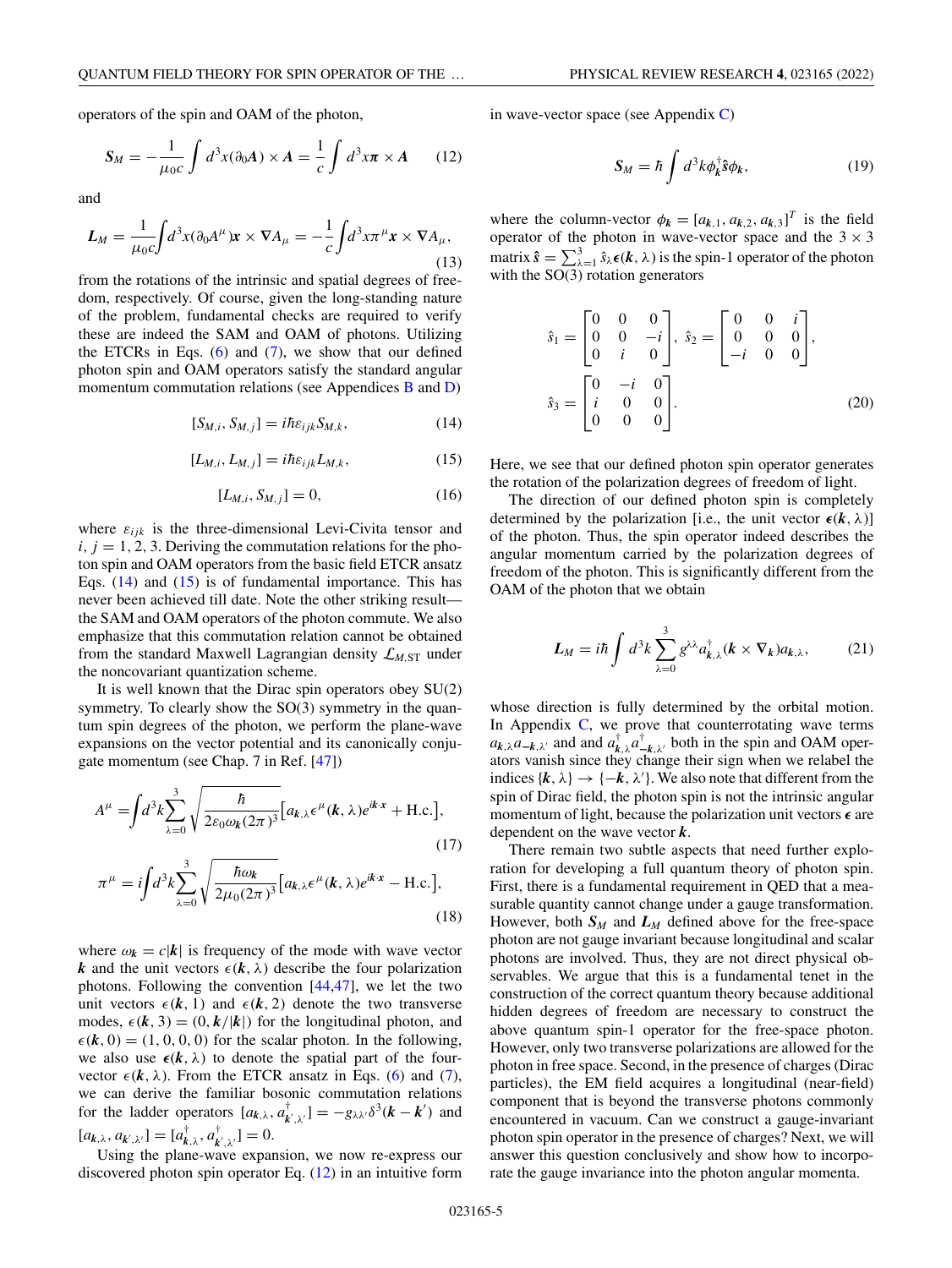# <span id="page-5-0"></span>**IV. GAUGE INVARIANT DECOMPOSITION OF QED ANGULAR MOMENTUM**

We now put forth a gauge invariant theoretical framework to make connections to experimentally observable OAM and SAM. We note that photons are massless gauge bosons under the local  $U(1)$ -gauge symmetry of the standard (subscript "ST") QED Lagrangian density  $\mathcal{L}_{\text{QED,ST}} = i\hbar c \bar{\psi} \gamma^{\mu} \partial_{\mu} \psi$  –  $mc^2 \bar{\psi} \psi - qc \bar{\psi} \gamma_{\mu} A^{\mu} \psi + \mathcal{L}_{M,ST}$ . Thus, the gauge-dependence problem can only be fully solved by a theoretical framework that combines Dirac-Maxwell fields. This line of exploration is a paradigm shift from previous approaches in the field of photonics that do not use a fundamental QED theory including Dirac particles for addressing this problem. We argue that any measurement process of photon's SAM and OAM necessarily requires interaction with matter, i.e., Dirac-Maxwell fields have to be analyzed as opposed to Maxwell fields alone. Thus, conservation laws which emerge from the combined Dirac-Maxwell-field angular momenta provides the clear path towards analyzing experimental observables. Schematically, this is depicted in Fig. [1](#page-1-0) which deals with a relativistic quantum scattering experiment of a photon with a Dirac particle [\[49\]](#page-19-0). We put forth the OAM and SAM conservation laws in this set-up to develop a theoretical framework for gauge invariant SAM and OAM observables. We note that our definition of transverse and longitudinal follows the QED literature. It is unrelated to classical transverse concept defined in relation to the propagation direction for plane waves.

We first start from a gauge noninvariant QED Lagrangian density

$$
\mathcal{L}_{\text{QED}} = i\hbar c \bar{\psi} \gamma^{\mu} \partial_{\mu} \psi - mc^{2} \bar{\psi} \psi - qc \bar{\psi} \gamma_{\mu} A^{\mu} \psi + \mathcal{L}_{M}, \tag{22}
$$

where the gauge noninvariance arises from  $\mathcal{L}_M$ . We exploit a novel redecomposition of the total angular momentum and enforcement of the Lorenz gauge condition to obtain the gauge-invariant SAM and OAM. To prove that our procedure is exact, we arrive at the same striking result through an alternative path where the gauge issue can be solved by quantizing the standard gauge-invariant Lagrangian density  $\mathcal{L}_{\text{OED,ST}}$  in the Coulomb gauge (see Appendix  $\mathbf{G}$ ).

The total angular momentum of the combined Dirac-Maxwell fields can be decomposed in two different ways which we term as canonical and gauge-invarant decomposition.

#### **A. Canonical decomposition**

According to Noether's theorem, the total QED angular momentum obtained from  $\mathcal{L}_{\text{QED}}$  contains four parts  $\mathbf{J} = \mathbf{S}_D + \mathbf{S}_D$  $L_D + S_M + L_M$ . The SAM and OAM of the photon have been given in the previous part of the work. The SAM and OAM of the Dirac field are given by  $S_D = \frac{1}{2} \hbar \int d^3x \psi^{\dagger} \hat{\Sigma} \psi$ and  $L_D = -i\hbar \int d^3x \psi^{\dagger} x \times \nabla \psi$ , respectively. All four parts in the canonical decomposition satisfy the angular momentum commutation relations and they commute with each other. However, except for the Dirac spin, all the other three parts in *J* are not gauge invariant.

#### **B. Gauge-invariant decomposition**

To obtain the gauge-invariant variables, we introduce the concept of gauge flow. Here, we extract the parts in  $S_M$  and *L<sup>M</sup>* containing scalar and longitudinal photons and flow them into the OAM of the Dirac field *LD*. Then, we obtain the gauge-invariant decomposition of the total angular momentum (superscript "obs"):

$$
S_D + L_D + S_M + L_M = J = S_D + L_D^{\text{obs}} + S_M^{\text{obs}} + L_M^{\text{obs}}.
$$
 (23)

In Table [II,](#page-3-0) we contrast the canonical decomposition of the total QED angular momentum with this gauge invariant decomposition. The gauge invariant part of our defined photon SAM and OAM operators recovers the angular momentum of light from CED [\[44\]](#page-19-0)  $S_M^{\text{obs}} = \int d^3k s_{k,3} = \varepsilon_0 \int d^3x E_\perp \times A_\perp$  and  $L_M^{\text{obs}} = -i\hbar \int d^3k \sum_{\lambda=1,2} a_{\mathbf{k},\lambda}^\dagger (\mathbf{k} \times \nabla_{\mathbf{k}}) a_{\mathbf{k},\lambda} = \varepsilon_0 \int d^3x E_\perp^j \mathbf{x} \times \nabla A_\perp^j$ . Here,  $s_{k,3} = i\hbar(a_{k,2}^{\dagger}a_{k,1} - a_{k,1}^{\dagger}a_{k,2})\epsilon(k,3)$  is the observable spin density in  $k$ -space and we have used the relation between  $\pi$  and the electric field  $E = -c(\partial^0 A + \nabla A^0)$  $c\mu_0\pi - c\nabla A^0$ . This shows that the gauge-invariant part of the photon spin  $S_M^{obs}$  only contains information from the propagation direction within the full plane wave expansion [see Eq. [\(19\)](#page-4-0)]. We note that the  $S_M^{\text{obs}}$  is not the total photon spin operator [\[44\]](#page-19-0) as it does not obey angular momentum commutation rules. Our result clearly shows that it is only the transverse-field sector of the total photon spin  $(S_M)$ .

The hallmark of our work is that our proposed Maxwellian SAM and OAM simultaneously recovers the correct OAM and SAM of the Dirac field. The gauge-invariant OAM of the Dirac field obtained from the above analysis is

$$
L_D^{\text{obs}} = \int d^3x \psi^\dagger x \times (-i\hbar \nabla)\psi + L_{\text{pure}},\tag{24}
$$

where  $L_{\text{pure}}$  is the pure gauge contribution from the EM field (see Appendix [E\)](#page-12-0). We have verified that the mean value of  $L_D^{\text{obs}}$  is gauge invariant.

There is another important physical observable related to circularly polarized photons and closely related to the photon spin—the photon helicity. Helicity is the magnitude of spin projection on the propagating direction of the particle, which is a Lorentz invariant scalar. Because only  $S_M^{\text{obs}}$  has components in *-direction, thus the photon helicity is given by* 

$$
\Lambda_M = \int d^3k \frac{s_{k,3} \cdot k}{|k|} = i\hbar \int d^3k (a_{k,2}^\dagger a_{k,1} - a_{k,1}^\dagger a_{k,2}). \tag{25}
$$

We argue that our decomposition  $J = S_D + L_D^{\text{obs}} + S_M^{\text{obs}} +$  $L_M^{\text{obs}}$  embodies the correct physical behavior of QED angular momentum. We arrive at two new fundamental commutation relations for OAM of the Dirac fields as well as Maxwell fields

$$
[L_{D,i}^{\text{obs}}, L_{D,j}^{\text{obs}}] = i\hbar \varepsilon_{ijk} L_{D,k}^{\text{obs}},\tag{26}
$$

$$
[L_{M,i}^{\text{obs}}, L_{M,j}^{\text{obs}}] = i\hbar \varepsilon_{ijk} L_{M,k}^{\text{obs}}.
$$
 (27)

We note the perfect symmetry once again proving that experimentally observable OAM for Dirac-Maxwell fields follows the uncertainty principle.

The definition of the Dirac spin is in agreement with previous literature, which certainly satisfies the standard angular momentum commutation relation  $[S_{D,i}, S_{D,j}] = i\hbar \varepsilon_{ijk} S_{D,k}$ .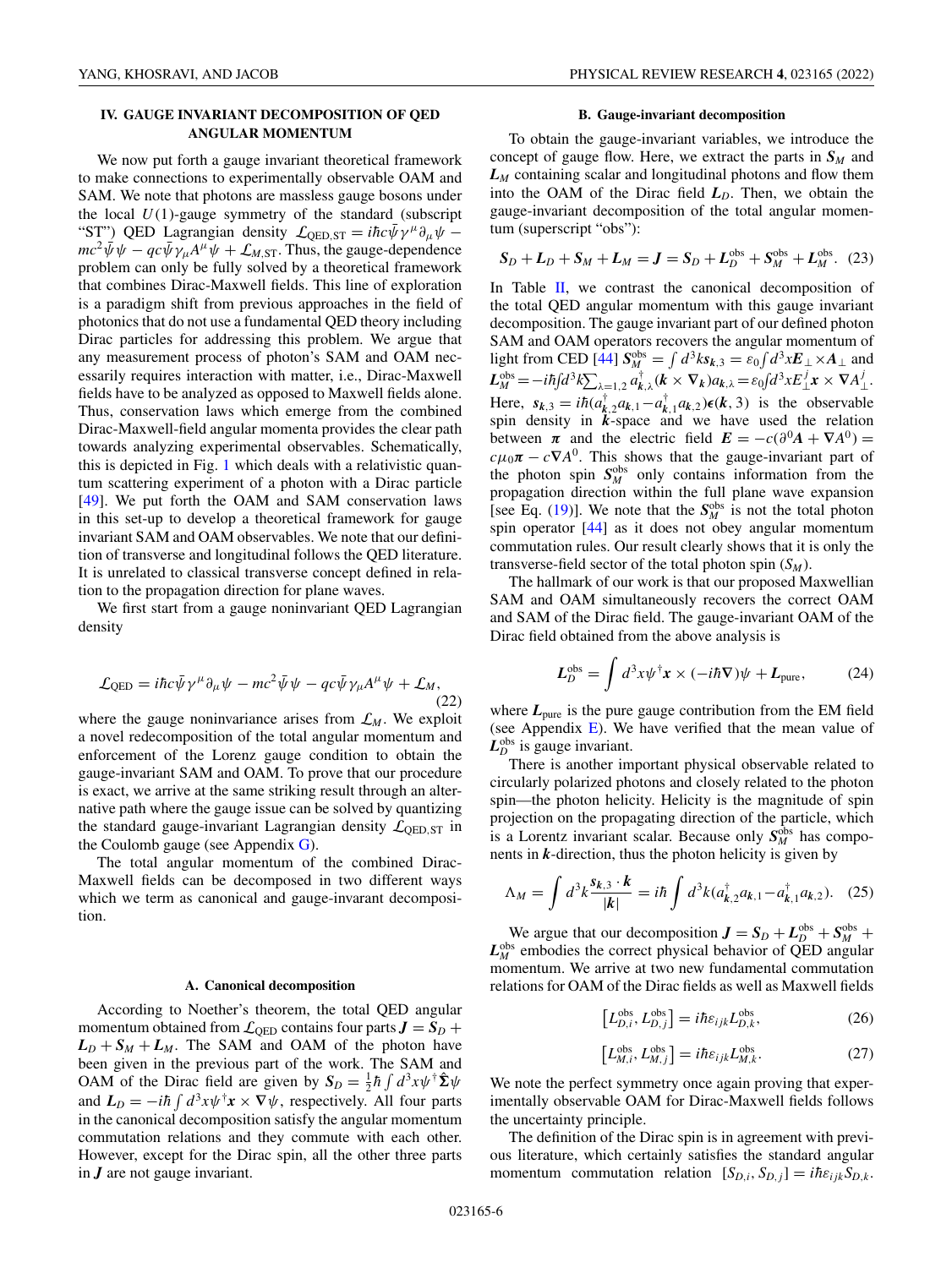<span id="page-6-0"></span>However, the observable (gauge-invariant) photon spin operators do not obey the above mentioned symmetry of the full photon spin operator. As shown previously [\[8,9\]](#page-18-0), the components of the transverse-field photon spin commute with each other

$$
\left[S_{M,i}^{\text{obs}}, S_{M,j}^{\text{obs}}\right] = 0. \tag{28}
$$

The fundamental reason is because this latter observable spin operator does not contain the contribution from longitudinally polarized photons, i.e., virtual photons. We emphasize that the full spin operators for Dirac-Maxwell fields obtained by us exhibits the perfect symmetry (Fig. [1\)](#page-1-0).

As shown in Table III, our work marks a departure from previous decompositions [\[27–30\]](#page-19-0). The four parts in the gaugeinvariant decomposition of  $J$  [right-hand side of Eq.  $(23)$ ] can be measured independently in experiment. This is true since these operators commute with each other. Specifically, we rigorously prove that the observable parts of the spin and OAM of light commute (see Appendix [F\)](#page-15-0), i.e.,

$$
\left[L_{M,i}^{\text{obs}}, S_{M,j}^{\text{obs}}\right] = 0. \tag{29}
$$

We note that the (gauge-invariant) observable part of the total photon angular momentum  $J_M^{\rm obs} = L_M^{\rm obs} + S_M^{\rm obs}$  does not generate the rotations in space. Thus, it is distinct from the total full quantum angular momentum  $J_M = L_M + S_M$ . We rigorously prove that the observable total angular momentum operator leads to fundamentally new angular momentum commutation  $\text{relations, i.e., } [J_{M,i}^{\text{obs}}, J_{M,j}^{\text{obs}}] = i\hbar\varepsilon_{ijk}L_{M,k}^{\text{obs}} \neq i\hbar\varepsilon_{ijk}J_{M,k}^{\text{obs}}.$ 

Recently the photonic spin density has been directly measured through interaction of light with a room temperature quantum magnetometer [\[50\]](#page-19-0). Nitrogen vacancy (NV) centers in diamond function as spin qubits which are sensitive to magnetic fields as well as magnetic field fluctuations. It was shown that a detuned laser beam which is circularly polarized creates energy level shifts in the ground spin states of an NV center that are analogous to an effective static magnetic field. The experiment shows a coherent interaction between the local spin density vector and the NV center which is read out using the Ramsey interference protocol. We note that the specific physical quantity which is being measured in this experiment is the observable photonic spin density vector  $(S_M^{\text{obs}})$ . One future possibility is for this same experiment to be extended to vector magnetometry using an OAM beam or pulse. In the plane perpendicular to the propagating axis, the mean values of both the photon spin and OAM vanish. However, their quantum uncertainties are not zero [\[51\]](#page-19-0). Thus, the Heisenberg's uncertainty relations for photonic OAM operators can be verified by measuring their quantum fluctuations in orthogonal directions. This vector measurement is possible through the relative alignment of the NV axis and the incident light beam. Low temperatures will be needed to extend the coherence time of the NV center to increase the sensitivity and measure both mean values and fluctuations of the observable photonic spin density vector. Therefore local photonic spin density and spin noise can be measured via a nitrogen-vacancy (NV) center, which functions as a nano-scale photonic spin density sensor [\[50\]](#page-19-0). Along similar lines, the orbital photogalvanic effect [\[52,53\]](#page-19-0) could be exploited to measure the photonic OAM density and quantum fluctuations of OAM in the transverse plane [\[51\]](#page-19-0).

| measured independently. Here, $D_{\mu} = \partial_{\mu} + iqA_{\mu}$ is the covariant derivative. |                                                                      |                                                                                                                                                                     |                                                        | the traditional QED Lagrangian density used in previous work. Furthermore, our proposed four angular momentum operators commute with each other (see Appendix F); thus, they can be<br>TABLE III. We contrast our gauge-invariant decomposition of the QED angular momentum with previous important results that have inspired us to discover new operators (please refer<br>Appendix H for more details). Our work includes the role of virtual photons which is a fundamental tenet for observing symmetry between Dirac and Maxwell fields. This goes beyond |                                   |
|---------------------------------------------------------------------------------------------------|----------------------------------------------------------------------|---------------------------------------------------------------------------------------------------------------------------------------------------------------------|--------------------------------------------------------|-----------------------------------------------------------------------------------------------------------------------------------------------------------------------------------------------------------------------------------------------------------------------------------------------------------------------------------------------------------------------------------------------------------------------------------------------------------------------------------------------------------------------------------------------------------------|-----------------------------------|
|                                                                                                   | Dirac SAM                                                            | Dirac OAM                                                                                                                                                           | Maxwell SAM                                            | Maxwell OAM                                                                                                                                                                                                                                                                                                                                                                                                                                                                                                                                                     | Quantized independent observables |
| Our Decomposition                                                                                 |                                                                      | $\frac{1}{2}\hbar \int d^3x \psi^{\dagger} \hat{\mathbf{\Sigma}} \psi \qquad \int d^3x \psi^{\dagger} \mathbf{x} \times \mathbf{p} \psi + \mathbf{L}_{\text{pure}}$ | $\varepsilon_0/d^3 x E_\perp$ x ${\bf A}_\perp$        | $\varepsilon_0 \int d^3x E_1^J x \times \nabla A_1^J$                                                                                                                                                                                                                                                                                                                                                                                                                                                                                                           | Yes                               |
| Belinfante [26] Decomposition                                                                     |                                                                      | $J_D = [d^3x\overline{\psi} \, [x \times \frac{1}{2}(\gamma^0 iD + \gamma iD^0)]\psi$                                                                               |                                                        | $\boldsymbol{J}_M=\varepsilon_0\int d^3x\boldsymbol{x}\times(\boldsymbol{E}\times\boldsymbol{B})$                                                                                                                                                                                                                                                                                                                                                                                                                                                               | $\overline{S}$                    |
| Ji [28] Decomposition                                                                             | $\frac{1}{2}\hbar \int d^3x \psi^\dagger \hat{\mathbf{\Sigma}} \psi$ | $\hbar/d^3x\psi^\dagger x\times i\bm{D}\psi$<br>$\frac{1}{2}$                                                                                                       |                                                        | $\boldsymbol{J}_M=\varepsilon_0\int d^3x\boldsymbol{x}\times(\boldsymbol{E}\times\boldsymbol{B})$                                                                                                                                                                                                                                                                                                                                                                                                                                                               | $\frac{1}{2}$                     |
| Jaffe-Manohar [27] Decomposition                                                                  | $\frac{1}{2}\hbar \int d^3x \psi^\dagger \hat{\mathbf{\Sigma}} \psi$ | $\int d^3x \psi^{\dagger} x \times p\psi$                                                                                                                           | $\mathcal{E}_0 \int d^3x \mathbf{E} \times \mathbf{A}$ | $\varepsilon_0 \int d^3x E^j x \times \nabla A^j$                                                                                                                                                                                                                                                                                                                                                                                                                                                                                                               | $\frac{1}{2}$                     |
| Chen et al. [29] Decomposition                                                                    | $\frac{1}{2}\hbar \int d^3x \psi^\dagger \hat{\mathbf{\Sigma}} \psi$ | $\int d^3x \psi^{\dagger} \mathbf{x} \times (\mathbf{p} - q\mathbf{A}_{\parallel}) \psi$                                                                            | $\epsilon_0/d^3 x E \times A_{\perp}$                  | $\varepsilon_0 \int d^3x E^j x \times \nabla A^j$                                                                                                                                                                                                                                                                                                                                                                                                                                                                                                               | ž                                 |
| Wakamatsu [30] Decomposition                                                                      | $\frac{1}{2}\hbar \int d^3x \psi^{\dagger} \hat{\Sigma} \psi$        | $\psi(\mathit{V}^{b} - d) \times x_{\scriptscriptstyle\parallel} \mathit{A} x_{\scriptscriptstyle\parallel} p_{\scriptscriptstyle\parallel})$                       | $\varepsilon_0/d^3 x E \times A_{\perp}$               | $\varepsilon_0 \int d^3x [E^j x \times \nabla A^j] + (\nabla \cdot E)x \times \nabla A_{\perp}]$                                                                                                                                                                                                                                                                                                                                                                                                                                                                | $\frac{1}{2}$                     |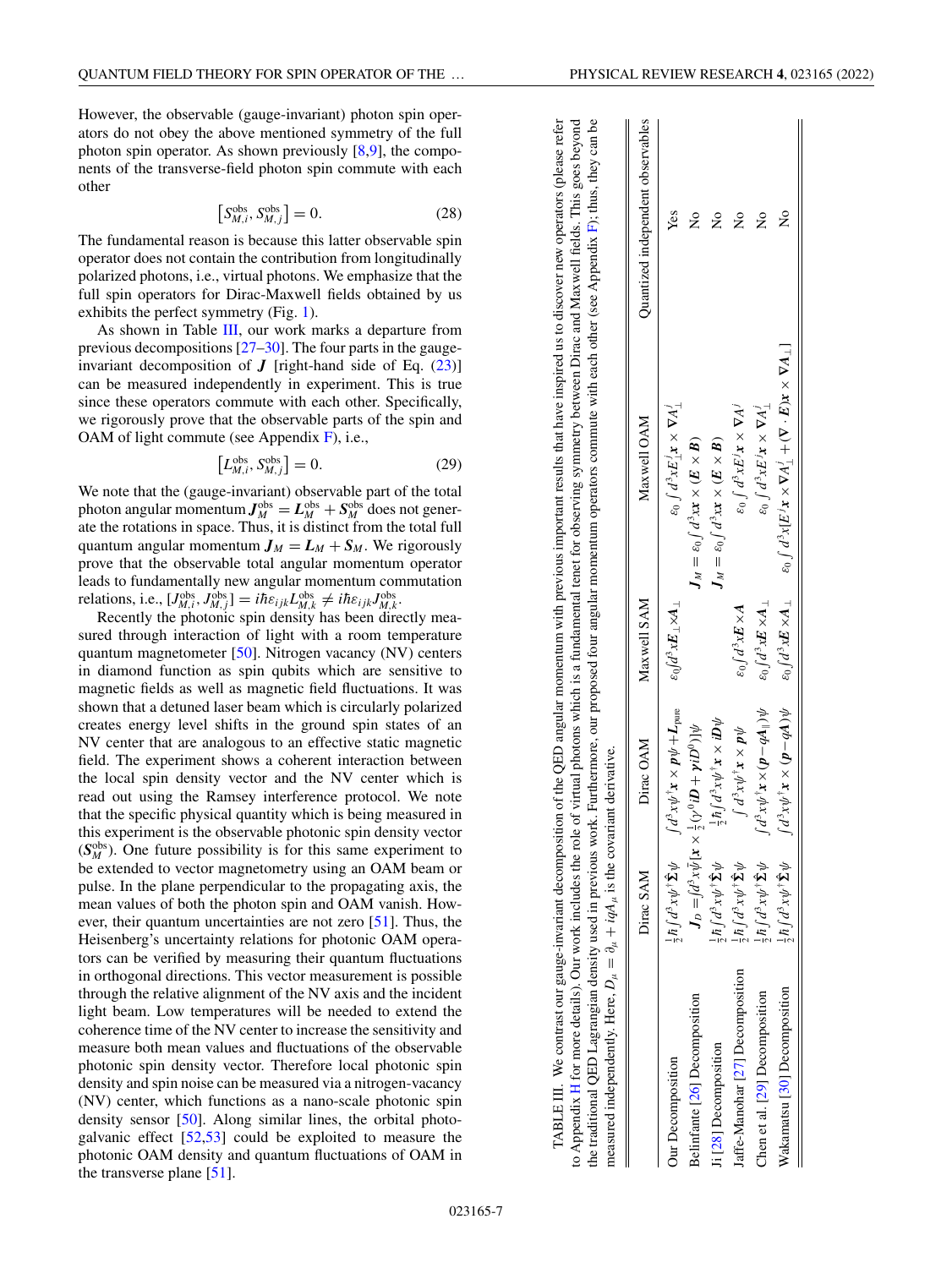### **V. CONCLUSION**

<span id="page-7-0"></span>We have discovered the quantum operator of the photon spin providing the first QED theory of angular momentum. Our approach involves Dirac-Maxwell fields in a quantum gauge theory framework. We have proven a perfect symmetry between the Dirac and Maxwell quantum spin operator commutation relations. In experiment, our theory can be verified through interaction of photonic spin density with an NV center [\[50\]](#page-19-0) and the interaction of OAM density with twodimensional materials [\[52,53\]](#page-19-0).

#### **ACKNOWLEDGMENTS**

This work is supported by the funding from DARPA Nascent Light-Matter Interactions. L.P.Y. has also been funded by National Key R&D Program of China (Grant No. 2021YFE0193500).

## **APPENDIX A: ANGULAR MOMENTUM OF LIGHT FROM NOETHER'S THEOREM**

To obtain enough polarization degrees of freedom to construct the full photon spin operator, we use the following Maxwell Lagrangian density to quantize the electromagnetic (EM) field in the Lorenz gauge covariantly [\[44,47\]](#page-19-0),

$$
\mathcal{L}_M = -\frac{1}{2\mu_0} (\partial_\mu A^\nu)(\partial^\mu A_\nu). \tag{A1}
$$

We note that, different from the standard EM Lagrangian density  $\mathcal{L}_{M,ST} = -(1/4\mu_0)F^{\mu\nu}F_{\mu\nu}$ ,  $\mathcal{L}_M$  itself is not gauge invariant. We will show how to eliminate the gauge dependence in the physical quantities via the gauge condition in the following.

These two Lagrangian density  $\mathcal{L}_M$  and  $\mathcal{L}_{M,\text{ST}}$  can be connected via [\[44,47\]](#page-19-0)

$$
\mathcal{L}_M = \mathcal{L}_{M,\mathrm{ST}} - \frac{1}{2} (\partial_\mu A^\mu)^2 + \frac{1}{2} \partial_\mu [A_\nu (\partial^\nu A^\mu) - (\partial_\nu A^\nu) A^\mu]. \tag{A2}
$$

The last four divergence term can be dropped since the EM fields are assumed to tend to 0 sufficiently fast at infinity. Under the Lorenz gauge condition  $\partial_{\mu}A^{\mu} = 0$ , these two Lagrangian densities are equivalent to each other.

Noether's theorem tells us that if the action  $W = \int d^4x \mathcal{L}$ keeps invariant under a continuous symmetry transformation, a conserved quantity can be obtained (see Chap. 2 in Ref. [\[47\]](#page-19-0)). Applying the Noether's theorem to the translation symmetry, we obtain the canonical energy-momentum tensor

$$
\Theta_{M}^{\mu\nu} = \frac{\partial \mathcal{L}_{M}}{\partial (\partial_{\mu} A_{\sigma})} \partial^{\nu} A_{\sigma} - g^{\mu\nu} \mathcal{L}_{M}
$$
(A3)

$$
= -\frac{1}{\mu_0} (\partial^{\mu} A^{\sigma})(\partial^{\nu} A_{\sigma}) + \frac{1}{2\mu_0} g^{\mu\nu} (\partial^{\rho} A^{\sigma})(\partial_{\rho} A_{\sigma}). \quad (A4)
$$

This leads to the conserved four-momentum vector

$$
P_M^{\nu} = \Theta_M^{0,\nu} = -\frac{1}{\mu_0} (\partial^0 A^{\sigma})(\partial^{\nu} A_{\sigma}) + \frac{1}{2\mu_0} g^{0\nu} (\partial^{\rho} A^{\sigma})(\partial_{\rho} A_{\sigma}).
$$
\n(A5)

The time component of  $P_M^{\nu}$  gives the Hamiltonian (energy) of the system  $H_M = P_M^0 = \int d^3x \mathcal{H}_M$ , with Hamiltonian density

$$
\mathcal{H}_M = -\frac{1}{2\mu_0} \left[ (\partial^0 A^\sigma)(\partial^0 A_\sigma) + (\nabla A^\sigma) \cdot (\nabla A_\sigma) \right].
$$
 (A6)

The spatial part of  $P_M^{\nu}$  gives the momentum of the EM field

$$
\boldsymbol{P}_M = \varepsilon_0 \int d^3x \dot{A}^\sigma \nabla A_\sigma, \tag{A7}
$$

where we have divided an extra constant *c* to get the correct dimension.

Similarly, applying Noether's theorem to the threedimensional rotation symmetry [\[47\]](#page-19-0), we obtain the angular momentum tensor density

$$
M_M^{\mu\nu\lambda} = \Theta_M^{\mu\lambda} x^{\nu} - \Theta_M^{\mu\nu} x^{\lambda} + \frac{\partial \mathcal{L}_M}{\partial (\partial_{\mu} A^{\sigma})} (I^{\nu\lambda})^{\sigma\tau} A_{\tau}, \quad (A8)
$$

where infinitesimal generator of the Lorentz group for the vector field is given by

$$
(I^{\alpha\beta})^{\mu\nu} = g^{\alpha\mu}g^{\beta\nu} - g^{\alpha\nu}g^{\beta\mu}.
$$
 (A9)

This generator is a an antisymmetric matrix

$$
(I^{\alpha\beta})^{\mu\nu} = -(I^{\beta\alpha})^{\mu\nu}.
$$
 (A10)

Utilizing  $\Theta_M^{\mu\nu}$  and  $\mathcal{L}_M$ , we have

$$
M_M^{\mu\nu\lambda} = \Theta_M^{\mu\lambda} x^{\nu} - \Theta_M^{\mu\nu} x^{\lambda} - \frac{1}{\mu_0} (\partial^{\mu} A_{\sigma}) (g^{\nu\sigma} g^{\lambda\tau} - g^{\nu\tau} g^{\lambda\sigma}) A_{\tau}
$$
\n(A11)

$$
= \Theta_M^{\mu\lambda} x^{\nu} - \Theta_M^{\mu\nu} x^{\lambda} - \frac{1}{\mu_0} [(\partial^{\mu} A^{\nu}) A^{\lambda} - (\partial^{\mu} A^{\lambda}) A^{\nu}].
$$
\n(A12)

The total angular momentum  $M_M^{ij}$  can be obtained from the angular momentum density  $M_M^{\mu\nu\lambda}$  by setting  $\mu = 0$  and taking spatial components of  $\nu$  and  $\lambda$ . Here, we split the total angular momentum into two parts. The first one denotes the OAM of light  $L_M^{ij} = \int d^3x (\overline{\Theta}_M^{0j} x^i - \Theta_M^{0i} x^j)$  and the second part describes the "intrinsic" angular momentum (the spin) of the vector field  $S_M^{ij} = -\frac{1}{\mu_0} \int d^3x [(\partial^0 A^i) A^j - (\partial^0 A^j) A^i]$ , with  $i, j = x, y, z$ . It is straightforward to see that, in terms of threevectors with relation  $J_M^{\overline{k}} = \frac{1}{2} \epsilon^{ijk} M^{ij}$  [\[47\]](#page-19-0), the OAM and SAM of light can be rewritten as

$$
L_M = \frac{1}{\mu_0 c} \int d^3x (\partial_0 A^\mu) \mathbf{x} \times \nabla A_\mu, \tag{A13}
$$

$$
S_M = -\frac{1}{\mu_0 c} \int d^3x [(\partial_0 A) \times A]. \tag{A14}
$$

## **APPENDIX B: QUANTUM COMMUTATION RELATIONS FOR ANGULAR MOMENTA**

We now show how to obtain the standard quantum commutation relations for the angular momentum of light within the canonical quantization framework. We first define the canonical conjugate momentum of light

$$
\pi_{\mu} = \frac{\partial \mathcal{L}_M}{\partial (\partial_0 A^{\mu})} = -\frac{1}{\mu_0} \partial^0 A_{\mu}.
$$
 (B1)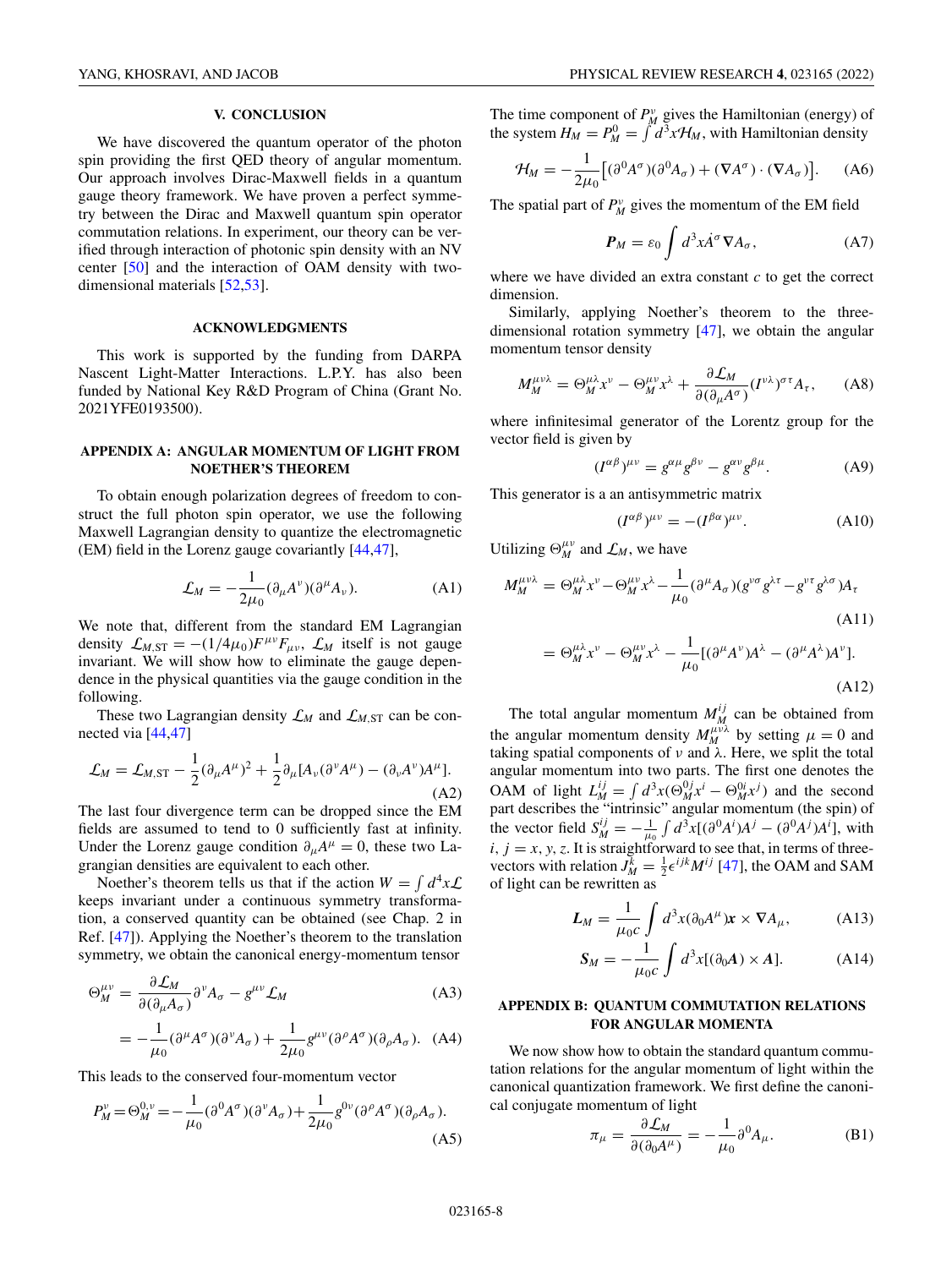<span id="page-8-0"></span>Then, we can rewrite the Hamiltonian, SAM, and OAM of the photon as

$$
H_M = -\frac{1}{2\mu_0} \int d^3x \Big[ \mu_0^2 \pi^\mu \pi_\mu + (\nabla A^\mu) \cdot (\nabla A_\mu) \Big],\tag{B2}
$$

$$
S_M = \frac{1}{c} \int d^3x \pi \times A,\tag{B3}
$$

$$
L_M = -\frac{1}{c} \int d^3 x \pi^\mu x \times \nabla A_\mu.
$$
 (B4)

The EM field is quantized by postulating the equal-time commutation relations,

$$
[A^{\mu}(\mathbf{x},t),\pi^{\nu}(\mathbf{x}',t)]=i\hbar c g^{\mu\nu}\delta^{3}(\mathbf{x}-\mathbf{x}'), \tag{B5}
$$

$$
[A^{\mu}(\mathbf{x},t), A^{\nu}(\mathbf{x}',t)] = [\pi^{\mu}(\mathbf{x},t), \pi^{\nu}(\mathbf{x}',t)] = 0.
$$
 (B6)

We now verify the canonical angular momentum commutation relations

$$
[L_{M,i}, L_{M,j}] = \frac{1}{c^2} \int d^3x \int d^3x' [\pi_m(\mathbf{x})(\mathbf{x} \times \nabla)_i A_m(\mathbf{x}), \pi_{m'}(\mathbf{x}')( \mathbf{x}' \times \nabla')_j A_{m'}(\mathbf{x}')]
$$
  
= 
$$
-\frac{i\hbar}{c} \int d^3x \int d^3x' \{\pi_m(\mathbf{x}')( \mathbf{x}' \times \nabla')_j \delta^3(\mathbf{x} - \mathbf{x}')(\mathbf{x} \times \nabla)_i A_m(\mathbf{x}) - \pi_m(\mathbf{x})(\mathbf{x} \times \nabla)_i \delta^3(\mathbf{x} - \mathbf{x}')(\mathbf{x}' \times \nabla')_j A_m(\mathbf{x}')\}
$$
(B7)

$$
= -\frac{i\hbar}{c} \int d^3x \{\pi_m(\mathbf{x})(\mathbf{x}\times\nabla)_j(\mathbf{x}\times\nabla)_i A_m(\mathbf{x}) - \pi_m(\mathbf{x})(\mathbf{x}\times\nabla)_i(\mathbf{x}\times\nabla)_j A_m(\mathbf{x})\}
$$
(B8)

$$
= -\frac{i\hbar}{c} \int d^3x \{\pi_m(\mathbf{x})\varepsilon_{ijk}(\mathbf{x}\times\nabla)_k A_m(\mathbf{x})\} = i\hbar\varepsilon_{ijk} L_{M,k},
$$
\n(B9)

$$
[S_{M,i}, S_{M,j}] = \frac{1}{c^2} \varepsilon_{ikl} \varepsilon_{jk'l'} \int d^3x \int d^3x' [\pi_k(\mathbf{x}) A_l(\mathbf{x}), \pi_{k'}(\mathbf{x'}) A_{l'}(\mathbf{x'})]
$$
(B10)

$$
= \frac{1}{c^2} \varepsilon_{ikl} \varepsilon_{jk'l'} \int d^3x \int d^3x' \{\pi_k(\mathbf{x})[A_l(\mathbf{x}), \pi_{k'}(\mathbf{x}')]A_{l'}(\mathbf{x}') + \pi_{k'}(\mathbf{x}')[\pi_k(\mathbf{x}), A_{l'}(\mathbf{x}')]A_l(\mathbf{x})\}
$$
(B11)

$$
= -\frac{i\hbar}{c} d^3 x [\varepsilon_{ikl} \varepsilon_{jll'} \pi_k(\mathbf{x}) A_{l'}(\mathbf{x}) - \varepsilon_{ikl} \varepsilon_{jk'k} \pi_{k'}(\mathbf{x}) A_l(\mathbf{x})] = i\hbar \varepsilon_{ijk} S_{M,k},
$$
\n(B12)

$$
[L_{M,i}, S_{M,j}] = -\frac{1}{c^2} \int d^3x \int d^3x' [\pi_m(\mathbf{x})(\mathbf{x} \times \nabla)_i A_m(\mathbf{x}), \varepsilon_{jkl} \pi_k(\mathbf{x}') A_l(\mathbf{x}')] \tag{B13}
$$

$$
= \frac{i\hbar}{c}\varepsilon_0 \int d^3x \int d^3x' \varepsilon_{jkl} \left\{ \pi_k(\mathbf{x})(\mathbf{x} \times \nabla)_i \delta^3(\mathbf{x} - \mathbf{x}') A_l(\mathbf{x}') - \pi_k(\mathbf{x}') \delta^3(\mathbf{x} - \mathbf{x}')(\mathbf{x} \times \nabla)_i A_l(\mathbf{x}) \right\}
$$
(B14)

$$
= -\frac{i\hbar}{c}\varepsilon_0 \int d^3x \int d^3x' \varepsilon_{jkl} \{[(\mathbf{x} \times \nabla)_i \pi_k(\mathbf{x})] A_l(\mathbf{x}) + \pi_k(\mathbf{x}) (\mathbf{x} \times \nabla)_i A_l(\mathbf{x})\}
$$
(B15)

$$
= -\frac{i\hbar}{c}\varepsilon_0 \int d^3x \int d^3x' \varepsilon_{jkl} \{-\pi_k(\mathbf{x})(\mathbf{x}\times\nabla)_i A_l(\mathbf{x}) + \pi_k(\mathbf{x})(\mathbf{x}\times\nabla)_i A_l(\mathbf{x})\} = 0,
$$
\n(B16)

where we have used the partial integral techniques and the identities

$$
\varepsilon_{ikm}\varepsilon_{jlm} = \delta_{ij}\delta_{kl} - \delta_{il}\delta_{km}.\tag{B17}
$$

## **APPENDIX C: KEY ROLE OF LONGITUDINAL DEGREES OF FREEDOM**

To clearly show the role of polarization degrees of the Maxwell fields, we perform the plane-wave expansions to the field operators as given in Eqs. [\(17\)](#page-4-0) and [\(18\)](#page-4-0). The plane-wave expansion of the Dirac field has been well studied. Here, we mainly focus on the expansion of the SAM and OAM of photons. The polarization unit vectors in Eqs. [\(17\)](#page-4-0) and [\(18\)](#page-4-0) satisfy the fourdimensional orthonormal conditions

$$
\epsilon_{\mu}(\mathbf{k},\lambda)\epsilon^{\mu}(\mathbf{k},\lambda')=g_{\lambda\lambda'}.\tag{C1}
$$

and the covariant completeness relation [\[47\]](#page-19-0)

$$
\sum_{\lambda=0}^{3} g_{\lambda\lambda} \epsilon_{\mu}(\mathbf{k}, \lambda) \epsilon_{\nu}(\mathbf{k}, \lambda) = g_{\mu\nu}, \tag{C2}
$$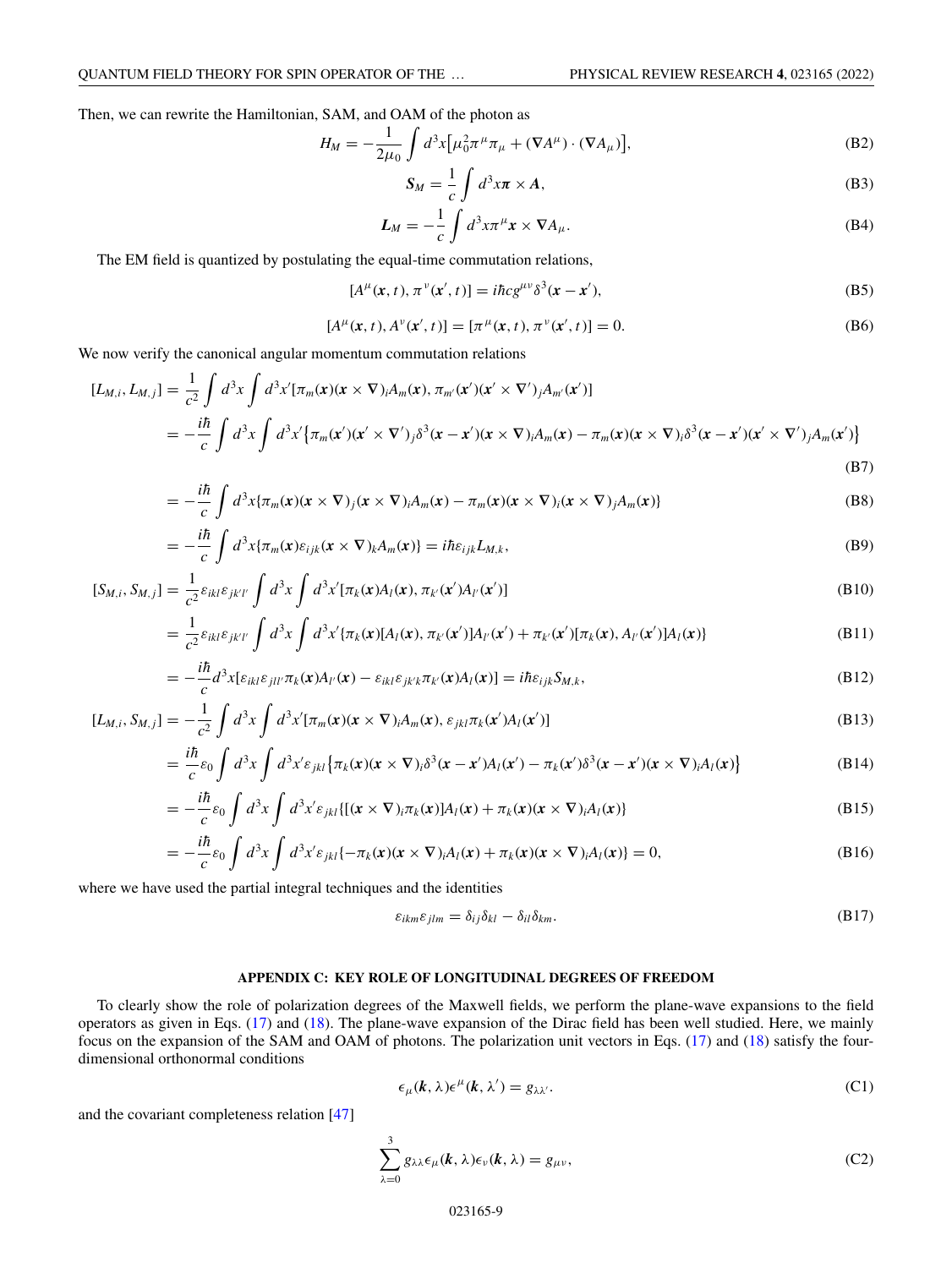<span id="page-9-0"></span>where  $g_{\lambda\lambda}$  at the left-hand side denotes the sign  $\pm 1$  instead of the metric tensor. Here, we emphasize that the plane-wave expansion of  $\pi^{\mu}$  is not obtained via the relation in Eq. [\(B1\)](#page-7-0). Equations [\(17\)](#page-4-0) and [\(18\)](#page-4-0) function more like the definition of the ladder operators. We note that the photonic angular momentum relations in Eqs.  $(14)$ – $(16)$  can also be verified via their plane-wave expansions in the *k*-space as shown in Appendix [D.](#page-11-0)

We can re-express the ladder operators  $a_{k,\lambda}$  and  $a_{k,\lambda}^{\dagger}$  with canonical field variables  $A^{\mu}$  and  $\pi^{\mu}$  via the inverse transformation

$$
a_{\mathbf{k},\lambda} = g_{\lambda\lambda} \int d^3x \sqrt{\frac{\varepsilon_0}{2\hbar\omega_k (2\pi)^3}} \Big[ \omega_k A^\mu(\mathbf{x}) - \frac{i}{\varepsilon_0} \pi^\mu(\mathbf{x}) \Big] \epsilon_\mu(\mathbf{k},\lambda) e^{-i\mathbf{k}\cdot\mathbf{x}},\tag{C3}
$$

$$
a_{\mathbf{k},\lambda}^{\dagger} = g_{\lambda\lambda} \int d^3x \sqrt{\frac{\varepsilon_0}{2\hbar\omega_k(2\pi)^3}} \Big[ \omega_k A^{\mu}(\mathbf{x}) + \frac{i}{\varepsilon_0} \pi^{\mu}(\mathbf{x}) \Big] \epsilon_{\mu}(\mathbf{k},\lambda) e^{i\mathbf{k}\cdot\mathbf{x}}.
$$
 (C4)

Utilizing the quantization ansatz Eqs.  $(B5)$  and  $(B6)$  for the photon, we can verify that the ladder operators satisfy the bosonic commutations

$$
[a_{\mathbf{k},\lambda}, a_{\mathbf{k}',\lambda'}^{\dagger}] = -g_{\lambda\lambda'}\delta^3(\mathbf{k} - \mathbf{k}'),\tag{C5}
$$

$$
[a_{k,\lambda}, a_{k',\lambda'}] = [a_{k,\lambda}^{\dagger}, a_{k',\lambda'}^{\dagger}] = 0.
$$
 (C6)

The plane-wave expansion of the Hamiltonian  $H_M$  and the momentum  $P_M$  of the photon have been given in the textbook [\[44,47\]](#page-19-0). Here, we give some details,

$$
H_M = \int d^3x \mathcal{H}_M = -\frac{1}{2} \int \left( \mu_0 \pi^\mu \pi_\mu + \frac{1}{\mu_0} (\nabla A^\mu) \cdot (\nabla A_\mu) \right) d^3x
$$
  
\n
$$
= -\int d^3x \int d^3k \int d^3k' \sum_{\lambda \lambda'} \frac{\hbar}{4(2\pi)^3 \sqrt{\omega_k \omega_k}} \epsilon^\mu(k, \lambda) \epsilon_\mu(k', \lambda') (\omega_k \omega_{k'} + c^2 k \cdot k') [a_{k,\lambda} a_{k',\lambda'}^\dagger e^{-i(k-k')\cdot x} + a_{k,\lambda}^\dagger a_{k',\lambda'} e^{i(k-k')\cdot x}
$$
  
\n
$$
-a_{k,\lambda} a_{k',\lambda'} e^{-i(k+k')\cdot x} - a_{k,\lambda}^\dagger a_{k',\lambda'}^\dagger e^{i(k+k')\cdot x}] = -\int v d^3k \frac{\hbar \omega_k}{2} \sum_{\lambda \lambda'} \epsilon^\mu(k, \lambda) \epsilon_\mu(k, \lambda') (a_{k,\lambda} a_{k,\lambda'}^\dagger + a_{k,\lambda}^\dagger a_{k,\lambda'})
$$
  
\n
$$
= -\frac{1}{2} \int d^3k \hbar \omega_k \sum_{\lambda} g_{\lambda \lambda} (a_{k,\lambda} a_{k,\lambda}^\dagger + a_{k,\lambda}^\dagger a_{k,\lambda})
$$
  
\n
$$
= \int d^3k \hbar \omega_k (a_{k,1}^\dagger a_{k,1} + a_{k,2}^\dagger a_{k,2} + a_{k,3}^\dagger a_{k,3} - a_{k,0}^\dagger a_{k,0}),
$$
  
\n(C8)

where the normal-ordering has been taken in the last step. We note that the counterrotating wave terms (i.e.,  $a_{k,\lambda}a_{k',\lambda'}$  and

 $a_{k,\lambda}^{\dagger} a_{k',\lambda'}^{\dagger}$  vanish due to  $(\omega_k \omega_{k'} + c^2 k \cdot k') = 0$  when  $k = -k'$ . No rotating wave approximation has been taken here. We also note that there are three main problems in the covariant quantization in the Lorenz gauge: (1) the Hamiltonian is not gauge invariant; (2) the frequency of the scalar photon is negative; (3) the norm of the scalar-photon state can be negative, i.e.,  $\langle 0|a_{k,0}a_{k,0}^{\dagger}|0\rangle = -1$ . The first two problems can be solved simultaneously by enforcing the Gupta-Bleuler constraint [\[54](#page-19-0)[,55\]](#page-20-0), which is the quantum version of the Lorenz gauge condition. This gauge condition is essential to obtain the quantum Maxwell equation and to remove the gauge dependence in the Lorenz-gauge quantization framework. The last problem can be solved by exploiting Dirac's indefinite metric in space of quantum states [\[54](#page-19-0)[–56\]](#page-20-0) (also see Chap. V in Ref. [\[44\]](#page-19-0)).

Similarly, the momentum of the EM field is expanded as

$$
P_M = \varepsilon_0 \int d^3x \dot{A}^\sigma \nabla A_\sigma = -\frac{1}{c} \int d^3x \pi^\mu \nabla A_\mu
$$
 (C9)

$$
= \int d^3k \left( a_{k,1}^\dagger a_{k,1} + a_{k,2}^\dagger a_{k,2} + a_{k,3}^\dagger a_{k,3} - a_{k,0}^\dagger a_{k,0} \right) \hbar k. \tag{C10}
$$

In the plane-wave expansion of *P<sup>M</sup>* , fast-oscillating counterrotating wave terms also cancel out with each other, i.e.,

$$
\frac{1}{2} \sum_{\lambda \lambda'} \int d^3k \hbar k a_{k,\lambda} a_{-k,\lambda'} \epsilon^{\mu}(k,\lambda) \epsilon_{\mu}(-k,\lambda') = \frac{1}{4} \sum_{\lambda \lambda'} \int d^3k \hbar k (a_{k,\lambda} a_{-k,\lambda'} + a_{-k,\lambda'} a_{k,\lambda}) \epsilon^{\mu}(k,\lambda) \epsilon_{\mu}(-k,\lambda')
$$

$$
= \frac{1}{4} \sum_{\lambda \lambda'} \int d^3k \hbar k a_{k,\lambda} a_{-k,\lambda'} [\epsilon^{\mu}(k,\lambda) \epsilon_{\mu}(-k,\lambda') - \epsilon^{\mu}(-k,\lambda') \epsilon_{\mu}(k,\lambda)] = 0,
$$
(C11)

where we have used the property  $[a_{k,\lambda}, a_{-k,\lambda}]=0$  and the four-vector inner product does not dependent on the order of the two vectors. Similar argument shows that  $a^{\dagger}_{k\lambda}$ ,  $a^{\dagger}_{-k\lambda}$ , terms also vanish.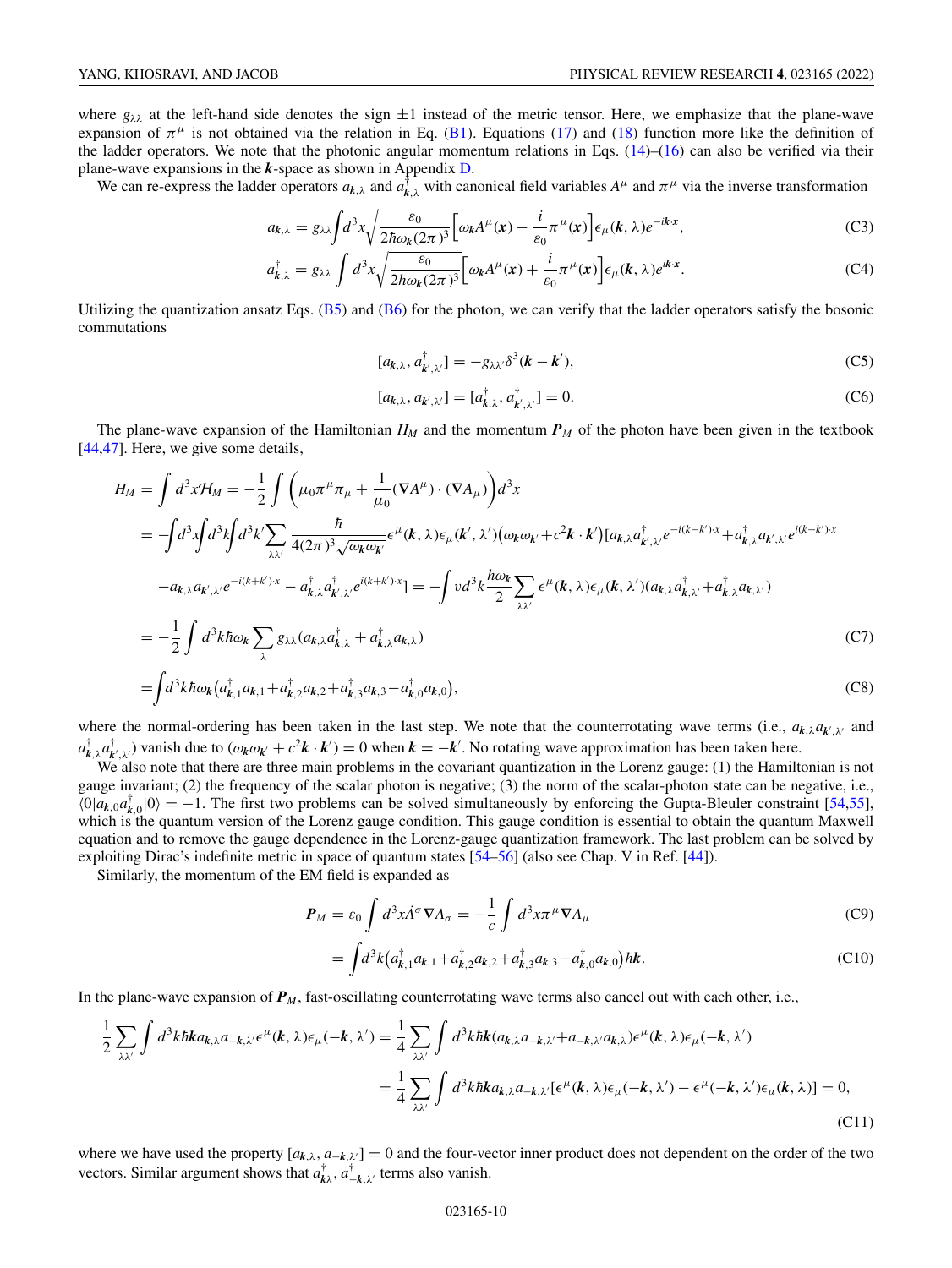<span id="page-10-0"></span>The SAM of the Maxwell field can be expanded as

$$
S_M = -\frac{1}{\mu_0 c} \int d^3x (\partial_0 A) \times A = \frac{1}{c} \int d^3x \pi \times A
$$
 (C12)

$$
= \frac{i\hbar}{2(2\pi)^3} \int d^3k \int d^3k' \int d^3x \sum_{\lambda,\lambda'=1}^3 \sqrt{\frac{\omega_k}{\omega_{k'}}} [a_{k,\lambda}\epsilon(k,\lambda)e^{ik\cdot x} - a_{k,\lambda}^\dagger \epsilon(k,\lambda)e^{-ik\cdot x}] [a_{k',\lambda'}\epsilon(k',\lambda')e^{ik'\cdot x} + a_{k',\lambda'}^\dagger \epsilon(k,\lambda')e^{-ik'\cdot x}] \tag{C13}
$$

$$
=i\hbar \int d^3k [(a_{k,3}^{\dagger}a_{k,2} - a_{k,2}^{\dagger}a_{k,3})\epsilon(k,1) + (a_{k,1}^{\dagger}a_{k,3} - a_{k,3}^{\dagger}a_{k,1})\epsilon(k,2) + (a_{k,2}^{\dagger}a_{k,1} - a_{k,1}^{\dagger}a_{k,2})\epsilon(k,3)] \equiv i\hbar \int d^3k \sum_{\lambda=1}^3 s_{k,\lambda},
$$
\n(C14)

with

$$
s_{k,1} = (a_{k,3}^{\dagger} a_{k,2} - a_{k,2}^{\dagger} a_{k,3})\epsilon(k,1),
$$
 (C15)

$$
s_{k,2} = (a_{k,1}^{\dagger} a_{k,3} - a_{k,3}^{\dagger} a_{k,1})\epsilon(k,2),
$$
 (C16)

$$
s_{k,3} = (a_{k,2}^{\dagger} a_{k,1} - a_{k,1}^{\dagger} a_{k,2})\epsilon(k,3). \tag{C17}
$$

Now, we show that the counterrotating wave terms in the photon spin also vanish,

$$
\frac{i\hbar}{2} \sum_{\lambda\lambda'} \int d^3ka_{k,\lambda}a_{-k,\lambda'}\epsilon(k,\lambda) \times \epsilon(-k,\lambda') = \frac{i\hbar}{4} \sum_{\lambda\lambda'} \int d^3k [a_{k,\lambda}a_{-k,\lambda'} + a_{-k,\lambda'}a_{k,\lambda}] \epsilon(k,\lambda) \times \epsilon(-k,\lambda')
$$

$$
= \frac{i\hbar}{4} \sum_{\lambda\lambda'} \int d^3ka_{k,\lambda}a_{-k,\lambda'}[\epsilon(k,\lambda) \times \epsilon(-k,\lambda') + \epsilon(-k,\lambda') \times \epsilon(k,\lambda)] = 0.
$$
(C18)

Similar argument also applies to the terms  $a_{\mathbf{k}\lambda}^{\dagger}$ ,  $a_{-\mathbf{k},\lambda}^{\dagger}$ .

The Maxwell OAM can be expanded as

$$
L_{M} = \frac{1}{\mu_{0}c} \int d^{3}x(\partial_{0}A^{\mu}) \mathbf{x} \times \nabla A_{\mu} = -\frac{1}{c} \int d^{3}x \pi_{\mu} \mathbf{x} \times \nabla A^{\mu}
$$
\n(C19)  
\n
$$
= -\frac{\hbar}{2(2\pi)^{3}} \int d^{3}x \int d^{3}k \int d^{3}k' \sum_{\lambda',\lambda=0}^{3} \epsilon_{\mu}(\mathbf{k},\lambda) \epsilon^{\mu}(\mathbf{k}',\lambda') \sqrt{\frac{\omega_{k}}{\omega_{k}}} [a_{k,\lambda}e^{ik\cdot x}(\mathbf{x}\times\mathbf{k}')a_{k',\lambda'}^{\dagger}e^{-ik\cdot x} + a_{k,\lambda}^{\dagger}e^{-ik\cdot x}(\mathbf{x}\times\mathbf{k}')a_{k,\lambda'}e^{ik\cdot x}]
$$
\n
$$
= \frac{\hbar}{2(2\pi)^{3}} \int d^{3}x \int d^{3}k \int d^{3}k' \sum_{\lambda,\lambda'=0}^{3} \epsilon_{\mu}(\mathbf{k},\lambda) \epsilon^{\mu}(\mathbf{k}',\lambda') \sqrt{\frac{\omega_{k}}{\omega_{k}}} [a_{k,\lambda}a_{k',\lambda'}^{\dagger}e^{ik\cdot x}(\mathbf{k}'\times\mathbf{x})e^{-ik'\cdot x} + a_{k,\lambda}^{\dagger}a_{k',\lambda'}e^{-ik'\cdot x}(\mathbf{k}'\times\mathbf{x})e^{ik\cdot x}]
$$
\n
$$
= \frac{i\hbar}{2(2\pi)^{3}} \int d^{3}x \int d^{3}k \int d^{3}k' \sum_{\lambda,\lambda'=0}^{3} \epsilon_{\mu}(\mathbf{k},\lambda) \epsilon^{\mu}(\mathbf{k}',\lambda') \sqrt{\frac{\omega_{k}}{\omega_{k}}} [a_{k,\lambda}a_{k',\lambda'}^{\dagger}e^{ik\cdot x}(\mathbf{k}'\times\nabla_{k'})e^{-ik'\cdot x} - a_{k,\lambda}^{\dagger}a_{k',\lambda'}e^{-ik\cdot x}(\mathbf{k}'\times\nabla_{k'}e^{ik'\cdot x}]
$$
\n
$$
= -\frac{i\hbar}{2} \int d^{3}k \sum_{\lambda=0}^{3} g^{\lambda\lambda} [a_{k,\lambda}(\mathbf{k}\times\nabla_{k})a_{k,\lambda}^{\dagger} - a_{k,\
$$

Here,  $g^{\lambda\lambda}$  is the element of the metric tensor and we have used the identity  $\epsilon_{\mu}(\mathbf{k},\lambda)\epsilon^{\mu}(\mathbf{k},\lambda')=g^{\lambda,\lambda'}$ . Now, we show that the counterrotating wave terms in the OAM of light also vanish,

$$
\frac{i\hbar}{2} \sum_{\lambda\lambda'} \int d^2k [a_{k,\lambda}(k \times \nabla_k) a_{-k,\lambda'}] \epsilon^{\mu}(k,\lambda) \epsilon_{\mu}(-k,\lambda') = -\frac{i\hbar}{2} \sum_{\lambda\lambda'} \int d^2k [a_{-k,\lambda'}(k \times \nabla_k) a_{k,\lambda}] \epsilon^{\mu}(k,\lambda) \epsilon_{\mu}(-k,\lambda')
$$
  

$$
= -\frac{i\hbar}{2} \sum_{\lambda\lambda'} \int d^2k [a_{k,\lambda}(k \times \nabla_k) a_{-k,\lambda'}] \epsilon^{\mu}(k,\lambda) \epsilon_{\mu}(-k,\lambda') = 0,
$$

where we have performed the partial integral in the first step and used the fact that the four-vector inner product  $\epsilon^{\mu}(\mathbf{k}, \lambda) \epsilon_{\mu}(-\mathbf{k}, \lambda')$  is independent on  $\mathbf{k}$ .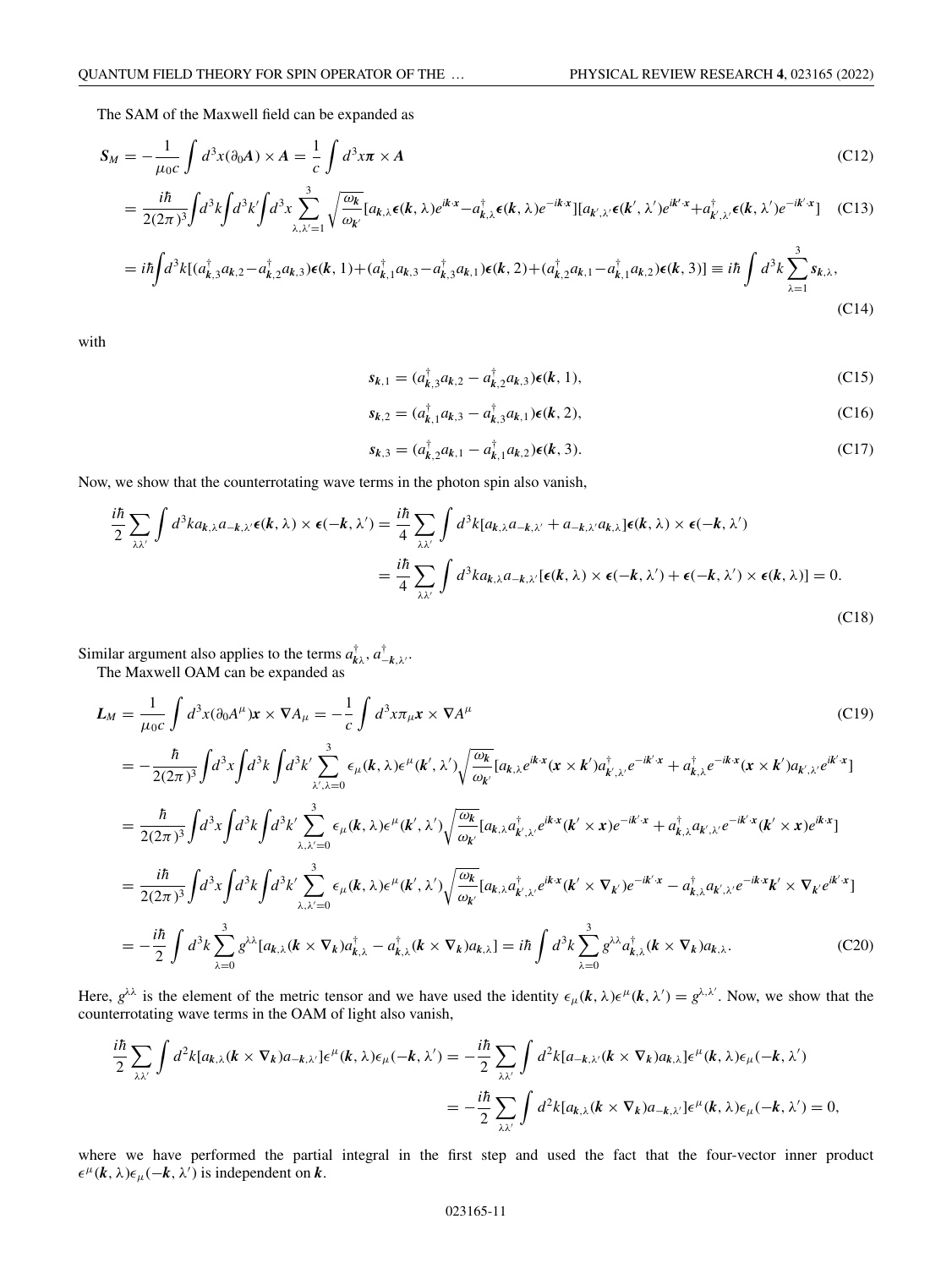<span id="page-11-0"></span>Utilizing the generators of the SO(3) rotation group, we can re-express the photon spin in the same form of the Dirac spin

$$
S_M = \hbar \int d^3k \phi_k^{\dagger} \hat{s} \phi_k, \qquad (C21)
$$

where the column vector  $\phi_k = [a_{k,1}, a_{k,2}, a_{k,3}]^T$  is the field operator of the Maxwell field in wave-vector space and the  $3 \times 3$  matrix  $\hat{s} = \sum_{\lambda=1}^{3} \hat{s}_{\lambda} \epsilon(k, \lambda)$  is the spin operator of the Maxwell field with

$$
\hat{s}_1 = \begin{bmatrix} 0 & 0 & 0 \\ 0 & 0 & -i \\ 0 & i & 0 \end{bmatrix}, \ \hat{s}_2 = \begin{bmatrix} 0 & 0 & i \\ 0 & 0 & 0 \\ -i & 0 & 0 \end{bmatrix},
$$

$$
\hat{s}_3 = \begin{bmatrix} 0 & -i & 0 \\ i & 0 & 0 \\ 0 & 0 & 0 \end{bmatrix}, \tag{C22}
$$

satisfying the commutation relation  $[\hat{s}_i, \hat{s}_j] = i\varepsilon_{ijk}\hat{s}_k$ .

In Chap. 2 of the textbook in Ref. [\[57\]](#page-20-0), the authors defined the four-vector photon spin operator as the quantum Stokes parameter operators

$$
\Sigma_0 = \int d^3k (a_{k,1}^\dagger a_{k,1} + a_{k,2}^\dagger a_{k,2}), \qquad (C23)
$$

$$
\Sigma_1 = \int d^3k (a_{k,1}^\dagger a_{k,2} + a_{k,2}^\dagger a_{k,1}), \qquad (C24)
$$

$$
\Sigma_2 = i \int d^3k (a_{k,2}^\dagger a_{k,1} - a_{k,1}^\dagger a_{k,2}), \qquad (C25)
$$

$$
\Sigma_3 = \int d^3k (a_{k,1}^\dagger a_{k,1} - a_{k,2}^\dagger a_{k,2}). \tag{C26}
$$

However, this definition has two serious problems. First, none of these four operators is an integer-spin operator, because an extra factor 2 exists in the commutation relations, i.e.,  $[\Sigma_i, \Sigma_j] = 2i\varepsilon_{ijk}\Sigma_k$ . Second, the direction of this "photon spin" is completely undetermined, because they are constructed in a phase space instead of the real spacetime. This is significantly different from our defined photon spin operators or the Dirac spin operators as shown in the following.

In the following, we will use the expansion of the electric field  $\mathbf{E} = -c(\partial^0 \mathbf{A} + \nabla A^0) = c\mu_0 \mathbf{\pi} - c\nabla A^0$  and the magnetic

λ

field  $\mathbf{B} = \nabla \times \mathbf{A}$ ,

$$
E(\mathbf{x}) = i \int d^3k \sqrt{\frac{\hbar \omega_k}{2\varepsilon_0 (2\pi)^3}} \{ [a_{k,1}\epsilon(k, 1) + a_{k,2}\epsilon(k, 2) + (a_{k,3} - a_{k,0})\epsilon(k, 3)]e^{ik \cdot x} - \text{H.c.} \},
$$
 (C27)

$$
\mathbf{B}(\mathbf{x}) = \frac{i}{c} \int d^3k \sqrt{\frac{\hbar \omega_k}{2\varepsilon_0 (2\pi)^3}}
$$
  
× {[ $a_{k,1}\epsilon(k, 2) - a_{k,2}\epsilon(k, 1)$ ]e<sup>ikx</sup> - H.c.}. (C28)

# **APPENDIX D: ANGULAR COMMUTATION RELATIONS REVISIT**

Utilizing the commutation relations of the ladder operators  $[a_{k,\lambda}, a_{k',\lambda'}^{\dagger}] = -g_{\lambda\lambda'}\delta^3(\boldsymbol{k} - \boldsymbol{k}')$ , we now recheck the commutation relations of  $S_M$  and  $L_M$ . We start from the photon spin

$$
[S_{M,i}S_{M,j}] = -\hbar^2 \int d^3k \int d^3k' [s_{k,\lambda}, s_{k',\lambda'}] \epsilon_i(\mathbf{k}, \lambda) \epsilon_j(\mathbf{k}, \lambda')
$$
(D1)

$$
= -\hbar^2 \int d^3k \varepsilon_{\lambda\lambda'\lambda''} \epsilon_i(\mathbf{k}, \lambda) \epsilon_j(\mathbf{k}, \lambda') s_{\mathbf{k}, \lambda''}, \qquad (D2)
$$

where we have used the expansion  $e_i = \epsilon_i(k, \lambda)\epsilon(k, \lambda)$  ( $\lambda =$ 1, 2, 3) of the unit vectors  $e_i$   $(i = x, y, z)$  of a local fixed coordinate with the *k*-dependent polarization vectors  $\epsilon(k, \lambda)$ and the relation  $[s_{k,\lambda}, s_{k',\lambda'}] = \delta^3(k - k') \varepsilon_{\lambda\lambda'\lambda''} s_{k,\lambda''}$  for  $s_{k,\lambda}$  in Eqs. [\(C17\)](#page-10-0)–[\(C17\)](#page-10-0). The cross product of two unit vectors will give

$$
(\mathbf{e}_i \times \mathbf{e}_j)_{\chi''} = \varepsilon_{\lambda \lambda' \lambda''} \epsilon_i(\mathbf{k}, \lambda) \epsilon_j(\mathbf{k}, \lambda') = \varepsilon_{ijl} \epsilon_l(\mathbf{k}, \lambda''). \quad (D3)
$$

Then, we obtain the stand commutation relation for SAM of the Maxwell field

$$
[S_{M,i}, S_{M,j}] = -\hbar^2 \int d^3k \varepsilon_{ijl} s_{\mathbf{k},\lambda''} \epsilon_l(\mathbf{k}, \lambda'') = i\hbar \varepsilon_{ijl} S_{M,l}.
$$
\n(D4)

Similarly, we check the OAM commutation relation

$$
[L_{M,i}, L_{M,j}] = -\hbar^2 \int d^3k \int d^3k' \sum_{\lambda,\lambda'} [a_{k,\lambda}^\dagger(\mathbf{k} \times \nabla_{\mathbf{k}})_{i} a_{k,\lambda}, a_{k',\lambda'}^\dagger(\mathbf{k}' \times \nabla_{\mathbf{k}})_{j} a_{k',\lambda'}]
$$
(D5)  

$$
= \hbar^2 \int d^3k \int d^3k' \sum_{\lambda} g^{\lambda\lambda} [a_{k,\lambda}^\dagger(\mathbf{k} \times \nabla_{\mathbf{k}})_{i} \delta^3(\mathbf{k} - \mathbf{k}')(\mathbf{k}' \times \nabla_{\mathbf{k}})_{j} a_{k',\lambda} - a_{k',\lambda}^\dagger(\mathbf{k}' \times \nabla_{\mathbf{k}})_{j} \delta^3(\mathbf{k} - \mathbf{k}')(\mathbf{k} \times \nabla_{\mathbf{k}})_{i} a_{k,\lambda}]
$$

$$
(D6)
$$

$$
= -\hbar^2 \int d^3k \sum_{\lambda} g^{\lambda\lambda} \{ [(k \times \nabla_k)_{i} a_{k,\lambda}^{\dagger} ] (k \times \nabla_k)_{j} a_{k,\lambda} - [(k \times \nabla_k)_{j} a_{k,\lambda}^{\dagger} ] (k \times \nabla_k)_{i} a_{k,\lambda} \}
$$
(D7)

$$
= \hbar^2 \int d^3 k \sum_{\lambda} g^{\lambda \lambda} \{ a_{k,\lambda}^{\dagger} [(k \times \nabla_k)_i (k \times \nabla_k)_j - (k \times \nabla_k)_j (k \times \nabla_k)_i \} a_{k,\lambda} \}
$$
(D8)

$$
= -\hbar^2 \int d^3k \sum_{\lambda} g^{\lambda\lambda} a^{\dagger}_{\mathbf{k},\lambda} \varepsilon_{ijk} (\mathbf{k} \times \nabla_{\mathbf{k}})_{k} a_{\mathbf{k},\lambda} = i\hbar \varepsilon_{ijk} L_{M,k}.
$$
 (D9)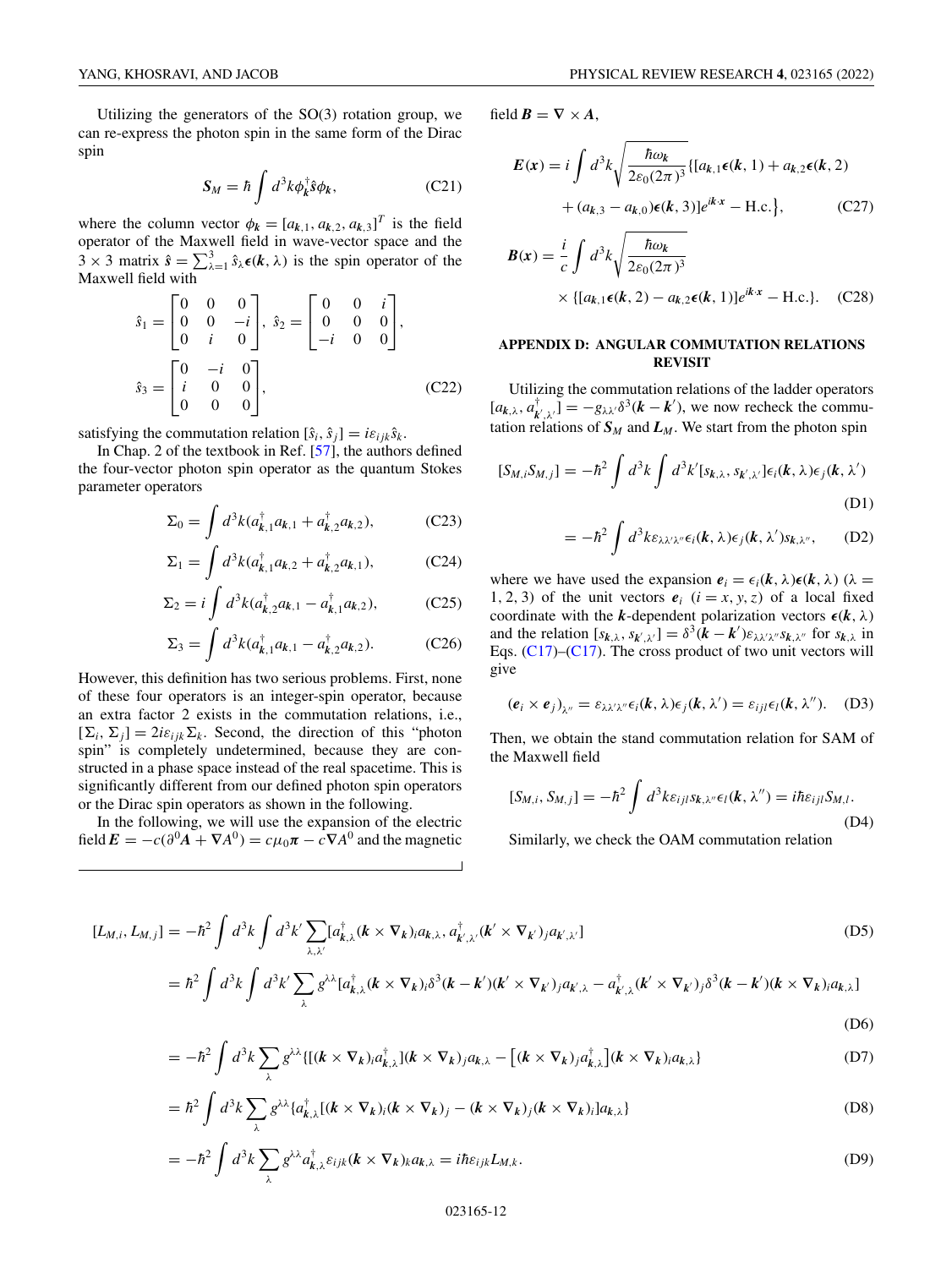$\overline{\mathbf{u}}$ 

<span id="page-12-0"></span>Finally, we show that  $S_M$  and  $L_M$  commute with each other

$$
[S_{M,i}, L_{M,j}] = \left[i\hbar \int d^3k s_{k,\lambda} \epsilon_i(k,\lambda), L_{M,j}\right] = 0,
$$
\n(D10)

where we have used the fact that

 $\Gamma$ 

 $\overline{r}$ 

$$
\begin{aligned}\n\left[i\hbar \int d^{3}k s_{k1} \epsilon_{i}(\mathbf{k},\lambda), L_{M,j}\right] \\
&= -\hbar^{2} \int d^{3}k \int d^{3}k' g^{\lambda\lambda} \epsilon_{i}(\mathbf{k},\lambda) [ (a_{k,3}^{\dagger} a_{k,2} - a_{k,2}^{\dagger} a_{k,3}), a_{k',\lambda}^{\dagger}( \mathbf{k}' \times \nabla_{\mathbf{k}})_{i} a_{k',\lambda}] \\
&= \hbar^{2} \int d^{3}k \int d^{3}k' \epsilon_{i}(\mathbf{k},\lambda) [a_{k,3}^{\dagger}(\mathbf{k} \times \nabla_{\mathbf{k}})_{i} a_{k,2} - a_{k,3}^{\dagger}(\mathbf{k} \times \nabla_{\mathbf{k}})_{i} a_{k,2} - a_{k,2}^{\dagger}(\mathbf{k} \times \nabla_{\mathbf{k}})_{j} a_{k,3} + a_{k,2}^{\dagger}(\mathbf{k} \times \nabla_{\mathbf{k}})_{j} a_{k,3}] = 0, \quad \text{(D12)}\n\end{aligned}
$$

 $\sqrt{ }$ 

and  $[i\hbar \int d^3k s_{k2}, L_{M,j}] = [i\hbar \int d^3k s_{k3}, L_{M,j}] = 0.$ 

## **APPENDIX E: GAUGE-INVARIANT ANGULAR MOMENTUM OBSERVABLES**

In this section, we show how to recover the gauge invariance of the QED angular momentum. To fully solve this problem, we start from the Lagrangian density of the combined Dirac-Maxwell fields,

$$
\mathcal{L}_{\text{QED}} = i\hbar c \bar{\psi} \gamma^{\mu} \partial_{\mu} \psi - mc^{2} \bar{\psi} \psi \n- \frac{1}{2\mu_{0}} (\partial_{\mu} A^{\nu}) (\partial^{\mu} A_{\nu}) - qc \bar{\psi} \gamma_{\mu} A^{\mu} \psi, \qquad \text{(E1)}
$$

where  $\psi$  is the Dirac field operator,  $\bar{\psi} = \psi^{\dagger} \gamma^{0}$ , and

$$
\gamma^0 = \beta, \ \gamma^i = \beta \alpha_i, \ i = 1, 2, 3,
$$
 (E2)

with

$$
\beta = \begin{bmatrix} I & 0 \\ 0 & -I \end{bmatrix}, \quad \alpha_i = \begin{bmatrix} 0 & \sigma_i \\ \sigma_i & 0 \end{bmatrix}, \tag{E3}
$$

the 2  $\times$  2 identity matrix *I*, and the Pauli matrices  $\sigma_i$ .

From the Noether's theorem, we obtain the total angular momentum of the system  $J = S_D + L_D + S_M + L_M$ . The SAM and OAM of the Dirac field have been well studied and understood

$$
S_D = \frac{1}{2} \hbar \int d^3 x \psi^{\dagger} \hat{\Sigma} \psi, \qquad (E4)
$$

$$
L_D = \int d^3x \psi^\dagger x \times p\psi, \tag{E5}
$$

where

$$
\hat{\Sigma} = \begin{bmatrix} \hat{\sigma} & 0\\ 0 & \hat{\sigma} \end{bmatrix}
$$
 (E6)

is the Dirac spin operator. Utilizing the anticommutation rules of the Dirac field,

$$
[\psi_r(\mathbf{x},t), \psi_{r'}^{\dagger}(\mathbf{x}',t)]_+ = \delta_{rr'}\delta^3(\mathbf{x}-\mathbf{x}'), \tag{E7}
$$

$$
[\psi_r(\mathbf{x}, t), \psi_{r'}(\mathbf{x}', t)]_+ = [\psi_r^{\dagger}(\mathbf{x}, t), \psi_{r'}^{\dagger}(\mathbf{x}', t)]_+ = 0, \quad \text{(E8)}
$$

we can verify the commutation relations for the angular momentum of the Dirac field,

$$
[S_{D,i}, S_{D,j}] = i\hbar \varepsilon_{ijk} S_{D,k}, \tag{E9}
$$

$$
[L_{D,i}, L_{D,j}] = i\hbar \varepsilon_{ijk} L_{D,k}, \tag{E10}
$$

$$
[L_{D,i}, S_{D,j}] = 0.
$$
 (E11)

We can easily check that the angular momenta of the Dirac and Maxwell fields commute with each other, because the quantum operators of these two fields act on different Hilbert spaces.

To obtain the gauge-invariant parts of the SAM and OAM of photons, we split both the vector potential  $A = A_{\perp} + A_{\parallel}$ and the canonical momentum operator  $\pi = \pi_{\perp} + \pi_{\parallel}$  into transverse and longitudinal parts [\[29\]](#page-19-0), where

$$
\nabla \cdot A_{\perp} = 0, \ \nabla \times A_{\parallel} = 0, \tag{E12}
$$

$$
\nabla \cdot \boldsymbol{\pi}_{\perp} = 0, \ \nabla \times \boldsymbol{\pi}_{\parallel} = 0. \tag{E13}
$$

Then, the total photon spin can be split into three parts,

$$
S_M = \frac{1}{c} \int d^3x [\pi_\perp \times A_\perp + \pi_\parallel \times A_\perp + \pi_\perp \times A_\parallel], \quad (E14)
$$

where the contribution from  $\pi_{\parallel} \times A_{\parallel}$  is zero. The gaugeinvariant part of the photon spin is

$$
S_M^{\text{obs}} = \frac{1}{c} \int d^3 x \pi_\perp \times A_\perp = i\hbar \int d^3 k (a_{k,2}^\dagger a_{k,1} - a_{k,1}^\dagger a_{k,2}) \epsilon(k,3).
$$
\n(E15)

Similarly, the total OAM of the photon can be split into

$$
L_M = \frac{1}{c} \int d^3x [\pi_\perp^j x \times \nabla A_\perp^j + \pi_\parallel^j x \times \nabla A_\parallel^j - \pi_0 x \times \nabla A_0],
$$
\n(E16)

and its gauge-invariant part is given by

$$
L_M^{\text{obs}} = \frac{1}{c} \int d^3 x \pi_\perp^j x \times \nabla A_\perp^j = -i\hbar \int d^3 k \sum_{\lambda=1,2} a_{k,\lambda}^\dagger (k \times \nabla_k) a_{k,\lambda}.
$$
\n(E17)

Using the relations between the transverse part of  $\pi$  and  $E$ , we can rewrite  $S_M^{\text{obs}}$  and  $L_M^{\text{obs}}$  as

$$
S_M^{\text{obs}} = \varepsilon_0 \int d^3x E_\perp \times A_\perp, \tag{E18}
$$

$$
L_M^{\text{obs}} = \varepsilon_0 \int d^3x E_\perp^j x \times \nabla A_\perp^j,
$$
 (E19)

which reduce to the angular momentum of the classical transverse EM field exactly.

The gauge-invariant OAM of the Dirac field is given by

$$
L_D^{\text{obs}} = L_D + L_M + S_M - L_M^{\text{obs}} - S_M^{\text{obs}} \equiv L_D + L_{\text{pure}}, \quad (E20)
$$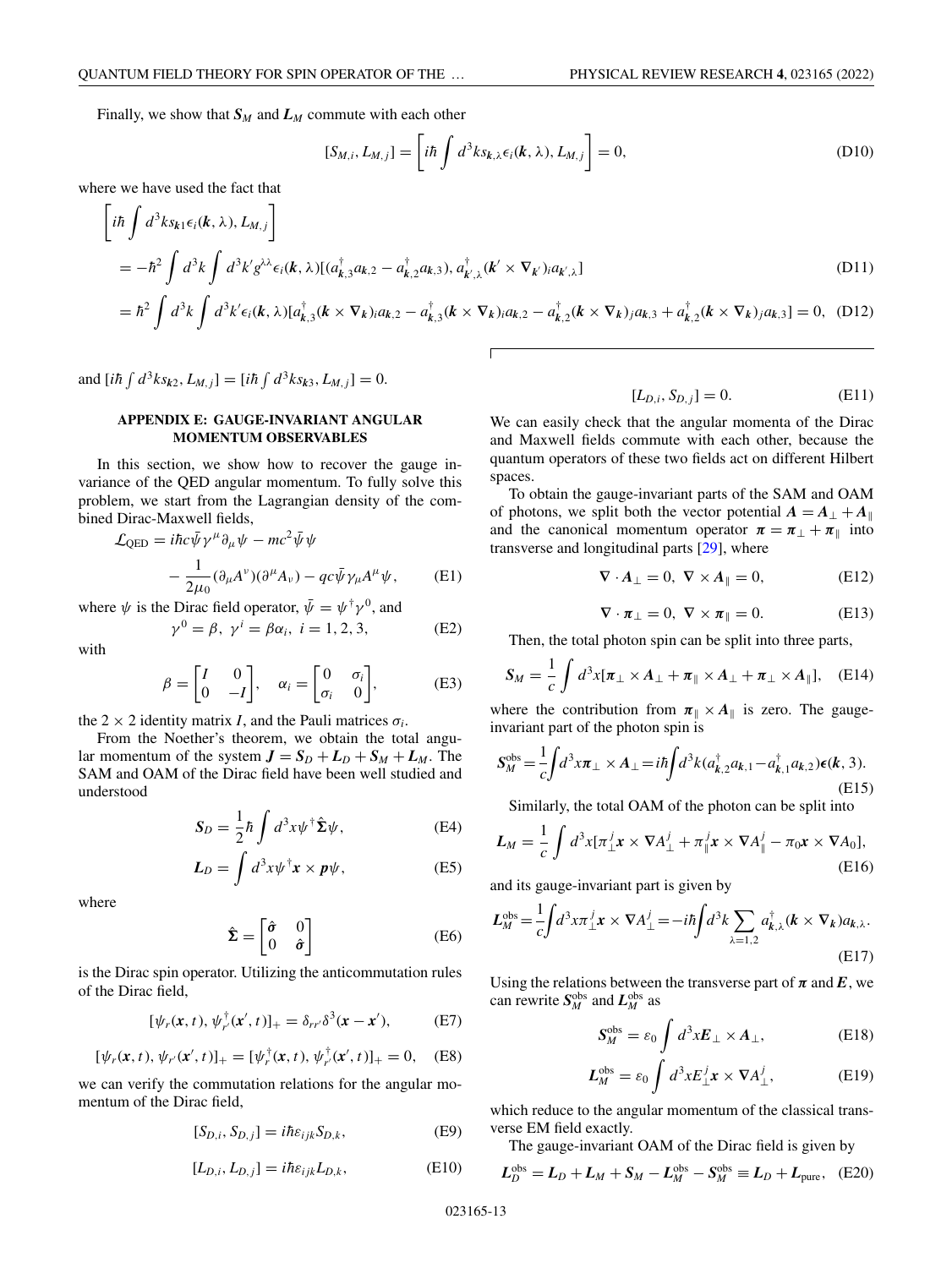<span id="page-13-0"></span>where

$$
L_{\text{pure}} = \frac{1}{c} \int d^3x [\pi_{\parallel} \times A_{\perp} + \pi_{\perp} \times A_{\parallel} + \pi_{\parallel}^j x \times \nabla A_{\parallel}^j
$$
  
-  $\pi_0 x \times \nabla A_0$ , (E21)

is a pure-gauge contribution. We note that  $L_{pure}$  contains the OAM of both longitudinal and scalar photons.

The pure-gauge term  $L_{pure} = L_{pure, S} + L_{pure, L}$  contains the contributions from both the photon spin

$$
L_{\text{pure},\text{S}} = \frac{1}{c} \int d^3x (\pi_{\parallel} \times A_{\perp} + \pi_{\perp} \times A_{\parallel})
$$
 (E22)

and the photon OAM

$$
L_{\text{pure},L} = \frac{1}{c} \int d^3x (\pi \dot{\parallel} \mathbf{x} \times \nabla A^j_{\parallel} - \pi_0 \mathbf{x} \times \nabla A_0). \tag{E23}
$$

We show that  $L_{pure, S}$  will vanish except some surface terms. Using the relations

$$
\pi_{\perp} \times A_{\parallel} = (\pi_{\perp} \cdot \nabla) \mathbf{x} \times A_{\parallel} - \mathbf{x} \times (\pi_{\perp} \cdot \nabla) A_{\parallel}, \qquad (E24)
$$

$$
\pi_{\parallel} \times A_{\perp} = (\pi_{\parallel} \cdot \nabla) x \times A_{\perp} - x \times (\pi_{\parallel} \cdot \nabla) A_{\perp}, \quad \text{(E25)}
$$

we rewrite  $L_{pure, S}$  as

$$
L_{\text{pure},S} = \int d^3x \left[ \frac{1}{c} (\pi_\perp \cdot \nabla) x \times A_\parallel - \frac{1}{c} x \times (\pi_\perp \cdot \nabla) A_\parallel \right. \\ + \frac{1}{c} (\pi_\parallel \cdot \nabla) x \times A_\perp - \frac{1}{c} x \times (\pi_\parallel \cdot \nabla) A_\perp \right]. \tag{E26}
$$

Then, using the identity

$$
(\pi_{\perp} \cdot \nabla)x \times A_{\parallel} = \nabla \cdot [\pi_{\perp}(x \times A_{\parallel})] - (\nabla \cdot \pi_{\perp})(x \times A_{\parallel})
$$
  
=  $\nabla \cdot [\pi_{\perp}(x \times A_{\parallel})],$   

$$
(\pi_{\parallel} \cdot \nabla)x \times A_{\perp} = \nabla \cdot [\pi_{\parallel}(x \times A_{\perp})] - (\nabla \cdot \pi_{\parallel})(x \times A_{\perp}),
$$

we have

$$
L_{\text{pure},S} = \int d^3x \left[ -\frac{1}{c} \mathbf{x} \times (\boldsymbol{\pi}_{\perp} \cdot \nabla) A_{\parallel} - \frac{1}{c} (\nabla \cdot \boldsymbol{\pi}_{\parallel}) \times (\mathbf{x} \times A_{\perp}) - \frac{1}{c} \mathbf{x} \times (\boldsymbol{\pi}_{\parallel} \cdot \nabla) A_{\perp} \right], \quad \text{(E27)}
$$

where we have neglected the surface integrals of  $\pi_{\perp}(x \times A_{\parallel})$ and  $\pi_{\parallel}(x \times A_{\perp}).$ 

Now, we perform the plane-wave expansion for the remaining three terms in  $L_{pure, S}$ ,

$$
-\int d^3x \mathbf{x} \times (\boldsymbol{\pi}_{\perp} \cdot \nabla) \mathbf{A}_{\parallel} = 0, \tag{E28}
$$

$$
-\frac{1}{c}\int d^3x (\nabla \cdot \pi_{\parallel})(\mathbf{x} \times \mathbf{A}_{\perp})
$$
\n
$$
=\frac{\hbar}{2(2\pi)^3}\int d^3x \int d^3k \int d^3k' \sum_{\lambda=1,3} \sqrt{\frac{\omega_k}{\omega_{k'}}}|k|[a_{k,3}e^{ik\cdot x}+a_{k,3}^{\dagger}e^{-ik\cdot x}] \mathbf{x} \times \epsilon(k',\lambda)[a_{k',\lambda}e^{ik'\cdot x}+a_{k',\lambda}^{\dagger}e^{-ik'\cdot x}]
$$
\n(E30)

 $\overline{\phantom{a}}$ 

$$
2(2\pi)^3 \int d^3x \int d^3k \int d^3k' \sum_{\lambda=1,2} \sqrt{\frac{\omega_k}{\omega_k}} |k| [-a_{k,3} \nabla_k e^{ikx} + a_{k,3}^\dagger \nabla_k e^{-ikx}] \times \epsilon(k',\lambda) [a_{k',\lambda} e^{ik'x} + a_{k,\lambda}^\dagger e^{-ik'x}]
$$
(E31)

$$
= \frac{i\hbar}{2} \int d^3k \int d^3k' \sum_{\lambda=1,2} \sqrt{\frac{\omega_k}{\omega_k}} |k| [a_{k,3}^\dagger \nabla_k \times \epsilon(k',\lambda) a_{k',\lambda} \delta^3(k-k') - a_{k,3} \nabla_k \times \epsilon(k',\lambda) a_{k',\lambda}^\dagger \delta^3(k-k')
$$
\n
$$
+ a_{k,3}^\dagger \nabla_k \times \epsilon(k',\lambda) a_{k',\lambda}^\dagger \delta^3(k+k') - a_{k,3} \nabla_k \times \epsilon(k',\lambda) a_{k,\lambda} \delta^3(k+k')]
$$
\n
$$
= \frac{i\hbar}{2} \int d^3k \sum |k| [a_{k,3}^\dagger \nabla_k \times \epsilon(k,\lambda) a_{k,\lambda} - a_{k,3} \nabla_k \times \epsilon(k,\lambda) a_{k,\lambda}^\dagger + a_{k,3}^\dagger \nabla_k \times \epsilon(-k,\lambda) a_{-k,\lambda}^\dagger - a_{k,3} \nabla_k \times \epsilon(-k,\lambda) a_{-k,\lambda}],
$$
\n(B32)

$$
= \frac{1}{2} \int d \kappa \sum_{\lambda=1,2} |\kappa| |u_{k,3} \mathbf{v}_k \times \boldsymbol{\epsilon}(\kappa, \lambda) u_{k,\lambda} - u_{k,3} \mathbf{v}_k \times \boldsymbol{\epsilon}(\kappa, \lambda) u_{k,\lambda} + u_{k,3} \mathbf{v}_k \times \boldsymbol{\epsilon}(-\kappa, \lambda) u_{-k,\lambda} - u_{k,3} \mathbf{v}_k \times \boldsymbol{\epsilon}(-\kappa, \lambda) u_{-k,\lambda},
$$
\n(E33)

$$
-\frac{1}{c}\int d^3x \mathbf{x} \times (\boldsymbol{\pi}_{\parallel} \cdot \nabla) \mathbf{A}_{\perp}
$$
 (E34)

$$
= \frac{\hbar}{2(2\pi)^3} \int d^3x \int d^3k \int d^3k' \sum_{\lambda=1,2} \sqrt{\frac{\omega_k}{\omega_{k'}}} \frac{\boldsymbol{k} \cdot \boldsymbol{k'}}{|\boldsymbol{k}|} [a_{k,3}e^{i\boldsymbol{k}\cdot\boldsymbol{x}} - a_{k,3}^{\dagger}e^{-i\boldsymbol{k}\cdot\boldsymbol{x}}] \boldsymbol{x} \times \boldsymbol{\epsilon}(\boldsymbol{k}',\lambda) [a_{k',\lambda}e^{i\boldsymbol{k}'\cdot\boldsymbol{x}} - a_{k',\lambda}^{\dagger}e^{-i\boldsymbol{k}'\cdot\boldsymbol{x}}] \qquad (E35)
$$
  

$$
= -\frac{i\hbar}{2} \int d^3k \int d^3k' \sum_{\lambda=1,3} \sqrt{\frac{\omega_k}{\omega_{k'}}} \frac{\boldsymbol{k} \cdot \boldsymbol{k'}}{|\boldsymbol{k}|} [a_{k,3}^{\dagger} \nabla_{\boldsymbol{k}} \times \boldsymbol{\epsilon}(\boldsymbol{k}',\lambda) a_{k',\lambda} \delta^3(\boldsymbol{k}-\boldsymbol{k}') - a_{k,3} \nabla_{\boldsymbol{k}} \times \boldsymbol{\epsilon}(\boldsymbol{k}',\lambda) a_{k',\lambda}^{\dagger} \delta^3(\boldsymbol{k}-\boldsymbol{k}')
$$

$$
2 \int d^{2}x \int d^{2}x \sum_{\lambda=1,2} \sqrt{\omega_{k'}} |k|^{2k} k^{3-k} \Lambda^{2k} \left(\frac{1}{2} \left(1 + \frac{1}{2} \left(1 + \frac{1}{2} \left(1 + \frac{1}{2} \right) \right) \right) \right) d^{2}x}
$$
\n
$$
-a_{k,3}^{\dagger} \nabla_{k} \times \epsilon(k',\lambda) a_{k',\lambda}^{\dagger} \delta^{3}(k+k') + a_{k,3} \nabla_{k} \times \epsilon(k',\lambda) a_{k',\lambda} \delta^{3}(k+k')]
$$
\n(E36)\n
$$
i\hbar \int d^{3}k \nabla_{k} \times [k] \left[\frac{1}{2} \left(1 + \frac{1}{2} \left(1 + \frac{1}{2} \left(1 + \frac{1}{2} \right) \right) \right] \left(\frac{k}{2} + \frac{1}{2} \left(1 + \frac{1}{2} \left(1 + \frac{1}{2} \right) \right) \right) \delta^{3}(k+k')\right] \left(\frac{k}{2} + \frac{1}{2} \left(1 + \frac{1}{2} \left(1 + \frac{1}{2} \left(1 + \frac{1}{2} \right) \right) \right) \delta^{3}(k+k')\right] \left(\frac{k}{2} + \frac{1}{2} \left(1 + \frac{1}{2} \left(1 + \frac{1}{2} \left(1 + \frac{1}{2} \right) \right) \right) \delta^{3}(k+k')\right] \left(\frac{k}{2} + \frac{1}{2} \left(1 + \frac{1}{2} \left(1 + \frac{1}{2} \left(1 + \frac{1}{2} \right) \right) \right) \delta^{3}(k+k')\right] \left(\frac{k}{2} + \frac{1}{2} \left(1 + \frac{1}{2} \left(1 + \frac{1}{2} \left(1 + \frac{1}{2} \right) \right) \right) \delta^{3}(k+k')\right] \left(\frac{k}{2} + \frac{1}{2} \left(1 + \frac{1}{2} \left(1 + \frac{1}{2} \right) \right) \delta^{3}(k+k')\right) \left(\frac{k}{2} + \frac{1}{2} \left(1 + \frac{1}{2} \left(1 + \frac{1}{2} \right) \right) \delta^{3}(k+k')
$$

$$
= -\frac{i\hbar}{2} \int d^3k \sum_{\lambda=1,2} |k| [a_{k,3}^\dagger \nabla_k \times \epsilon(k,\lambda)a_{k,\lambda} - a_{k,3} \nabla_k \times \epsilon(k,\lambda)a_{k,\lambda}^\dagger + a_{k,3}^\dagger \nabla_k \times \epsilon(-k,\lambda)a_{-k,\lambda}^\dagger - a_{k,3} \nabla_k \times \epsilon(-k,\lambda)a_{-k,\lambda}].
$$
\n(E37)

Here, we see  $L_{pure,S}$  vanishes.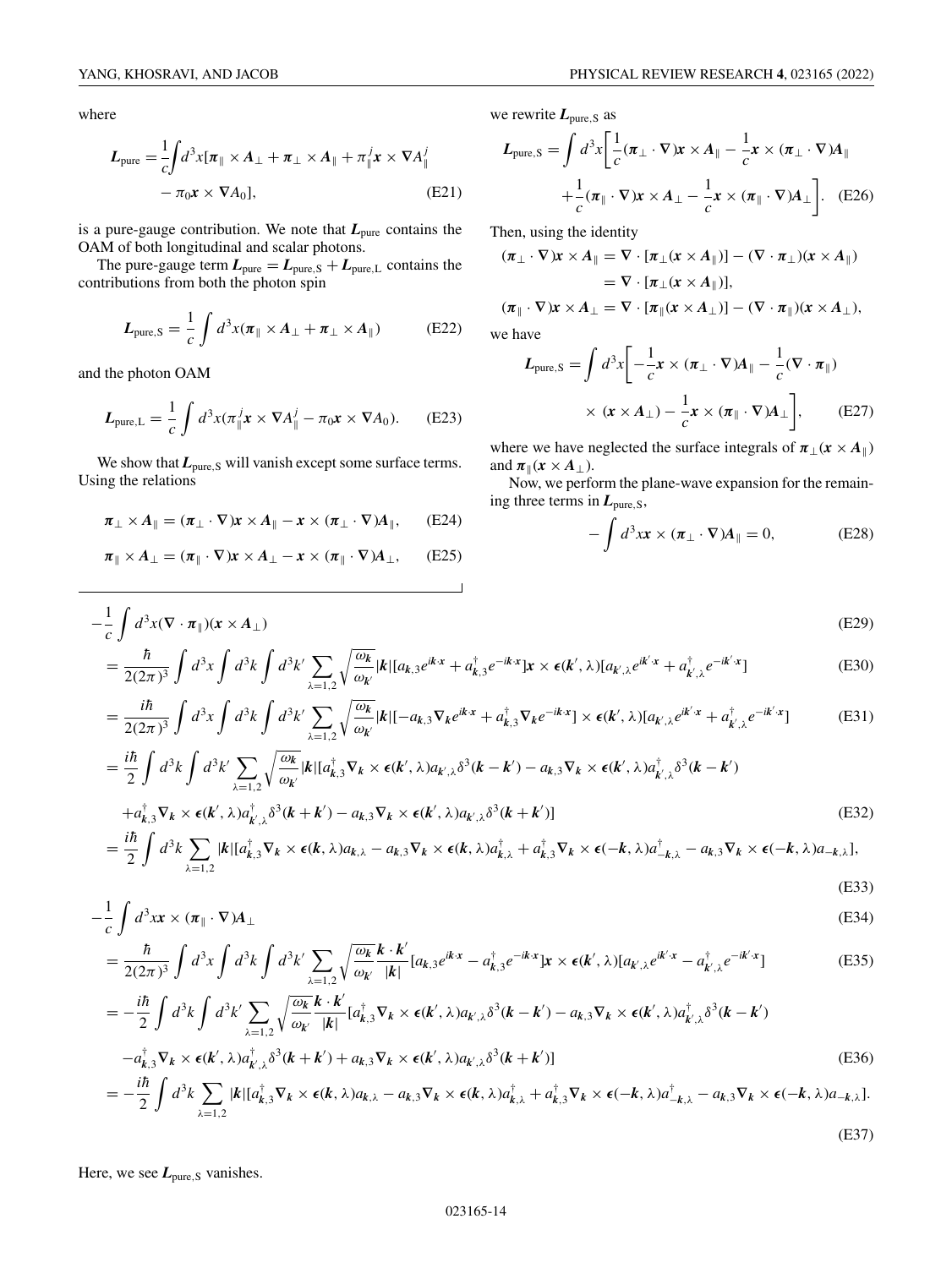Thus, only the OAM of the light contributes to the OAM of the Dirac field

$$
L_{\text{pure}} = L_{\text{pure},L} = i\hbar \int d^3k (a_{k,0}^\dagger k \times \nabla_k a_{k,0} - a_{k,3}^\dagger k \times \nabla_k a_{k,3}).
$$
\n(E38)

Next, we show how to remove the gauge-dependence in  $L_D^{\text{obs}}$ by enforcing the Gupta-Bleuler gauge constraint.

#### **1. Gupta-Bleuler condition in the Lorenz gauge**

To guarantee that the Lagrangian  $\mathcal{L}_{\text{QED}}$  gives the correct motion equations, we need to add the gauge constraint on the four-potential  $A_\mu$ . In classical electrodynamics, the Lorenz condition  $\partial^{\mu}A_{\mu} = 0$  has been applied [\[58\]](#page-20-0). However, this gauge condition cannot be generalized as an operator identity directly. We can easily verify that [\[57\]](#page-20-0)

$$
[\partial^{\mu} A_{\mu}(x, t), A_{\nu}(x', t)] = i\hbar c \mu_0 g_{0,\nu} \delta^3(x - x') \neq 0.
$$
 (E39)

Thus,  $\partial^{\mu}A_{\mu}$  cannot be a zero operator. This problem has been solved by Gupta and Bleuler independently [\[54](#page-19-0)[,55\]](#page-20-0), by enforcing the following constraint for all physical state  $|\Phi\rangle$ 

$$
\partial^{\mu}A_{\mu}^{(+)}|\Phi\rangle = 0, \ \langle \Phi|\partial^{\mu}A_{\mu}^{(-)} = 0, \tag{E40}
$$

where  $A_{\mu}^{(+)}$  and  $A_{\mu}^{(-)}$  are the positive and negative frequency parts of  $A_{\mu}$ , respectively. The summation of the positive and negative frequency parts recovers the classical Lorenz-gauge condition,

$$
\langle \Phi | \partial_{\mu} A^{\mu} | \Phi \rangle = \langle \Phi | (\partial^{\mu} A_{\mu}^{(+)} + \partial^{\mu} A_{\mu}^{(-)}) | \Phi \rangle = 0. \quad \text{(E41)}
$$

Thus, the Gupta-Bleuler condition is the quantum version of the Lorenz gauge condition. Bleuler has also generalized the upper constraint to the case when the EM field is coupled to a charge. However, as shown in the Chap. V of Ref. [\[44\]](#page-19-0), a more straightforward way is to calculate the Heisenberg equation for  $A_0^{(+)}$  after performing the plane-wave expansion of  $A_\mu$ .

The full Hamiltonian describing the interaction of Dirac-Maxwell fields in the Lorenz gauge is given by [\[44\]](#page-19-0)

$$
H = H_D + H_M^T + H_M^L + H_M^S + H_{int}^T + H_{int}^L + H_{int}^S,
$$
 (E42)

with the Dirac Hamiltonian

$$
H_D = \int d^3x \psi^{\dagger}(\mathbf{x}, t)(c\mathbf{\alpha} \cdot \mathbf{p} + \beta mc^2) \psi(\mathbf{x}, t), \quad \text{(E43)}
$$

the transverse, longitudinal, and scalar modes of the Maxwell field

$$
H_M^T = \int \hbar \omega_k (a_{k,1}^\dagger a_{k,1} + a_{k,2}^\dagger a_{k,2}) d^3 k, \qquad (E44)
$$

$$
H_M^L = \int \hbar \omega_k a_{k,3}^\dagger a_{k,3} d^3 k,\tag{E45}
$$

$$
H_M^S = -\int \hbar \omega_k a_{k,0}^\dagger a_{k,0} d^3 k. \tag{E46}
$$

Using the definitions of the charge density and current operators,

$$
\rho_e(\mathbf{x}) = q\psi^\dagger(\mathbf{x})\psi(\mathbf{x}),\tag{E47}
$$

$$
\dot{\mathbf{j}}_e(\mathbf{x}) = qc\psi^{\dagger}(\mathbf{x})\alpha\psi(\mathbf{x}),\tag{E48}
$$

the interaction parts are given by

$$
H_{int}^{T} + H_{int}^{L} = -\int d^{3}x j_{e}(x) \cdot A(x)
$$
  

$$
= -\int d^{3}k \hbar \omega_{k} \sum_{\lambda=1}^{3} \left[ a_{k,\lambda}^{\dagger} \xi(k) \cdot \epsilon(k,\lambda) + \text{H.c.} \right],
$$
  
(E49)  

$$
H_{e}^{S} = c \int d^{3}x \rho_{e}(x) A_{0}(x)
$$

$$
H_{\text{int}}^{S} = c \int d^{3}x \rho_{e}(x) A_{0}(x)
$$
  
= 
$$
\int d^{3}k \hbar \omega_{k} [\xi_{0}(k) a_{k,0}^{\dagger} + \xi_{0}^{*}(k) a_{k,0}],
$$
 (E50)

where

$$
\xi_0(\mathbf{k}) = \frac{c}{\hbar \omega_\mathbf{k}} \sqrt{\frac{\hbar}{2\varepsilon_0 \omega_\mathbf{k} (2\pi)^3}} \int d^3x \rho_e(\mathbf{x}) e^{-i\mathbf{k} \cdot \mathbf{x}}, \qquad \text{(E51)}
$$

$$
\xi(k) = \frac{1}{\hbar \omega_k} \sqrt{\frac{\hbar}{2\varepsilon_0 \omega_k (2\pi)^3}} \int d^3x j_e(\mathbf{x}) e^{-ik \cdot \mathbf{x}}.
$$
 (E52)

We now give the Gupta-Bleuler condition for the coupled Dirac-Maxwell fields. In the Heisenberg picture, the motion equation of the scalar field is given by

$$
\dot{a}_{k,0} = \frac{i}{\hbar} [H, a_{k,0}] = -i\omega_k [a_{k,0} - \xi_0(k)].
$$
 (E53)

Here, we see that the time-dependence of the scalar annihilation operator does not follow the free-field one  $a_{k,0}(t) \neq$  $a_{k,0}(0)$  exp<sup> $-i\omega_k t$ </sup>, due to the coupling to the Dirac field.

The Gupta-Bleuler condition requires that the fourdivergence of the positive frequency part of  $A_\mu$  acting on any physical state  $|\Phi\rangle$  equals zero. To hold for all plane-wave modes, this requires [\[44\]](#page-19-0)

$$
\begin{bmatrix} \frac{1}{c} \dot{a}_{k,\lambda} + i|k|a_{k,3} \end{bmatrix} |\Phi\rangle = i|k|[a_{k,3} - a_{k,0} + \xi_0(k)]|\Phi\rangle = 0,
$$
\n(E54)

i.e.,

$$
[a_{k,3} - a_{k,0} + \xi_0(k)]|\Phi\rangle = 0.
$$
 (E55)

We emphasize that the Gupta-Bleuler condition for the combined system in the Lorenz gauge is different from the free-space one [\[47,54\]](#page-19-0), which do not have the shift  $\xi_0(\mathbf{k})$ .

Applying the Gupta-Bleuler constraint Eq. (E55) and its Hermitian conjugate to Eq.  $(E38)$ , we have

$$
\langle \Phi | L_{pure} | \Phi \rangle = i\hbar \int d^3k \{ \langle \Phi | [a_{k,3}^{\dagger} + \xi_0^*(k)](k \times \nabla_k)[a_{k,3} + \xi_0(k)] | \Phi \rangle - \langle \Phi | \xi_0(k)(k \times \nabla_k) a_{k,3}^{\dagger} | \Phi \rangle \} \tag{E56}
$$
  

$$
= i\hbar \int d^3k \{ \langle \Phi | [\xi_0^*(k)(k \times \nabla_k)a_{k,3} - \xi_0(k)(k \times \nabla_k) a_{k,3}^{\dagger}] | \Phi \rangle + \langle \Phi | \xi_0(k)(k \times \nabla_k) \xi_0^*(k) | \Phi \rangle \}.
$$

#### 023165-15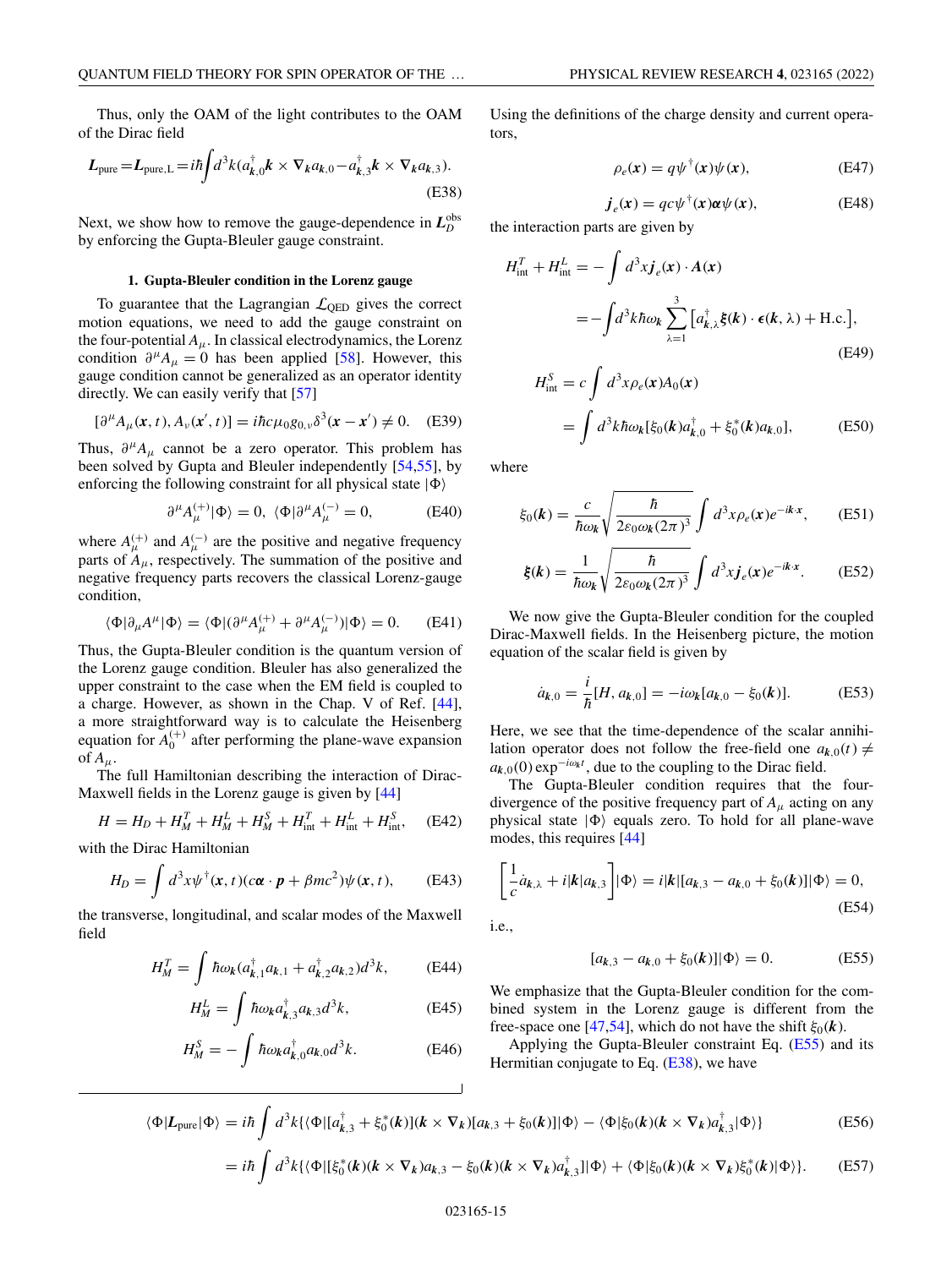<span id="page-15-0"></span>The last term vanishes due to the identity,

$$
\xi_0(-k)(-k \times \nabla_{-k})\xi_0^*(-k) = \xi_0^*(k)(k \times \nabla_k)\xi_0(k),
$$
 (E58)

where we have used the fact  $\xi_0(-k) = \xi_0^*(k)$ . Using the following plane-wave expansion,

$$
-q\int d^3x \psi^\dagger \mathbf{x} \times A_{\parallel} \psi = -\int d^3x \int d^3k \sqrt{\frac{\hbar}{2\varepsilon_0 \omega_k (2\pi)^3}} \rho_e(\mathbf{x}) \mathbf{x} \times [a_{k,3}\epsilon(\mathbf{k},3)e^{i\mathbf{k}\cdot\mathbf{x}} + a_{k,3}^\dagger \epsilon(\mathbf{k},3)e^{-i\mathbf{k}\cdot\mathbf{x}}]
$$
(E59)

$$
= \int d^3x \int d^3k \sqrt{\frac{\hbar}{2\varepsilon_0 \omega_k (2\pi)^3}} \rho_e(\mathbf{x}) [a_{k,3}\epsilon(k,3) \times x e^{ik \cdot \mathbf{x}} + a_{k,3}^\dagger \epsilon(k,3) \times x e^{-ik \cdot \mathbf{x}}]
$$
(E60)

$$
= \int d^3x \int d^3k \sqrt{\frac{\hbar}{2\varepsilon_0 \omega_k (2\pi)^3}} \rho_e(x) \left[ a_{k,3} \frac{k}{|k|} \times (-i\nabla_k) e^{ik \cdot x} + a_{k,3}^\dagger \frac{k}{|k|} \times (i\nabla_k) e^{-ik \cdot x} \right] \tag{E61}
$$

$$
=i\int d^3x \int d^3k \sqrt{\frac{\hbar}{2\varepsilon_0 \omega_k (2\pi)^3}} \rho_e(x) \left[ e^{ik\cdot x} \frac{k}{|k|} \times \nabla_k a_{k,3} - e^{-ik\cdot x} \frac{k}{|k|} \times \nabla_k a_{k,3}^\dagger \right]
$$
(E62)

$$
=i\hbar \int d^3k \left[\xi_0^*(\mathbf{k})(\mathbf{k}\times\nabla_{\mathbf{k}})a_{\mathbf{k},3}-\xi_0(\mathbf{k})(\mathbf{k}\times\nabla_{\mathbf{k}})a_{\mathbf{k},3}^\dagger\right],\tag{E63}
$$

we have

$$
\langle \Phi | L_{\text{pure}} | \Phi \rangle = \langle \Phi | -q \int d^3 x \psi^\dagger x \times A_{\parallel} \psi | \Phi \rangle, \tag{E64}
$$

which guarantees that the mean value  $\langle \Phi | L_D^{\text{obs}} | \Phi \rangle$  is gauge invariant.

### **APPENDIX F: COMMUTATION RELATIONS FOR THE OBSERVABLES**

In Table [II,](#page-3-0) we summarize the commutation relations between the angular momenta of the QED system for both canonical and gauge-invariant decompositions. In this section, we focus on the commutation relations for the gauge-invariant decomposition of the total QED angular momentum, which is given by:  $J = L_D^{\text{obs}} + S_D + L_M^{\text{obs}} + S_M^{\text{obs}}$ .

It is easy to check that

$$
\left[S_{M,i}^{\text{obs}}, S_{M,j}^{\text{obs}}\right] = 0. \tag{F1}
$$

Because the photon spin for plane-wave modes  $s_{k,3} = (a_{k,2}^{\dagger} a_{k,1} - a_{k,1}^{\dagger} a_{k,2}) \epsilon(k, 3)$  with different k commutes, i.e.,  $[s_{k,3}, s_{k,3}] = 0$ . For a single plane wave, the three components of  $s_{k,3}$  in a local coordinate frame also commute with other.

Utilizing the relation

$$
-\hbar^2 \int d^3k \int d^3k' \left[a_{k,\lambda}^\dagger(\mathbf{k} \times \nabla_k)_{i} a_{k,\lambda}, a_{k',\lambda'}^\dagger(\mathbf{k}' \times \nabla_{k'})_{j} a_{k',\lambda'}\right]
$$
  
=  $\hbar^2 \int d^3k \int d^3k' g^{\lambda\lambda} \left[a_{k,\lambda}^\dagger(\mathbf{k} \times \nabla_k)_{i} \delta^3(\mathbf{k} - \mathbf{k}')(\mathbf{k}' \times \nabla_{k'})_{j} a_{k',\lambda} - a_{k',\lambda}^\dagger(\mathbf{k}' \times \nabla_{k'})_{j} \delta^3(\mathbf{k} - \mathbf{k}')(\mathbf{k} \times \nabla_k)_{i} a_{k,\lambda}\right]$  (F2)

$$
= -\hbar^2 \int d^3k g^{\lambda\lambda} \{ [(k \times \nabla_k)_{i} a_{k,\lambda}^{\dagger} ] (k \times \nabla_k)_{j} a_{k,\lambda} - [(k \times \nabla_k)_{j} a_{k,\lambda}^{\dagger} ] (k \times \nabla_k)_{i} a_{k,\lambda} \}
$$
(F3)

$$
= \hbar^2 \int d^3k g^{\lambda\lambda} \{a_{k,\lambda}^\dagger [(\mathbf{k} \times \nabla_k)_i (\mathbf{k} \times \nabla_k)_j - (\mathbf{k} \times \nabla_k)_j (\mathbf{k} \times \nabla_k)_i] a_{k,\lambda} \} = -\hbar^2 \int d^3k \sum_{\lambda} g^{\lambda\lambda} a_{k,\lambda}^\dagger \varepsilon_{ijk} (\mathbf{k} \times \nabla_k)_k a_{k,\lambda}, \quad \text{(F4)}
$$

we can verify that  $L_M^{\text{obs}}$  still satisfies the standard angular momentum commutation relation

$$
\left[L_{M,i}^{\text{obs}}, L_{M,j}^{\text{obs}}\right] = i\hbar\varepsilon_{ijk}L_{M,k}^{\text{obs}}.\tag{F5}
$$

We can also show that

$$
\begin{split} \left[S_{M,i}^{\text{obs}}, L_{M,j}^{\text{obs}}\right] &= \hbar^{2} \int d^{3}k \int d^{3}k' \sum_{\lambda=1,2} \epsilon_{i}(\mathbf{k},3) [a_{\mathbf{k},2}^{\dagger} a_{\mathbf{k},1} - a_{\mathbf{k},1}^{\dagger} a_{\mathbf{k},2}, a_{\mathbf{k}',\lambda}^{\dagger}(\mathbf{k}' \times \nabla_{\mathbf{k}'})_{j} a_{\mathbf{k}',\lambda}] \\ &= \hbar^{2} \int d^{3}k \epsilon_{i}(\mathbf{k},3) [a_{\mathbf{k},2}^{\dagger}(\mathbf{k} \times \nabla_{\mathbf{k}})_{j} a_{\mathbf{k},1} - a_{\mathbf{k},2}^{\dagger}(\mathbf{k} \times \nabla_{\mathbf{k}})_{j} a_{\mathbf{k},1} + a_{\mathbf{k},1}^{\dagger}(\mathbf{k} \times \nabla_{\mathbf{k}})_{j} a_{\mathbf{k},2} - a_{\mathbf{k},1}^{\dagger}(\mathbf{k} \times \nabla_{\mathbf{k}})_{j} a_{\mathbf{k},2}] = 0. \end{split} \tag{F6}
$$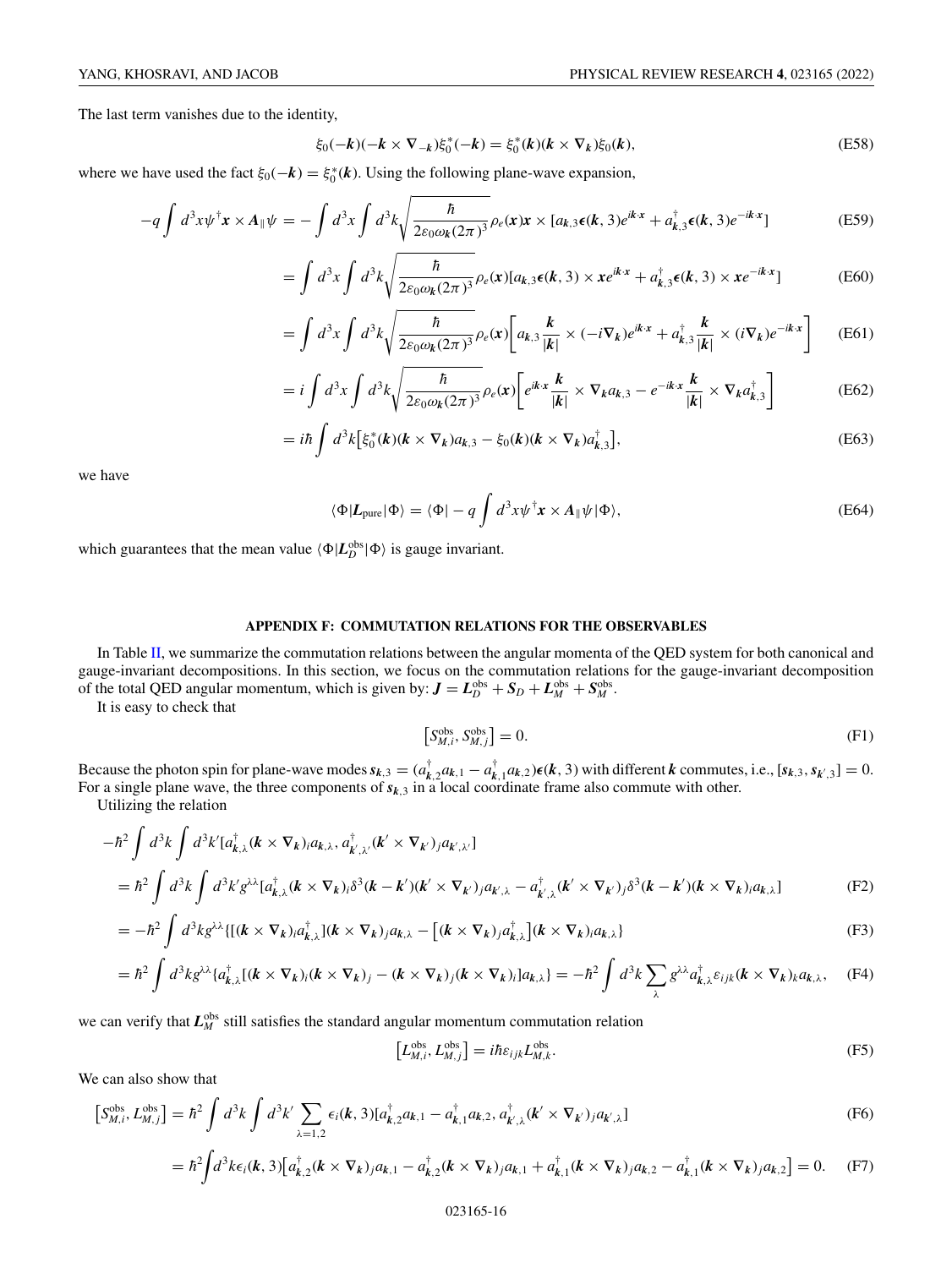<span id="page-16-0"></span>Since  $L_D^{obs}$  does not contain transverse Maxwell modes, then we can easily obtain

$$
[L_{D,i}^{\text{obs}}, S_{M,j}^{\text{obs}}] = [L_{D,i}^{\text{obs}}, L_{M,j}^{\text{obs}}] = 0.
$$
 (F8)

From Eqs.  $(E11)$  and  $(F4)$ , we can verify that

$$
[L_{D,i}^{\text{obs}}, L_{D,j}^{\text{obs}}] = i\hbar \varepsilon_{ijk} L_{D,k}^{\text{obs}}.
$$
 (F9)

# **APPENDIX G: ANGULAR MOMENTUM OPERATORS FROM THE STANDARD QED LAGRANGIAN IN COULOMB GAUGE**

The modern gauge field theory for QED is based on the gauge invariance of the standard Lagrangian density [\[59–61\]](#page-20-0)

$$
\mathcal{L}_{\text{QED,ST}} = i\hbar c \bar{\psi} \gamma^{\mu} \partial_{\mu} \psi - mc^{2} \bar{\psi} \psi - qc \bar{\psi} \gamma_{\mu} A^{\mu} \psi \n- \frac{1}{4\mu_{0}} F^{\mu \nu} F_{\mu \nu}.
$$
\n(G1)

In this Appendix, we show how to obtain the gauge-invariant decomposition of the angular momentum from the standard QED Lagrangian.

Following the Neother's theorem, Jaffe and Manohar have given a decomposition of the total angular momentum of QED  $J = S_D + L_D + S_{M, JM} + L_{M, JM}$  [\[27,32\]](#page-19-0). The SAM and OAM of the Maxwell field are given by

$$
S_{M,\text{JM}} = \varepsilon_0 \int d^3x E \times A,\tag{G2}
$$

$$
L_{M,\text{JM}} = \varepsilon_0 \int d^3x E^j \mathbf{x} \times \nabla A^j. \tag{G3}
$$

Similar to the canonical decomposition obtained from the Lorenz gauge,  $L_D$ ,  $S_{M,IM}$ , and  $L_{M,IM}$  are not gauge invariant. There is another problem that the longitudinal part of the electric field cannot be quantized. As explained in Chap. II of the text book in Ref.  $[44]$ , both the scalar potential  $A_0$  and the longitudinal vector potential  $A_{\parallel}$  are redundant dynamical variables, which can be eliminated via the Euler-Lagrange equation for  $A_0$  and the Coulomb gauge condition  $\nabla \cdot A = 0$  $(i.e.,  $A_{\parallel} = 0$ ). The reduced QED Lagrangian in the Coulomb$ gauge is given by

$$
L'_{\text{QED,ST}} = i\hbar c \int d^3x \left\{ \bar{\psi} \gamma^{\mu} \partial_{\mu} \psi - mc^2 \bar{\psi} \psi \right\}
$$

$$
- \int d^3x' \frac{\rho_e(\mathbf{x}) \rho_e(\mathbf{x}')}{8\pi \varepsilon_0 |\mathbf{x} - \mathbf{x}'|} - qc \psi^{\dagger} \alpha \cdot A_{\perp} \psi
$$

$$
+ \frac{1}{2\mu_0} [(\partial_0 A_{\perp})^2 - (\nabla \times A_{\perp})^2] \right\}.
$$
 (G4)

The quantization of the Dirac-Maxwell fields is actually based on this reduced Lagrangian density.

The quantization procedure of the Dirac field does not change. The canonical momentum of the EM field is given by [\[44,47\]](#page-19-0)

$$
\boldsymbol{\pi}_{\perp} = \frac{1}{\mu_0} \partial_0 \mathbf{A}_{\perp} = -\frac{1}{c\mu_0} \boldsymbol{E}_{\perp}.
$$
 (G5)

The quantization of the EM field in the Coulomb gauge can be achieved by postulating the following commutation relation:

$$
[A^i_\perp(\mathbf{x},t), E^j_\perp(\mathbf{x}',t)] = i \frac{\hbar}{\varepsilon_0} \delta^{ij}_\perp(\mathbf{x}-\mathbf{x}'), \quad (G6)
$$

where

$$
\delta^{ij}_{\perp}(\mathbf{x} - \mathbf{x}') = \frac{1}{(2\pi)^3} \int d^3k e^{i\mathbf{k} \cdot \mathbf{x}} \left( \delta^{ij} - \frac{k_i k_j}{|\mathbf{k}|^2} \right) \tag{G7}
$$

is the transverse delta function.

In the Coulomb gauge, the longitudinal part of the quantum field operator *A* vanishes, i.e.,  $A_{\parallel} = 0$ . The OAM angular momentum automatically reduces to our defined gauge-invariant OAM of the photon,

$$
L_{M,\text{JM}} = L'_M = \varepsilon_0 \int d^3x E^j_{\perp} \mathbf{x} \times \nabla A^j_{\perp}. \tag{G8}
$$

By splitting both the electric field *E* and the vector potential *A* into transverse and longitudinal parts, we have

$$
S_{M,\text{JM}} = \varepsilon_0 \int d^3x [E_{\perp} \times A_{\perp} + E_{\perp} \times A_{\parallel} + E_{\parallel} \times A_{\perp}],
$$
\n(G9)

where the second term vanishes in the Coulomb gauge. Using the relations

$$
\boldsymbol{E}_{\parallel} \times \boldsymbol{A}_{\perp} = (\boldsymbol{E}_{\parallel} \cdot \nabla) \boldsymbol{x} \times \boldsymbol{A}_{\perp} - \boldsymbol{x} \times (\boldsymbol{E}_{\parallel} \cdot \nabla) \boldsymbol{A}_{\perp}, \quad (G10)
$$

and integral by parts, we have

$$
\varepsilon_0 \int d^3x E_{\parallel} \times A_{\perp}
$$
  
= 
$$
-\varepsilon_0 \int d^3x [(\nabla \cdot E_{\parallel}) x \times A_{\perp} + x \times (E_{\parallel} \cdot \nabla) A_{\perp}],
$$
(G11)

where we have neglected a boundary term during the partial integral. Now, we use plane-wave expansion to verify that the two terms in Eq.  $(G11)$  actually cancel out. Since the longitudinal electric field  $E_{\parallel}(x)$  has not been quantized in Coulomb gauge, we expand  $E_{\parallel}(x)$ 

$$
\boldsymbol{E}_{\parallel}(\boldsymbol{x}) = i \int d^3k \sqrt{\frac{\hbar \omega_k}{2\varepsilon_0 (2\pi)^3}} (\alpha_k e^{ik \cdot \boldsymbol{x}} - \alpha_k^* e^{-ik \cdot \boldsymbol{x}}) \frac{\boldsymbol{k}}{|\boldsymbol{k}|}, \quad (G12)
$$

with classical functions  $\alpha_{-k} = \alpha_k^*$ . Using the same techniques in evaluating Eqs.  $(E29)$  and  $(E34)$ , we have

$$
\varepsilon_0 \int d^3x (\nabla \cdot \mathbf{E}_{\parallel}) \mathbf{x} \times \mathbf{A}_{\perp}
$$
  
=  $-\varepsilon_0 \int d^3x \mathbf{x} \times (\mathbf{E}_{\parallel} \cdot \nabla) \mathbf{A}_{\perp}$   
=  $i\hbar \sum_{\lambda=1,2} \int d^3k |k| [\alpha_k \nabla_k \times \epsilon(\mathbf{k}, \lambda) a_{\mathbf{k},\lambda}^{\dagger}]$   
 $- \alpha_k^* \nabla_k \times \epsilon(\mathbf{k}, \lambda) a_{\mathbf{k},\lambda}].$  (G13)

Finally, we obtain the gauge-invariant decomposition of the QED angular momentum  $\mathbf{J} = \mathbf{L} + \mathbf{S}_D + \mathbf{L}_M^{\text{obs}} + \mathbf{S}_M^{\text{obs}}$ , which recovers the results obtained in the Lorenz quantization framework. We note that in the Coulomb gauge, the pure gauge contribution to the OAM of the Dirac field disappears.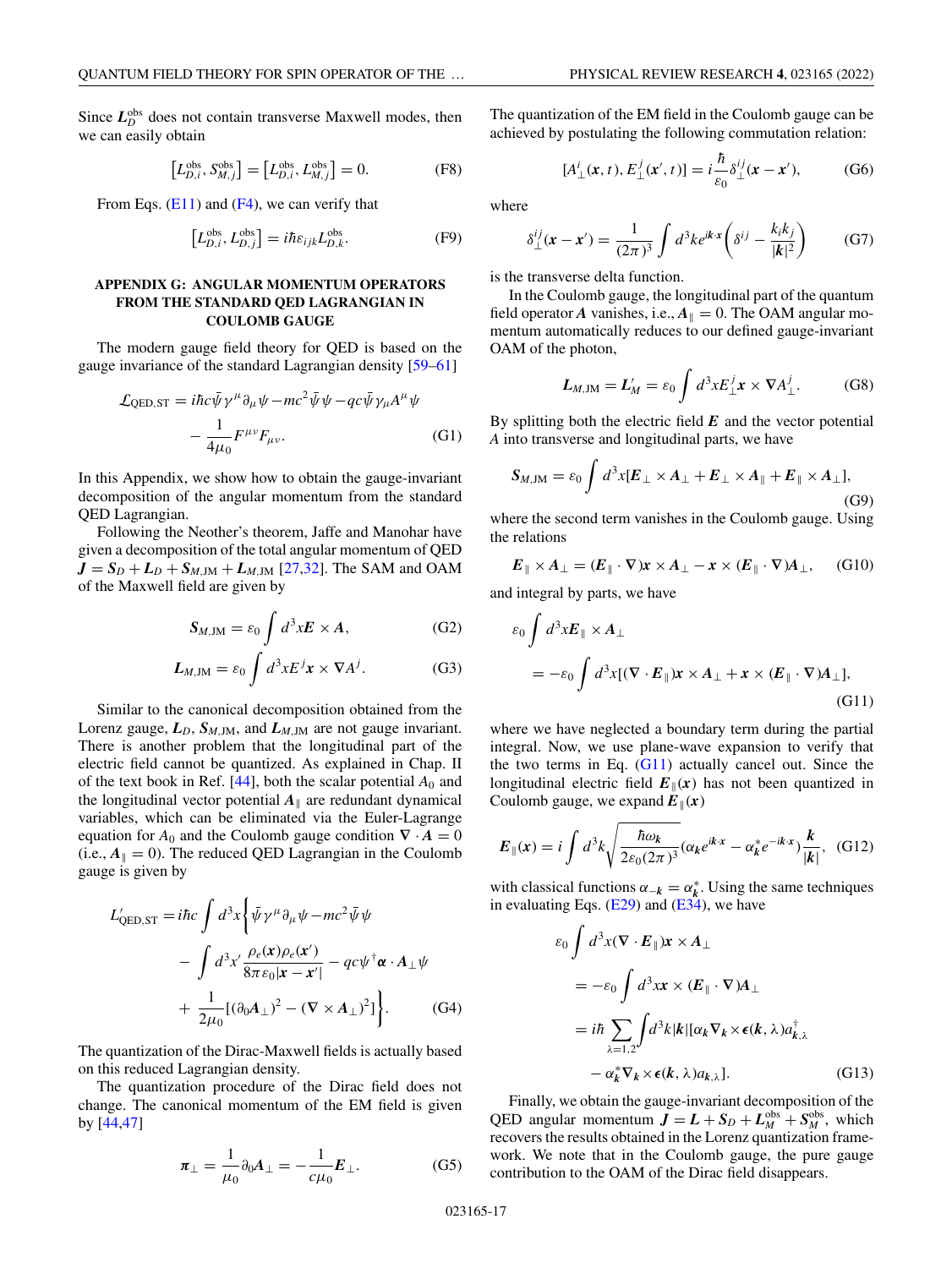## <span id="page-17-0"></span>**APPENDIX H: CONTRAST WITH PREVIOUS DECOMPOSITIONS**

In the review article in Ref. [\[32\]](#page-19-0), the authors have listed another five decompositions of the QED angular momentum [\[26–30\]](#page-19-0), which are equivalent to each other except a surface term. Some of the decompositions did not separate the SAM and OAM of the photon [\[26,28\]](#page-19-0). The rest decompositions have applied the the classical Gauss law  $\nabla \cdot \mathbf{E}(\mathbf{x}) = \rho_e(\mathbf{x})/\varepsilon_0$  to a term  $\varepsilon_0(\nabla \cdot \mathbf{E}_{\parallel}) \mathbf{x} \times \mathbf{A}_{\parallel}$  [\[27,29,30\]](#page-19-0). We can show that in those decomposition, the OAM of the Dirac field, the SAM of the photon, and the OAM of the photon do not commute with each other, which means they cannot be measured independently in experiment. In Table [III,](#page-6-0) we contrast our decomposition of the QED angular momentum with previous results.

In the following, we show some problems about the commutation relations in previous decompositions. We note that the longitudinal electric field cannot be quantized with the standard QED Lagrangian density  $\mathcal{L}_{\text{QED,ST}}$ . In the following, we use the quantum operators of the electric field Eq. [\(C27\)](#page-11-0) obtained by quantizing  $\mathcal{L}_{\text{OED}}$  in the Lorenz gauge to check the commutation relations.

#### **1. The Belinfante and Ji decompositions**

In Belinfante and Ji decompositions, the total angular momentum of photons has not been decomposed into spin and OAM contributions. Using the plane-wave expansion of the electric field Eq.  $(C27)$  and magnetic field Eq.  $(C28)$ , we expand the angular momentum of the photon as

$$
J_M = \varepsilon_0 \int d^3 x \mathbf{x} \times (\mathbf{E} \times \mathbf{B})
$$
\n
$$
= -\frac{1}{2c} \int d^3 x \int d^3 k \int d^3 k' \frac{\hbar \sqrt{\omega_k \omega_k}}{(2\pi)^3} \mathbf{x} \times [-(a_{k,1}a_{k,1}^\dagger e^{i(k-k')\cdot \mathbf{x}} + a_{k,1}^\dagger a_{k,1} e^{-i(k-k')\cdot \mathbf{x}}) \epsilon(k,1) \times \epsilon(k',2)
$$
\n(H1)

$$
+ (a_{k,2}a_{k,2}^{\dagger}e^{i(k-k')\cdot x} + a_{k,2}^{\dagger}a_{k,2}e^{-i(k-k')\cdot x})\epsilon(k,2) \times \epsilon(k',1)] + \cdots
$$
\n(H2)

$$
= -\frac{1}{2c} \int d^3x \int d^3k \int d^3k' \frac{\hbar \sqrt{\omega_k \omega_k}}{(2\pi)^3} [-i(a_{k,1}a_{k,1}^\dagger \nabla_k e^{i(k-k')\cdot x} - a_{k,1}^\dagger a_{k,1} \nabla_k e^{-i(k-k')\cdot x}) \times \epsilon(k,1) \times \epsilon(k',2)
$$
  
+  $i(a_{k,2}a_{k,2}^\dagger \nabla_k e^{i(k-k')\cdot x} - a_{k,2}^\dagger a_{k,2} \nabla_k e^{-i(k-k')\cdot x}) \epsilon(k,2) \times \epsilon(k',1)] + \cdots$  (H3)

$$
= -\frac{1}{2c} \int d^3k \int d^3k' \hbar \omega_k [-i(a_{k,1}a_{k,1}^\dagger \nabla_k \delta(\mathbf{k} - \mathbf{k}') - a_{k,1}^\dagger a_{k,1} \nabla_k \delta(\mathbf{k} - \mathbf{k}')) \times \epsilon(\mathbf{k}, 3)
$$
  
\n
$$
-i(a_{k,2}a_{k,2}^\dagger \nabla_k \delta(\mathbf{k} - \mathbf{k}') - a_{k,2}^\dagger a_{k,2} \nabla_k \delta(\mathbf{k} - \mathbf{k}')) \times \epsilon(\mathbf{k}, 3)] + \cdots
$$
  
\n
$$
= -i\hbar \int d^3k \frac{\omega_k}{\mu} [a_{k,1} \nabla_k a_{k,2}^\dagger \nabla_k a_{k,1} + a_{k,2} \nabla_k a_{k,1}^\dagger \nabla_k a_{k,2}] \times \epsilon(\mathbf{k}, 3) - [a_{k,2} - a_{k,2}] \nabla_k a_{k,1}^\dagger
$$
 (H4)

$$
= -i\hbar \int d^{3}k \frac{\omega_{k}}{2c} \{ [a_{k,1}\nabla_{k}a_{k,1}^{\dagger} - a_{k,1}^{\dagger}\nabla_{k}a_{k,1} + a_{k,2}\nabla_{k}a_{k,2}^{\dagger} - a_{k,2}^{\dagger}\nabla_{k}a_{k,2}] \times \epsilon(k,3) - [(a_{k,3} - a_{k,0})\nabla_{k}a_{k,2}^{\dagger} - (a_{k,3}^{\dagger} - a_{k,0}^{\dagger})\nabla_{k}a_{k,2}] \times \epsilon(k,2) + [(a_{k,3} - a_{k,0})\nabla_{k}a_{k,1}^{\dagger} - (a_{k,3}^{\dagger} - a_{k,0}^{\dagger})\nabla_{k}a_{k,1}] \times \epsilon(k,1) \} \tag{H5}
$$
  
\n
$$
= -i\hbar \int d^{3}k \frac{\omega_{k}}{2c} \{ 2[a_{k,1}\nabla_{k}a_{k,1}^{\dagger} + a_{k,2}\nabla_{k}a_{k,2}^{\dagger}] \times \epsilon(k,3) - [(a_{k,3} - a_{k,0})\nabla_{k}a_{k,2}^{\dagger} - (a_{k,3}^{\dagger} - a_{k,0}^{\dagger})\nabla_{k}a_{k,2}] \times \epsilon(k,2) \times \epsilon(k,2) \times \epsilon(k,3) - [(a_{k,3} - a_{k,0})\nabla_{k}a_{k,2}^{\dagger} - (a_{k,3}^{\dagger} - a_{k,0}^{\dagger})\nabla_{k}a_{k,2}] \times \epsilon(k,1) \}.
$$

It can be verified that this form of the total angular momentum of light does not satisfy the angular momentum commutation relation, because the last two parts in Eq. (H6) commute with each other, i.e.,  $[(a_{k,3} - a_{k,0}), (a_{k,3}^{\dagger} - a_{k,0}^{\dagger})] = 0$ . We find that the EM field has a contribution to the angular momentum of the Dirac field both in Belinfante and Ji decompositions. We can also verify that this part does not commute with  $J_M$ . Thus, in these two decompositions, the angular momenta of the photon and the Dirac field cannot be measured independently in experiment.

#### **2. The Jaffe–Manohar decomposition**

The Jaffe–Manohar decomposition reads  $J = S_D + L_D + S_{M,IM} + L_{M,IM}$  [\[27,32\]](#page-19-0), where the SAM and OAM of the Maxwell field are given by

$$
S_{M,\text{JM}} = \varepsilon_0 \int d^3x E \times A,\tag{H7}
$$

$$
L_{M, \text{JM}} = \varepsilon_0 \int d^3x E^j \mathbf{x} \times \nabla A^j, \tag{H8}
$$

respectively. This decomposition has been known to be gauge noninvariant [\[32\]](#page-19-0). However, we show there are also some problems in their commutation relations.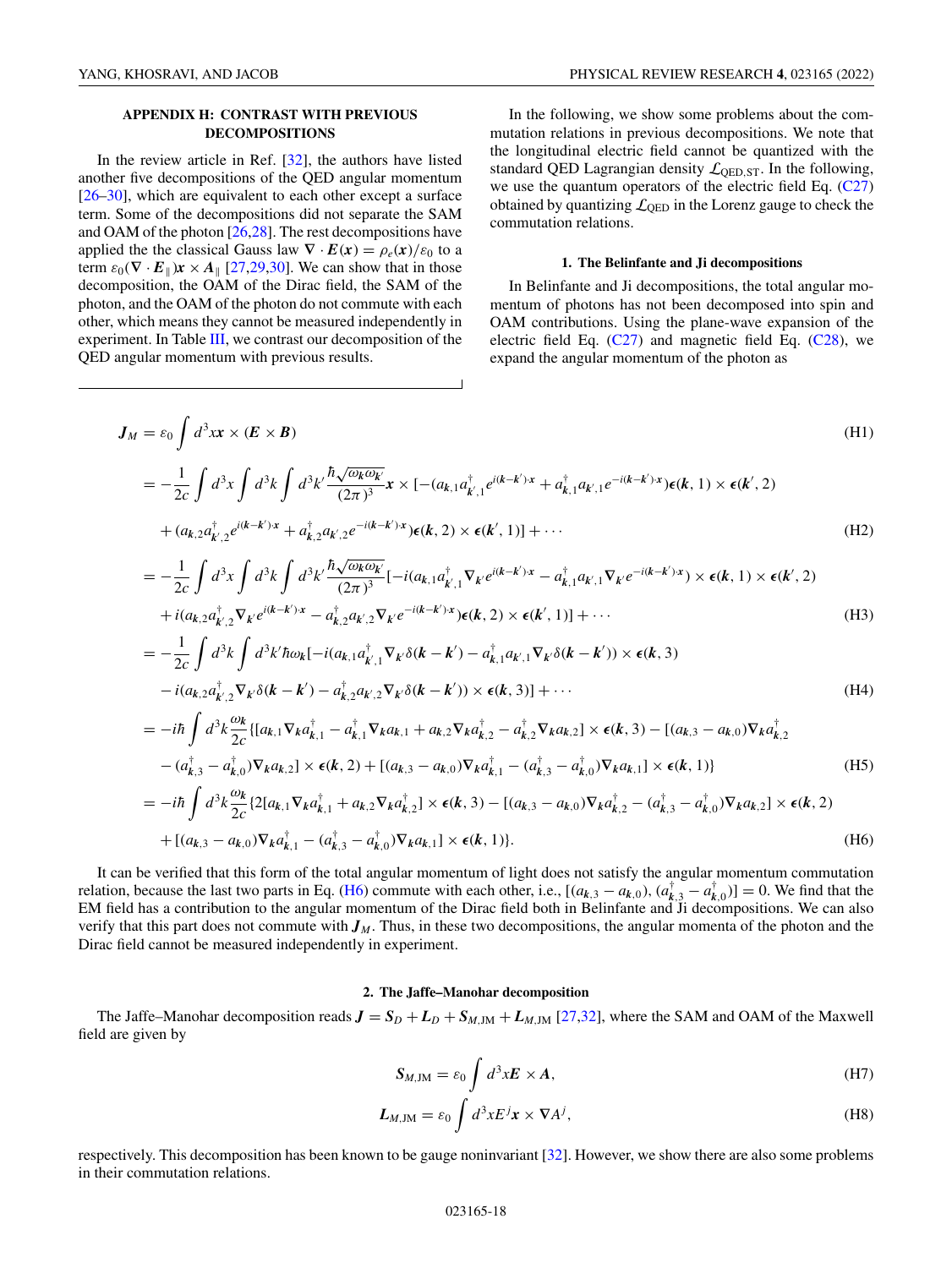<span id="page-18-0"></span>The plane-wave expansion of  $S_{M,IM}$  and  $L_{M,IM}$  are given by

$$
S_{M, \text{JM}} = i\frac{\hbar}{2} \int d^3k \{ [a_{k,3}^\dagger a_{k,2} + (a_{k,3}^\dagger - a_{k,0}^\dagger)a_{k,2}] \epsilon(k, 1) + [a_{k,1}^\dagger a_{k,3} + a_{k,1}^\dagger (a_{k,3} - a_{k,0})] \epsilon(k, 2) + 2a_{k,2}^\dagger a_{k,1} \epsilon(k, 3) - \text{H.c.} \}, \quad \text{(H9)}
$$
\n
$$
L_{M, \text{JM}} = -i\hbar \int d^3k \left\{ a_{k,1}^\dagger (k \times \nabla_k) a_{k,1} + a_{k,2}^\dagger (k \times \nabla_k) a_{k,2} + \frac{1}{2} [(a_{k,3}^\dagger - a_{k,0}^\dagger)(k \times \nabla_k) a_{k,3} + a_{k,3}^\dagger (k \times \nabla_k) (a_{k,3} - a_{k,0})] \right\}. \quad \text{(H10)}
$$

Using the commutation relations of the ladder operators Eqs. [\(C5\)](#page-9-0) and [\(C6\)](#page-9-0), we can see that  $S_{M,JM}$  and  $L_{M,JM}$  commute with each other, but none of them satisfy the standard angular momentum commutation relations, i.e.,

$$
\[S_{M,\mathrm{JM}}^i, S_{M,\mathrm{JM}}^j\] \neq i\hbar \varepsilon^{ijk} S_{M,\mathrm{JM}}^k,\tag{H11}
$$

$$
\left[L_{M,\mathrm{JM}}^i, L_{M,\mathrm{JM}}^j\right] \neq i\hbar \varepsilon^{ijk} L_{M,\mathrm{JM}}^k. \tag{H12}
$$

The problem still comes from the fact  $[(a_{k,3} - a_{k,0}), (a_{k,3}^{\dagger} - a_{k,0})]$  $a_{k,0}^{\dagger}$ ] = 0.

### **3. The Chen** *et al.* **and the Wakamatsu decompositions**

To solve the gauge dependent problem, Chen *et al.* split the gauge field *A* into physical (transverse) and pure-gauge (longitudinal) parts, i.e.,  $A = A_{\perp} + A_{\parallel}$ . Then, they put the gauge dependent parts in  $S_{M,\text{JM}}$  and  $L_{M,\text{JM}}$  into  $L_D$ . Finally, they obtained the "guage-invariant" decomposition of the the QED angular momentum  $J = S_D + L_{D,\text{Chen}} + S_{M,\text{Chen}} +$ *LM*,Chen, where the OAM of the Dirac field, SAM, and OAM of the Maxwell field are given by

$$
L_{D,\text{Chen}} = \int d^3x [-i\hbar \psi^\dagger x \times \nabla \psi - q x \times A_{\parallel}], \qquad (H13)
$$

$$
S_{M,\text{Chen}} = \varepsilon_0 \int d^3x E \times A_\perp, \tag{H14}
$$

$$
L_{M,\text{Chen}} = \varepsilon_0 \int d^3x E^j \mathbf{x} \times \nabla A^j_\perp. \tag{H15}
$$

Their plane-wave expansion are given by

$$
L_{D,\text{Chen}} = -i\hbar \int d^3x \psi^\dagger x \times \nabla \psi - i\hbar \int d^3k [\xi_0^*(k) \times (k \times \nabla_k) a_{k,3}^\dagger - \xi_0(k)(k \times \nabla_k) a_{k,3}^\dagger], \quad \text{(H16)}
$$

- [1] R. A. Beth, Mechanical detection and measurement of the angular momentum of light, Phys. Rev. **50**[, 115 \(1936\).](https://doi.org/10.1103/PhysRev.50.115)
- [2] C. V. Raman and S. Bhagavantam, Experimental proof of the spin of the photon, Nature **129**[, 22 \(1932\).](https://doi.org/10.1038/129022a0)
- [3] F. Büttner, C. Moutafis, M. Schneider, B. Krüger, C. Günther, J. Geilhufe, C. v. K. Schmising, J. Mohanty, B. Pfau, S. Schaffert *et al.*[, Dynamics and inertia of skyrmionic spin structures,](https://doi.org/10.1038/nphys3234) Nat. Phys. **11**, 225 (2015).
- [4] F. J. Rodríguez-Fortuño, G. Marino, P. Ginzburg, D. O'Connor, A. Martínez, G. A. Wurtz, and A. V. Zayats, Near-field interference for the unidirectional excitation of electromagnetic guided modes, Science **340**[, 328 \(2013\).](https://doi.org/10.1126/science.1233739)
- [5] J. Petersen, J. Volz, and A. Rauschenbeutel, Chiral nanophotonic waveguide interface based on spin-orbit interaction of light, Science **346**[, 67 \(2014\).](https://doi.org/10.1126/science.1257671)

$$
S_{M,\text{Chen}} = \frac{i\hbar}{2} \int d^3k [(a_{k,3}^\dagger - a_{k,0}^\dagger)a_{k,2}\epsilon(k, 1) + a_{k,1}^\dagger (a_{k,3} - a_{k,0})\epsilon(k, 2) + 2a_{k,2}^\dagger a_{k,1}\epsilon(k, 3) - \text{H.c.}],
$$
(H17)

$$
L_{M,\text{Chen}} = -i\hbar \int d^3k [a_{k,1}^\dagger(\mathbf{k} \times \nabla_k) a_{k,1} + a_{k,2}^\dagger(\mathbf{k} \times \nabla_k) a_{k,2}].
$$
\n(H18)

We can verify that  $L_{D,\text{Chen}}$  and  $S_{M,\text{Chen}}$  do not satisfy the standard commutation relation, i.e.,

$$
\left[L_{D,\text{Chen}}^i, L_{D,\text{Chen}}^j\right] \neq i\hbar \varepsilon^{ijk} L_{D,\text{Chen}}^k,\tag{H19}
$$

$$
\left[S_{M,\text{Chen}}^i, S_{M,\text{Chen}}^j\right] \neq i\hbar \varepsilon^{ijk} S_{M,\text{Chen}}^k. \tag{H20}
$$

We can also verify that  $[L_{D,\text{Chen}}, S_{M,\text{Chen}}] \neq 0$  and  $[S_{M,\text{Chen}}, L_{M,\text{Chen}}] \neq 0$ , which means these three quantities cannot be measured independently.

Similar issues also exist in Wakamatsu decomposition. Before apply the classcial Gauss's law, Wakamatsu decomposition should be given by  $J = S_D + L_{D, Wak} + S_{M, Wak}$ *LM*,Wak, where

$$
L_{D,\text{Wak}} = \int d^3x [-i\hbar \psi^\dagger x \times \nabla \psi - q)x \times A], \qquad (H21)
$$

$$
S_{M,\text{Wak}} = \varepsilon_0 \int d^3x E \times A_\perp, \tag{H22}
$$

$$
L_{M, \text{Wak}} = \varepsilon_0 \int d^3x E^j \mathbf{x} \times \nabla A^j_{\perp} + \varepsilon_0 (\nabla \cdot \mathbf{E}) \mathbf{x} \times A_{\perp}. \tag{H23}
$$

We can also show that these three quantities do not commute with each other.

- [6] R. C. Devlin, A. Ambrosio, N. A. Rubin, J. B. Mueller, and F. Capasso, Arbitrary spin-to-orbital angular momentum conversion of light, Science **358**[, 896 \(2017\).](https://doi.org/10.1126/science.aao5392)
- [7] S.-H. Gong, F. Alpeggiani, B. Sciacca, E. C. Garnett, and L. Kuipers, Nanoscale chiral valley-photon interface through optical spin-orbit coupling, Science **359**[, 443 \(2018\).](https://doi.org/10.1126/science.aan8010)
- [8] S. J. van Enk and G. Nienhuis, Spin and orbital angular momentum of photons, [Europhys. Lett.](https://doi.org/10.1209/0295-5075/25/7/004) **25**, 497 (1994).
- [9] S. V. Enk and G. Nienhuis, Commutation rules and eigenvalues of spin and orbital angular momentum of radiation fields, J. Mod. Opt. **41**[, 963 \(1994\).](https://doi.org/10.1080/09500349414550911)
- [10] M. V. Berry, Optical currents, [J. Optics A: Pure Appl. Optics](https://doi.org/10.1088/1464-4258/11/9/094001) **11**, 094001 (2009).
- [11] S. M. Barnett, Rotation of electromagnetic fields and the nature of optical angular momentum, J. Mod. Opt. **57**[, 1339 \(2010\).](https://doi.org/10.1080/09500341003654427)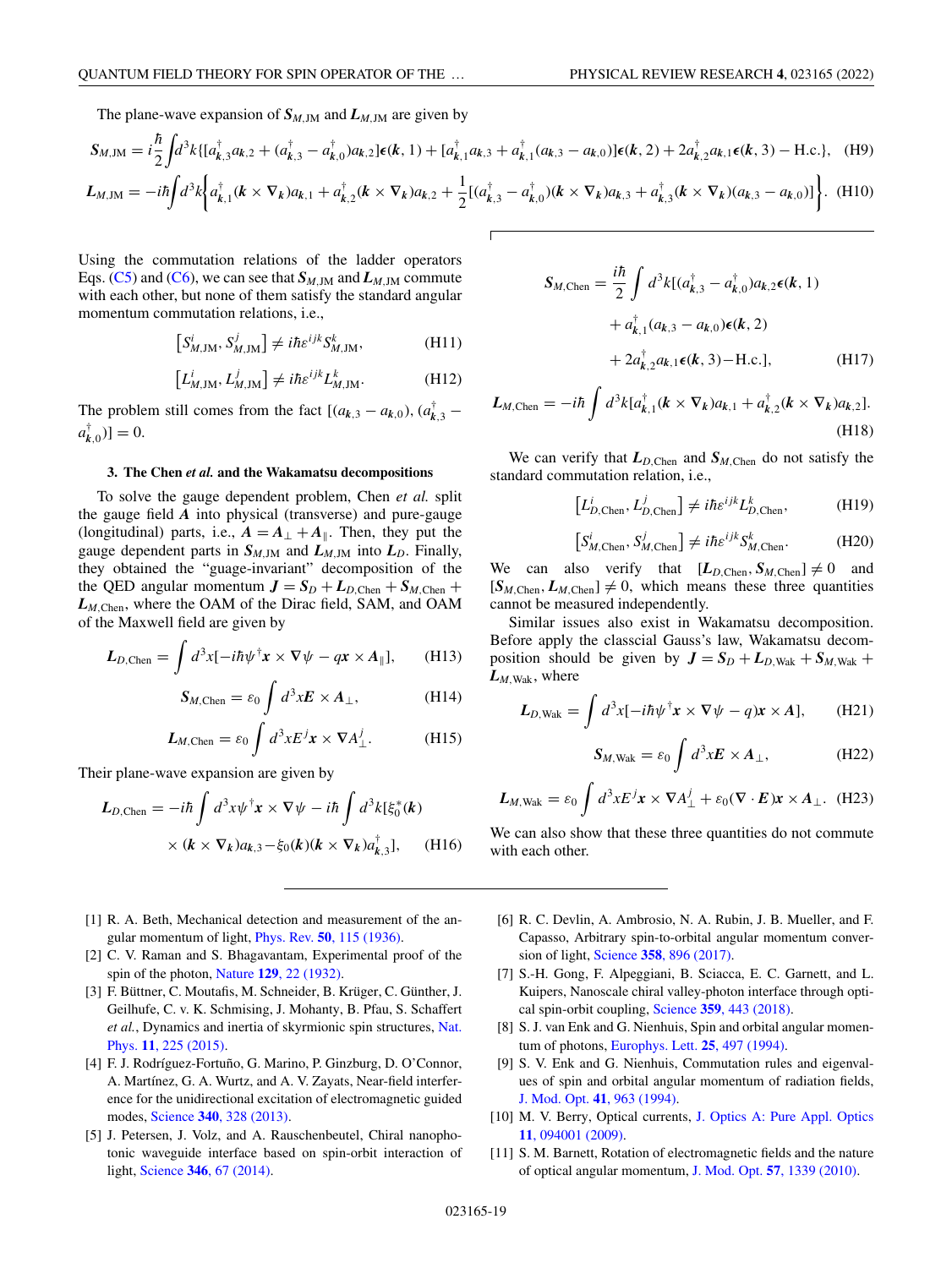- <span id="page-19-0"></span>[12] S. M. Barnett, L. Allen, R. P. Cameron, C. R. Gilson, M. J. Padgett, F. C. Speirits, and A. M. Yao, On the natures of the [spin and orbital parts of optical angular momentum,](https://doi.org/10.1088/2040-8978/18/6/064004) J. Opt. **18**, 064004 (2016).
- [13] I. Bialynicki-Birula and Z. Bialynicka-Birula, Canonical separation of angular momentum of light into its orbital and spin parts, J. Opt. **13**[, 064014 \(2011\).](https://doi.org/10.1088/2040-8978/13/6/064014)
- [14] G. F. Calvo, A. Picón, and E. Bagan, Quantum field theory [of photons with orbital angular momentum,](https://doi.org/10.1103/PhysRevA.73.013805) Phys. Rev. A **73**, 013805 (2006).
- [15] M. M. Coles and D. L. Andrews, Chirality and angular [momentum in optical radiation,](https://doi.org/10.1103/PhysRevA.85.063810) Phys. Rev. A **85**, 063810 (2012).
- [16] K. Y. Bliokh and F. Nori, Transverse and longitudinal angular momenta of light, [Phys. Rep.](https://doi.org/10.1016/j.physrep.2015.06.003) **592**, 1 (2015).
- [17] T. Van Mechelen and Z. Jacob, Quantum gyroelectric effect: Photon spin-1 quantization in continuum topological bosonic phases, Phys. Rev. A **98**[, 023842 \(2018\).](https://doi.org/10.1103/PhysRevA.98.023842)
- [18] M. Soskin, S. V. Boriskina, Y. Chong, M. R. Dennis, and A. [Desyatnikov, Singular optics and topological photonics,](https://doi.org/10.1088/2040-8986/19/1/010401) J. Opt. **19**, 010401 (2016).
- [19] S. Barik, A. Karasahin, C. Flower, T. Cai, H. Miyake, W. DeGottardi, M. Hafezi, and E. Waks, A topological quantum optics interface, Science **359**[, 666 \(2018\).](https://doi.org/10.1126/science.aaq0327)
- [20] S. Tsesses, E. Ostrovsky, K. Cohen, B. Gjonaj, N. Lindner, and G. Bartal, Optical skyrmion lattice in evanescent electromagnetic fields, Science **361**[, 993 \(2018\).](https://doi.org/10.1126/science.aau0227)
- [21] K. Y. Bliokh, A. Y. Bekshaev, and F. Nori, Extraordinary mo[mentum and spin in evanescent waves,](https://doi.org/10.1038/ncomms4300) Nat. Commun. **5**, 3300 (2014).
- [22] T. Van Mechelen and Z. Jacob, Universal spin-momentum locking of evanescent waves, Optica **3**[, 118 \(2016\).](https://doi.org/10.1364/OPTICA.3.000118)
- [23] P. Lodahl, S. Mahmoodian, S. Stobbe, A. Rauschenbeutel, P. Schneeweiss, J. Volz, H. Pichler, and P. Zoller, Chiral quantum optics, [Nature \(London\)](https://doi.org/10.1038/nature21037) **541**, 473 (2017).
- [24] A. Aiello, P. Banzer, M. Neugebauer, and G. Leuchs, From [transverse angular momentum to photonic wheels,](https://doi.org/10.1038/nphoton.2015.203) Nat. Photon. **9**, 789 (2015).
- [25] T. Stav, A. Faerman, E. Maguid, D. Oren, V. Kleiner, E. Hasman, and M. Segev, Quantum entanglement of the spin and orbital angular momentum of photons using metamaterials, Science **361**[, 1101 \(2018\).](https://doi.org/10.1126/science.aat9042)
- [26] F. Belinfante, On the spin angular momentum of mesons, Physica **6**[, 887 \(1939\).](https://doi.org/10.1016/S0031-8914(39)90090-X)
- [27] R. L. Jaffe and A. Manohar, The G1 problem: Deep inelastic [electron scattering and the spin of the proton,](https://doi.org/10.1016/0550-3213(90)90506-9) Nucl. Phys. B **337**, 509 (1990).
- [28] [X. Ji, Gauge-Invariant Decomposition of Nucleon Spin,](https://doi.org/10.1103/PhysRevLett.78.610) *Phys.* Rev. Lett. **78**, 610 (1997).
- [29] X.-S. Chen, X.-F. Lü, W.-M. Sun, F. Wang, and T. Goldman, Spin and Orbital Angular Momentum in Gauge Theories: Nu[cleon Spin Structure and Multipole Radiation Revisited,](https://doi.org/10.1103/PhysRevLett.100.232002) Phys. Rev. Lett. **100**, 232002 (2008).
- [30] M. Wakamatsu, Gauge-invariant decomposition of nucleon spin, Phys. Rev. D **81**[, 114010 \(2010\).](https://doi.org/10.1103/PhysRevD.81.114010)
- [31] C. Lorcé, Geometrical approach to the proton spin decomposition, Phys. Rev. D **87**[, 034031 \(2013\).](https://doi.org/10.1103/PhysRevD.87.034031)
- [32] E. Leader and C. Lorcé, The angular momentum controversy: [What's it all about and does it matter?](https://doi.org/10.1016/j.physrep.2014.02.010) Phys. Rep. **541**, 163 (2014).
- [33] J. G. Ashman *et al.*, An investigation of the spin structure of the proton in deep inelastic scattering of polarised muons on polarised protons, [Nucl. Phys. B](https://doi.org/10.1016/0550-3213(89)90089-8) **328**, 1 (1989).
- [34] H. H. Arnaut and G. A. Barbosa, Orbital and Intrinsic Angular Momentum of Single Photons and Entangled Pairs of Photons [Generated by Parametric Down-Conversion,](https://doi.org/10.1103/PhysRevLett.85.286) Phys. Rev. Lett. **85**, 286 (2000).
- [35] D. J. Candlin, Analysis of the new conservation law in electromagnetic theory, [Il Nuovo Cimento \(1955–1965\)](https://doi.org/10.1007/BF02783348) **37**, 1390 (1965).
- [36] M. Calkin, An invariance property of the free electromagnetic field, [Am. J. Phys.](https://doi.org/10.1119/1.1971089) **33**, 958 (1965).
- [37] D. M. Lipkin, Existence of a new conservation law in electromagnetic theory, [J. Math. Phys.](https://doi.org/10.1063/1.1704165) **5**, 696 (1964).
- [38] R. P. Cameron and S. M. Barnett, Electric–magnetic sym[metry and Noether's theorem,](https://doi.org/10.1088/1367-2630/14/12/123019) New J. Phys. **14**, 123019 (2012).
- [39] P. D. Drummond, Dual symmetric Lagrangians and conservation laws, Phys. Rev. A **60**[, R3331 \(1999\).](https://doi.org/10.1103/PhysRevA.60.R3331)
- [40] C. Marletto and V. Vedral, Aharonov-Bohm Phase is Locally [Generated Like All other Quantum Phases,](https://doi.org/10.1103/PhysRevLett.125.040401) Phys. Rev. Lett. **125**, 040401 (2020).
- [41] P. Lowdon, Boundary terms in quantum field theory and the spin structure of QCD, [Nucl. Phys. B](https://doi.org/10.1016/j.nuclphysb.2014.11.004) **889**, 801 (2014).
- [42] K. E. Ballantine, J. F. Donegan, and P. R. Eastham, There are many ways to spin a photon: Half-quantization of a total optical angular momentum, Sci. Adv. **2**[, e1501748 \(2016\).](https://doi.org/10.1126/sciadv.1501748)
- [43] T. Van Mechelen and Z. Jacob, Nonlocal topological electromagnetic phases of matter, Phys. Rev. B **99**[, 205146 \(2019\).](https://doi.org/10.1103/PhysRevB.99.205146)
- [44] C. Cohen-Tannoudji, J. Dupont-Roc, and G. Grynberg, *Photons and Atoms-Introduction to Quantum Electrodynamics* (Wiley-VCH, Weinheim, Germany, 1997).
- [45] K. Y. Bliokh, A. Y. Bekshaev, and F. Nori, Dual electromag[netism: Helicity, spin, momentum and angular momentum,](https://doi.org/10.1088/1367-2630/15/3/033026) New J. Phys. **15**, 033026 (2013).
- [46] K. A. Forbes and G. A. Jones, Measures of helicity and chirality of optical vortex beams, J. Opt. **23**[, 115401 \(2021\).](https://doi.org/10.1088/2040-8986/ac24bd)
- [47] W. Greiner and J. Reinhardt, *Field Quantization* (Springer Science & Business Media, Berlin, 2013).
- [48] A. B. van Oosten, A theory of electromagnetism with uniquely [defined potential and covariant conserved spin,](https://doi.org/10.1007/s10053-000-8801-5) Eur. Phys. J. D **8**, 9 (2000).
- [49] D. Drechsel, B. Pasquini, and M. Vanderhaeghen, Dispersion [relations in real and virtual compton scattering,](https://doi.org/10.1016/S0370-1573(02)00636-1) Phys. Rep. **378**, 99 (2003).
- [50] F. Kalhor, L.-P. Yang, L. Bauer, and Z. Jacob, Quantum sensing [of photonic spin density using a single spin qubit,](https://doi.org/10.1103/PhysRevResearch.3.043007) Phys. Rev. Res. **3**, 043007 (2021).
- [51] L.-P. Yang and Z. Jacob, Non-classical photonic spin tex[ture of quantum structured light,](https://doi.org/10.1038/s42005-021-00726-w) Commun. Phys. **4**, 221 (2021).
- [52] Z. Ji, W. Liu, S. Krylyuk, X. Fan, Z. Zhang, A. Pan, L. Feng, A. Davydov, and R. Agarwal, Photocurrent detection of the orbital angular momentum of light, Science **368**[, 763 \(2020\).](https://doi.org/10.1126/science.aba9192)
- [53] J. Lai, J. Ma, Z. Fan, X. Song, P. Yu, Z. Liu, P. Zhang, Y. Shi, J. Cheng, and D. Sun, Direct light orbital angular momentum detection in mid-infrared based on type-II Weyl semimetal TaIrTe44, [arXiv:2202.07873](http://arxiv.org/abs/arXiv:2202.07873) (2022).
- [54] S. N. Gupta, Theory of longitudinal photons in quantum electrodynamics, [Proc. Phys. Soc. Sec. A](https://doi.org/10.1088/0370-1298/63/7/301) **63**, 681 (1950).